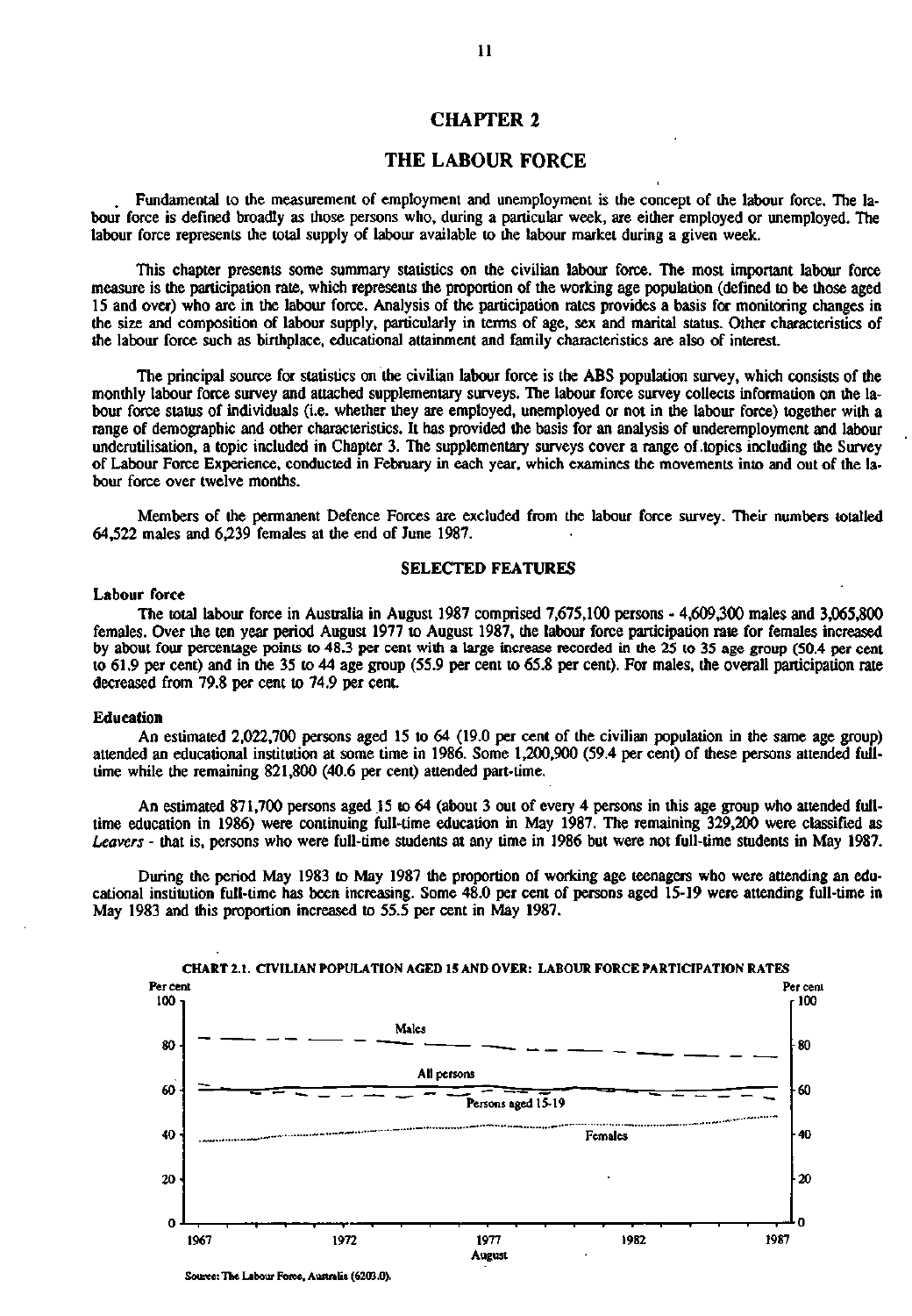|               |                                     |                                            |                                                |            | Age group        |       |                                    |             |                                            |
|---------------|-------------------------------------|--------------------------------------------|------------------------------------------------|------------|------------------|-------|------------------------------------|-------------|--------------------------------------------|
|               | 15-19                               | 20-24                                      | 25.34                                          | 35.44      | 45-54            | 55.59 | 60-64                              | 65 and over | Total                                      |
| <u>August</u> |                                     |                                            | <b>MALES</b>                                   |            |                  |       |                                    |             |                                            |
| 1977          | 62.1                                | 91.2                                       | 96.9                                           | 97.0       | 93.2             | 86.3  |                                    | 13.7        | .79.8                                      |
| 1978          | 61.0                                | 89.6                                       | 95.9                                           | 95.6       | 91.6             | 81.9  | 62.2<br>59.7                       | 12.0        | 78.2                                       |
| 1979          |                                     | 90.2                                       | 95.8                                           | 95.6       | 91.2             | 82.0  | 53.5                               | 11.5        | 77.8                                       |
| 1980          | $61.4$<br>$62.8$                    | 90.5                                       | 95.5                                           | 95.9       | $91.4$<br>91.3   | 83.3  | $\frac{50.2}{51.2}$                | 11.1        | $\frac{77.9}{77.5}$                        |
| 1981          | 61.8                                | 91.3                                       | 95.3                                           | 95.2       |                  | 81.1  |                                    | 10.6        |                                            |
| 1982          | 62.4                                | 89.3                                       | 94.9                                           | 95.1       | 90.0             | 79.1  |                                    | 9.2         | 76.6                                       |
| 1983          | 58.2                                | 89.6                                       | 95.4                                           | 95.0       | 90.4             | 78.2  | 42.8                               | 8.6         | 75.9                                       |
| 1984          |                                     | 89.4                                       | 95.1                                           | 94.7       | 90.1             | 76.8  | 43.5                               | 9.0         | 75.7                                       |
| 1985          |                                     | 89.7                                       | 94.5                                           | 94.8       | 90.0             | 76.4  | 42.7                               | 8.9         |                                            |
| 1986(a)       | 59.1<br>57.8<br>58.6<br>57.5        | 89.1                                       | 94.8                                           | 94.4       | 90.0             | 75.7  | 45.2                               | $-8.4$      | 75.2<br>75.2<br>74.9                       |
| 1987          |                                     | 89.5                                       | 94.6                                           | 94.4       | 89.6             | 74.5  | 44.7                               | 8.5         |                                            |
|               |                                     |                                            | <b>FEMALES</b>                                 |            |                  |       |                                    |             |                                            |
| 1977          | 57.6                                | 68.7                                       | 50.4                                           | 55.9       | 48.3             | 31.6  | 15.2                               | 3.5         | 44.2                                       |
| 1978          | 57.5                                | 66.9                                       | 51.0                                           | 56.7       | 47.5             | 30.2  | 13.8                               | 2.8         | 43.5                                       |
| 1979          | 55.0                                |                                            |                                                | 57.1       | 46.8             | 26.2  |                                    | 2.4         | 42.9                                       |
| 1980          | $\frac{59.2}{57.1}$<br>56.1<br>56.1 | $\frac{69.2}{71.1}$<br>$\frac{70.7}{70.7}$ | $50.3$<br>$52.8$<br>$52.9$<br>$53.6$<br>$52.8$ | 58.7       | 47.6             | 29.1  | $\frac{13.2}{13.5}$                | 2.9         | 44.7                                       |
| 1981          |                                     |                                            |                                                | 58.1       | 49.0             | 29.8  | 12.0                               | 2.6         | 44.4                                       |
| 1982          |                                     | 70.0                                       |                                                | 58.0       | 49.5             | 26.0  |                                    | 2.5         | 44.0                                       |
| 1983          |                                     | $70.8$<br>$71.7$<br>$73.6$                 |                                                | 58.0       | 48.5             | 28.3  | $\frac{9.1}{12.1}$<br>11.5<br>11.2 | 2.1         | 44.0                                       |
| 1984          | 55.7                                |                                            | 54.9                                           | 58.7       | 50.1             | 27.6  |                                    | 2.5         | 44.6                                       |
| 1985          | 56.1                                |                                            | 57,7                                           | 61.4       | 50.2             | 27.2  |                                    | 2.0         | $\frac{45.7}{47.6}$                        |
| 1986(a)       | $\frac{56.6}{53.7}$                 | 74.4                                       | 60.1                                           | 64.6       | 54.5             | 28.7  | $\frac{12.7}{13.2}$                | 2.0         |                                            |
| 1987          |                                     | 75.5                                       | 61.9                                           | 65.8       | 55.3             | 30.5  |                                    | 2.6         | 48.3                                       |
|               |                                     |                                            | <b>PERSONS</b>                                 | $\epsilon$ |                  |       |                                    |             |                                            |
| 1977          | 59.9                                | 79.8                                       | 73.7                                           | 76.8       | 71.2             | 58.8  | 38.0                               | 7.9         | 61.8                                       |
| 1978          | 59.3                                | 78.2                                       | 73.6                                           | 76.5       | 70.0             | 55.8  | 35.8                               | 6.7         | 60.6                                       |
| 1979          | 58.3                                | 79.7                                       | 73.1                                           | 76.7       | 69.5             | 53.8  | 32.5                               | 6.2         | 60.1                                       |
| 1980          | 61.1                                | 80.8                                       | 74.2                                           | 77.6       | 70.0             | 56.0  | 31.0                               | 6.4         | $\frac{61.0}{60.7}$                        |
| 1981          | $\frac{59.5}{59.3}$                 | 81.0                                       | 74.2                                           | 76.9       | 70.6             | 55.4  | $\frac{30.7}{27.9}$                | 5.9         |                                            |
| 1982          |                                     | 79.6                                       | 74.3                                           | 76.9       | 70.2             | 52.5  |                                    | 5.3         | 60.0                                       |
| 1983          | 57.6                                | 80.2                                       | $74.1$<br>$75.0$                               | 76.8       | 69.9             | 53.4  | 26.9<br>27.0<br>26.5               | 4.8         | $\frac{59.7}{59.9}$<br>$\frac{59.9}{60.2}$ |
| 1984          | 57.4<br>56.9                        | $\frac{80.6}{81.7}$                        |                                                | 76.9       | $70.5$<br>$70.5$ | 52.4  |                                    | 5.2         |                                            |
| 1985          |                                     |                                            | 76.1                                           | 78.3       |                  | 52.0  |                                    | 4.9         |                                            |
| 1986(a)       | 57.6                                | 81.8                                       | 77.5                                           | 79.7       | 72.6             | 52.4  | 28.6                               | 4.7         |                                            |
| 1987          | 55.6                                | 82.6                                       | 78.2                                           | 80.3       | 72.8             | 52.8  | 28.7                               | 5.I         | 61.4                                       |

#### **TABLE 2.1. LABOUR FORCE PARTICIPATION RATES BY AGE, AUGUST 1977 TO AUGUST 1987 (per cent)**

**(a) Estimates from August 1986 are based on a revised definition introduced in April 1986. See paragraph 25 of Appendix 3 for further information.** 

*Source: The Labour Force, Australia* **(6203.0).** 

**CHART** *22.* **CIVILIAN POPULATION AGED IS AND OVER: LABOUR FORCE PARTICIPATION RATES, AUGUST 1987** 



**Source: The Labour Force, Australia(6203.0).**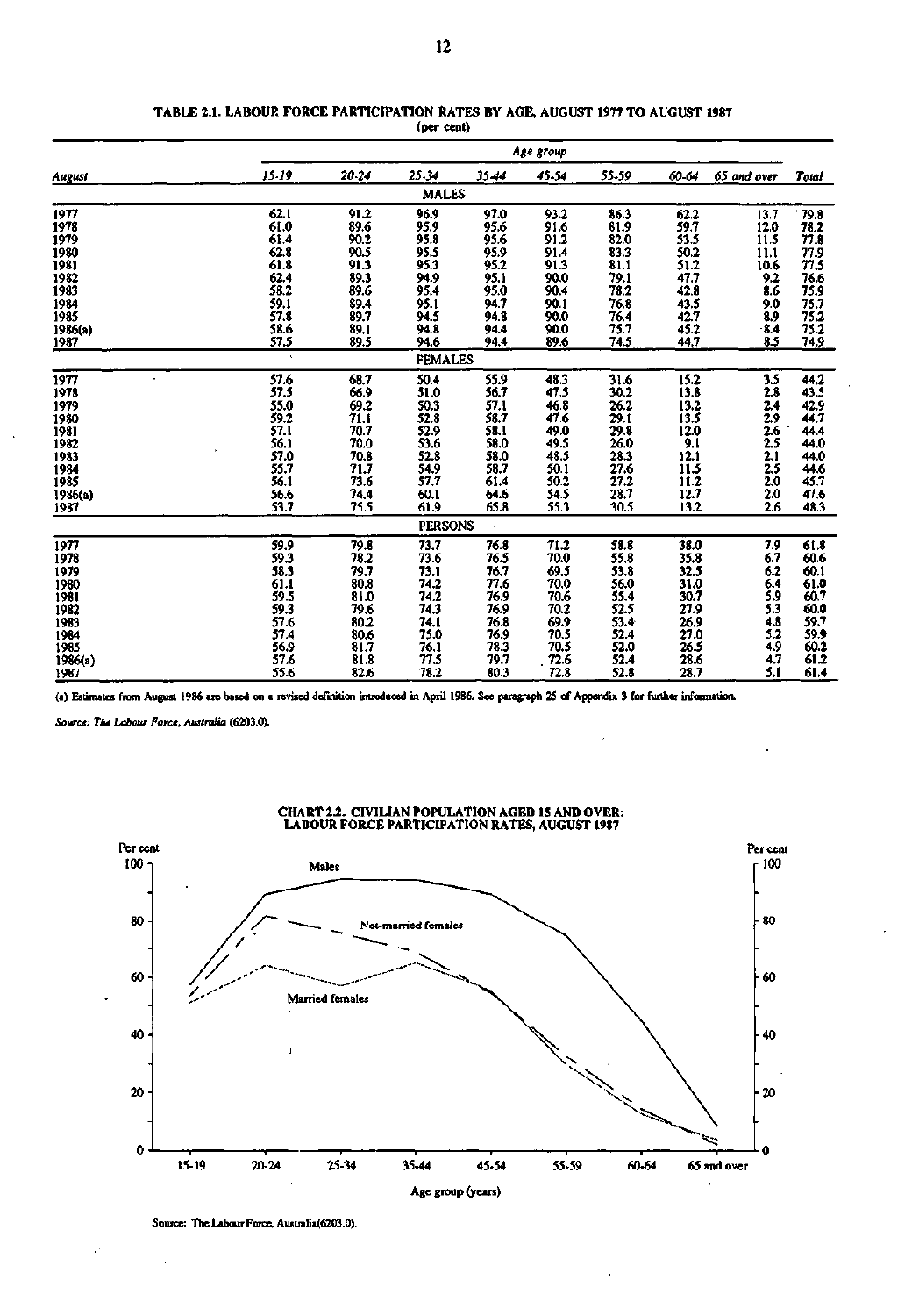# **TABLE** *22.* **CIVILIAN POPULATION AGED 15 AND OVER : LABOUR FORCE STATUS, AUGUST 1967 TO AUGUST 1987**

|                 |                               |                    |                  | Unemployed       |                           |                       |                                     |                               |                 |                     |
|-----------------|-------------------------------|--------------------|------------------|------------------|---------------------------|-----------------------|-------------------------------------|-------------------------------|-----------------|---------------------|
|                 | Employed                      |                    | Looking          | Looking          |                           |                       |                                     | Civilian                      | Un-             |                     |
|                 | <b>Full-time</b>              |                    | for<br>full-time | for<br>part-time |                           | Labour                | Noi in<br>labour                    | population<br>aged 15         | employ-<br>ment | Partici-            |
|                 | workers                       | Total              | work             | work             | Tolal                     | force                 | force                               | and over                      | rate            | pation<br>rale      |
| August          |                               |                    |                  |                  | -- 000                    |                       |                                     |                               |                 | —per cent—          |
|                 |                               |                    |                  |                  | <b>MALES</b>              |                       |                                     |                               |                 |                     |
| 1967<br>1968    | 3.272.8<br>3.346.2            | 3.410.0<br>3,478.2 | 38.2<br>30.8     | ۰<br>4.9         | 42.4<br>35.8              | 3.452.5<br>3,514.0    | 681.9<br>711.3                      | 4.134.4<br>4,225.3            | 1.2<br>1.0      | 83.5<br>83.2        |
| 1969            | 3.409.2                       | 3.546.7            | 30.9             | ۰                | 34.1                      | 3,580.8               | 750.4                               | 4,331.2                       | 1,0             | 82.7                |
| 1970<br>1971    | 3,533.4<br>3,600.4            | 3.647.7<br>3.712.7 | 33.4<br>39.9     | ۰<br>۰           | 36.7<br>43.8              | 3,684.4<br>3,756.5    | 749.0<br>799.6                      | 4,433.4<br>4,556.1            | 1.0<br>1.2      | 83.0<br>82.5        |
| 1972            | 3,632.3                       | 3,757.7            | 67,7             | 7.0              | 74.8                      | 3,832.5               | 813.8                               | 4.646.2                       | 2.0             | 82.5                |
| 1973            | 3,697.5                       | 3,839.6            | 38.3             | 13.0             | 51.3                      | 3,891.0               | 847.9                               | 4.738.8                       | 1.3             | 82.1                |
| 1974<br>1975    | 3.710.9<br>3,668.4            | 3,847.1<br>3,820.6 | 60.0<br>122.5    | 7.9<br>16.3      | 67.9<br>138.8             | 3.914.9<br>3,959.4    | 920.5<br>956.6                      | 4.835.4<br>4,916.0            | 1.7<br>3.5      | 81.0<br>80.5        |
| 1976            | 3,665.6                       | 3,836.3            | 142.7            | 13.9             | 156.6                     | 3,992.9               | 1,000.1                             | 4,993.0                       | 3.9             | 80.0                |
| 1977            | 3,682.6                       | 3,866.8            | 168.5            | 21.6             | 190.1                     | 4,056.9               | 1,024.9                             | 5,081.8                       | 4.7             | 79.8                |
| 1978<br>1979    | 3,642.5<br>3,715.9            | 3,850.9<br>3.921.2 | 207.9<br>184.0   | 14.3<br>13.5     | 222.2<br>197.5            | 4,073.1<br>4,118.7    | 1,137.7<br>1,177.6                  | 5.210.8<br>5.296.3            | 5.5<br>4.8      | 78.2<br>77.8        |
| 1980            | 3,773.8                       | 3.982.8            | 193.9            | 15.7             | 209.6                     | 4,192.4               | 1,193.2                             | 5.385.6                       | 5.0             | 77.9                |
| 1981            | 3,835.6                       | 4,057.9            | 187.8            | 12.7             | 200.5                     | 4,258.4               | 1,236.6                             | 5,494.9                       | 4.7             | 77.5                |
| 1982<br>1983    | 3,782.5<br>3.663.4            | 4.024.3<br>3,903.6 | 250.4<br>409.5   | 21.3<br>20.2     | 271.7<br>429.7            | 4.296.0<br>4,333.3    | 1.314.6<br>1,379.2                  | 5.610.6<br>5,712.5            | 6.3<br>9.9      | 76.6<br>75.9        |
| 1984            | 3,767.3                       | 4.012.4            | 359.0            | 22.5             | 381.5                     | 4,393.9               | 1,411.5                             | 5,805.4                       | 8.7             | 75.7                |
| 1985<br>1986(a) | 3,836.0                       | 4,089.0<br>4,179.8 | 324.5<br>319.9   | 23.7<br>28.1     | 348.1<br>348.0            | 4.437.1<br>4,527.8    | 1,459.7<br>1,492.4                  | 5.896.9<br>6,020.2            | 7.8<br>7.7      | 75.2<br>75.2        |
| 1987            | 3,901.6<br>3,947.0            | 4,262.3            | 317.3            | 29.7             | 347.0                     | 4,609.3               | 1,548.5                             | 6,157.8                       | 7.5             | 74.9                |
|                 |                               |                    |                  |                  | <b>FEMALES</b>            |                       |                                     |                               |                 |                     |
| 1967            | 1,150.4                       | 1,523.0            | 31.8             | 12.5             | 44.4                      | 1,567.3               | 2,646.6                             | 4.214.0                       | 2.8             | 37.2<br>37.7        |
| 1968            | 1.178.6                       | 1,577.5            | 29.9             | 15.4<br>17.5     | 45.3                      | 1,622.8               | 2,684.3                             | 4,307.1                       | 28              | 38.1                |
| 1969<br>1970    | 1.201.1<br>1.292.5            | 1,636.2<br>1.747.8 | 27.4<br>24.5     | 17.0             | 44.8<br>41.5              | 1,681.1<br>$-1,789.3$ | 2,731.1<br>2,728.1                  | 4,412.2<br>4.517.5            | 2.7<br>23       | 39.6                |
| 1971            | 1,339.2                       | 1,803.0            | 30.2             | 18.7             | 48.9                      | 1,851.9               | 2,783.1                             | 4,635.0                       | 26              | 40.0                |
| 1972<br>1973    | 1.356.1<br>1,395.4            | 1.852.1<br>1.943.3 | 43.4<br>28.8     | 25.9<br>25.6     | 69.3<br>54.5              | 1,921.4<br>1,997.8    | 2,811.6<br>2,826.8                  | 4,733.0<br>4.824.6            | 3.6<br>2.7      | 40.6<br>41.4        |
| 1974            | 1,416.9                       | 2.008.1            | 45.8             | 27.2             | 73.1                      | 2,081.2               | 2,851.8                             | 4,933.0                       | 3.5             | 42.2                |
| 1975            | 1,378.5                       | 2,020.8            | 93.0             | 46.6<br>42.0     | 139.7<br>136.1            | 2,160.3               | 2,859.6                             | 5,019.9<br>5,107.4            | 6.5<br>6.2      | 43.0                |
| 1976<br>1977    | 1,371.3<br>1.411.9            | 2.061.5<br>2.128.6 | 94.1<br>114.8    | 54.4             | 169.2                     | 2,197.6<br>2.297.8    | 2,909.8<br>2.904.3                  | 5.202.1                       | 7.4             | 43.0<br>44.2        |
| 1978            | 1,402.9                       | 2,154.4            | 126.5            | 49.6             | 176.1                     | 2.330.5               | 3,029.1                             | 5.359.7                       | 7.6             | 43.5                |
| 1979<br>1980    | 1.397.2<br>1.477.3            | 2,157.4<br>2.298.5 | 131.8<br>140.7   | 48.1<br>44.2     | 179.9<br>184.9            | 2,337.4<br>2,483.4    | 3,117.0<br>3.071.7                  | 5,454.4<br>5.555.1            | 7.7<br>7.4      | 42.9<br>44.7        |
| 1981            | 1.501.5                       | 2,335.8            | 135.9            | 44.2             | 180.1                     | 2,515.9               | 3.154.6                             | 5,670.5                       | 7.2             | 44.4                |
| 1982            | 1.503.4                       | 2,355.0            | 137.2            | 52.5             | 189.7                     | 2,544.7               | 3,242.8                             | 5,787.5                       | 7.5             | 44.0                |
| 1983<br>1984    | 1.486.9<br>1,547.5            | 2.337.4<br>2.449.9 | 197.9<br>165.1   | 59.3<br>57.9     | 257.1<br>223.1            | 2,594.6<br>2.673.0    | 3.299.1<br>3,315.5                  | 5,893.7<br>5,988.5            | 9.9<br>8.3      | 44.0<br>44.6        |
| 1985            | 1,603.2                       | 2.557.1            | 162.4            | 60.7             | 223.0                     | 2,780.1               | 3,302.7                             | 6,082.8                       | 8.0             | 45.7                |
| 1986(a)<br>1987 | 1,680.7<br>1.709.2            | 2,705.9<br>2,810.8 | 170.8<br>178.1   | 76.9<br>76.9     | 247.6<br>254.9            | 2.953.6<br>3.065.8    | 3,253.1<br>3,279.6                  | 6,206.7<br>6,345.4            | 8.4<br>8.3      | 47.6<br>48.3        |
|                 |                               |                    |                  |                  | <b>PERSONS</b>            |                       |                                     |                               |                 |                     |
| 1967            | 4,423.2                       | 4,933.0            | 70.1             | 16.7             | 86.8                      | 5,019.8               | 3,328.6                             | 8.348.4                       | 1.7             | 60.1                |
| 1968            | 4,524.8                       | 5,055.6            | 60.7             | 20.4             | 81.1                      | 5,136.8               | 3,395.5                             | 8,532.3<br>8,743.3<br>8,950.9 | 1.6             | 60.2                |
| 1969            | 4,610.3                       | 5,183.0            | 58.3             | 20.6             | 78.9                      | 5,261.9               | $3,481.5$<br>$3,477.1$              |                               | 1.5             | 60.2                |
| 1970<br>1971    | 4,825.9<br>4,939.6            | 5,395.6<br>5,515.7 | 57.9<br>70.1     | 20.3<br>22.6     | 78.2<br>92.7<br>$\,$ $\,$ | 5,473.8<br>5,608.4    |                                     | 9,191.1                       | 1.4<br>1,7      | 61.2                |
| 1972            |                               | 5,609.9            | 111.1            | 32.9             | 144.0                     | 5,753.9               | $3,582.7$<br>$3,625.3$<br>$3,674.7$ | 9,379.2                       | 2.5             | $\frac{61.0}{61.3}$ |
| 1973<br>1974    | 4,988.4<br>5,092.9<br>5,127.8 | 5,783.0<br>5,855.2 | 67.2<br>105.8    | 38.6<br>35.1     | 105.8<br>140.9            | 5,888.7               |                                     | 9,563.4<br>9,768.4            | 1.8<br>2.4      | 61.6                |
| 1975            | 5,046.8                       | 5,841.3            | 215.5            | 62.9             | 278.4                     | $5,996.1$<br>6,119.7  | 3,772.3<br>3,816.2                  | 9,935.9                       | 4.6             | $61.4$<br>$61.6$    |
| 1976            | 5,036.9                       | 5,897.8            | 236.8            | 55.9             | $\frac{292.7}{359.3}$     | 6,190.5               | 3,909.8                             | 10,100.4                      | 4.7             | 61.3                |
| 1977<br>1978    | 5,049.6<br>5,045.3            | 5,995.4<br>6,005.4 | 283.3<br>334.4   | 76.0<br>63.9     | 398.3                     | 6,354.7<br>6,403.7    | 3,929.2<br>4,166.8                  | 10,283.9<br>10,570.5          | 5.7<br>6.2      | 61.8<br>60.6        |
| 1979            | 5,113.1                       | 6,078.5            | 315.8            | 61.7             | 377.5                     | 6,456.0               | 4,294.6                             | 10,750.7                      | 5.9             | 60.1                |
| 1980            | 5,251.1<br>5,337.1            | 6,281.4            | 334.6<br>323.7   | 59.9<br>56.9     | 394.5<br>380.6            | 6,675.9<br>6,774.3    | 4,264.9<br>4,391.2                  | 10,940.7<br>11,165.5          | 5.9<br>5.6      | 61.0<br>60.7        |
| 1981<br>1982    | 5,285.9                       | 6,393.7<br>6,379.3 | 387.6            | 73.8             | 461.4                     | 6,840.7               | 4,557.4                             | 11,398.1                      | 6.7             | 60.0                |
| 1983            | 5,150.3                       | 6,241.1            | 607.4            | 79.5             | 686.8                     | $-6,927.9$            | 4,678.3                             | 11,606.2<br>11,793.9          | 9.9             | 59.7                |
| 1984<br>1985    | 5,314.8<br>5,439.2            | 6,462.3<br>6,646.1 | 524.2<br>486.8   | 80.5<br>84.3     | 604.6<br>571.2            | 7,066.9<br>7,217.2    | 4,727.0<br>4,762.5                  |                               | 8.6<br>7.9      | 59.9<br>60.2        |
| 1986(a)         | 5,582.4                       | 6,885.7            | 490.7            | 105.0            | 595.6                     | 7,481.4               | 4,745.6                             | 11,979.7                      | 8.0             | 61.2                |
| 1987            | 5,656.3                       | 7,073.2            | 495.4            | 106.5            | 601.9                     | 7,675.1               | 4,828.1                             | 12,503.2                      | 7.8             | 61.4                |

**(a) Estimates from August 1986 are based on a revised definition introduced in April 1986. See paragraph 25 of Appendix 3 for further information.** 

 $\frac{1}{2} \frac{1}{2}$ 

*Source: The Labour Force, Australia* **(6203.0).**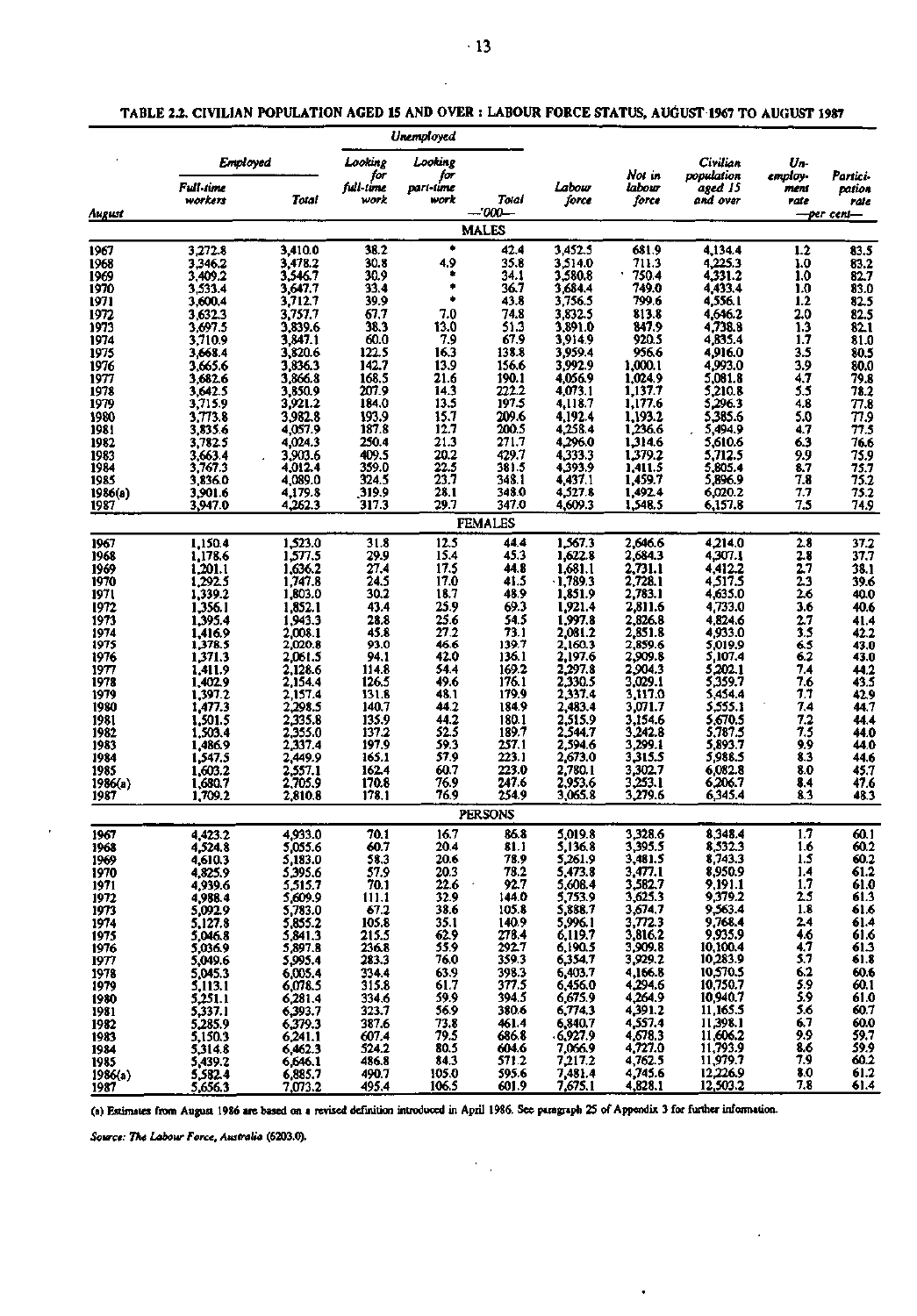$\overline{a}$ 

#### **TABLE** *23.* **CIVILIAN POPULATION AGED 15 AND OVER : LABOUR FORCE STATUS, STATES AND TERRITORIES AUGUST 1987**

|                                                    |                      |              |                   | Unemployed              |            |                 |                |                               |                |                |
|----------------------------------------------------|----------------------|--------------|-------------------|-------------------------|------------|-----------------|----------------|-------------------------------|----------------|----------------|
|                                                    | Employed             |              | Looking<br>for    | Looking<br>for          |            |                 |                | Civilian<br>Not in population | Un-<br>employ- | Partici-       |
| State or<br><b>Territory</b>                       | Full-time<br>workers | Total        | full-time<br>work | part-time<br>work       | Total      | Labour<br>force | labow<br>force | aged 15<br>and over           | meni<br>rate   | pation<br>rale |
|                                                    |                      |              |                   | $-300-$<br><b>MALES</b> |            |                 |                |                               |                | ---per cent--- |
|                                                    |                      |              |                   |                         |            |                 |                |                               |                |                |
| New South Wales                                    | 1,337.9              | 1,442.2      | 122.1             | 7.6                     | 129.7      | 1,571.9         | 569.7          | 2,141.6                       | 8.3            | 73.4           |
| Victoria                                           | 1.076.0              | 1,155.3      | 56.6              | 8.1                     | 64.7       | 1,220.0         | 390.6          | 1,610.6                       | 5.3            | 75.7           |
| Oueensland                                         | 618.7                | 676.9        | 61.3              | 5.6                     | 66.9       | 743.8           | 246.3          | 990.1                         | 9.0            | 75.1           |
| South Australia                                    | 329.5                | 355.3        | 32.7              | 2.4                     | 35.1       | 390.5           | 141.8          | 532.3                         | 9.0            | 73.4           |
| Western Australia                                  | 375.6                | 406.9        | 29.2              | 3.5                     | 32.7       | 439.5           | 123.7          | 563.3                         | 7.4            | 78.0           |
| Tasmania                                           | 106.0                | 113.0        | 9.6               | 1.2<br>۰                | 10.8       | 123.8           | 45.9           | 169.7                         | 8.7            | 72.9           |
| Northern Territory<br>Australian Capital Territory | 37.4<br>65.7         | 40.7<br>72.1 | 3.0<br>29         | ٠                       | 3.2<br>3.9 | 43.9<br>76.0    | 11.6<br>18.8   | 55.5<br>94.8                  | 7.2<br>5.2     | 79.1<br>80.2   |
|                                                    |                      |              |                   |                         |            |                 |                |                               |                |                |
| Australia                                          | 3.947.0              | 4.262.3      | 3173              | 29.7                    | 347.D      | 4.609.3         | 1548.5         | 6.157.8                       | 75             | 74.9           |
|                                                    |                      |              |                   | <b>FEMALES</b>          |            |                 |                |                               |                |                |
| New South Wales                                    | 593.2                | 948.2        | 65.1              | 25.6                    | 90.8       | 1,039.0         | 1,174.3        | 2,213.2                       | 8.7            | 46.9           |
| Victoria                                           | 474.5                | 775.9        | 35.8              | 21.5                    | 57.3       | 833.2           | 839.7          | 1,672.9                       | 6.9            | 49.8           |
| Oueensland                                         | 260.9                | 432.3        | 34.8              | 11.6                    | 46.4       | 478.6           | 533.8          | 1.012.5                       | 9.7            | 47.3           |
| South Australia                                    | 128.9                | 238.2        | 19.2              | 6.8                     | 26.1       | 264.3           | 291.4          | 555.7                         | 9.9            | 47.6           |
| Western Australia                                  | 152.0                | 258.0        | 14.2              | 6.7                     | 21.0       | 278.9           | 284.7          | 563.6                         | 7.5            | 49.5           |
| Tasmania                                           | 41.8                 | 70.9         | 5.0               | 2.5                     | 7.5        | 78.4            | 97.2           | 175.6                         | 9.6            | 44.6           |
| Northern Territory                                 | 20.1                 | 28.3         | 1.9               | ٠                       | 24         | 30.7            | 19.7           | 50.4                          | 7.9            | 60.9           |
| Australian Capital Territory                       | 37.8                 | 59.1         | 2.0               | 1.6                     | 3.6        | 62.7            | 38.8           | 101.6                         | 5.7            | 61.8           |
| Australia                                          | 1.709.2              | 2.810.8      | 178.1             | 76.9                    | 254.9      | 3.065.8         | 3,279.6        | 6345.4                        | 83             | 48.3           |
|                                                    |                      |              |                   | <b>PERSONS</b>          |            |                 |                |                               |                |                |
| New South Wales                                    | 1,931.2              | 2,390.4      | 187.2             | 33.3                    | 220.5      | 2,610.9         | 1.744.0        | 4,354.9                       | 8.4            | 60.0           |
| Victoria                                           | 1,550.5              | 1,931.2      | 92.4              | 29.6                    | 122.0      | 2,053.2         | 1.230.4        | 3.283.5                       | 5.9            | 62.5           |
| Oveensland                                         | 879.7                | 1.109.2      | 96.1              | 17.2                    | 113.2      | 1.222.4         | 780.1          | 2,002.6                       | 9.3            | 61.0           |
| South Australia                                    | 458.4                | 593.6        | 51.9              | 9.2                     | 61.2       | 654.7           | 433.2          | 1,087.9                       | 9.3            | 60.2           |
| Western Australia                                  | 527.6                | 664.8        | 43.4              | 10.2                    | 53.6       | 718.5           | 408.4          | 1.126.8                       | 7.5            | 63.8           |
| Tasmania                                           | 147.8                | 183.8        | 14.6              | 3.7                     | 18.3       | 202.1           | 143.1          | 345.3                         | 9.0            | 58.5           |
| Northern Territory                                 | 57.5                 | 69.0         | 4.9               | ۰                       | 5.6        | 74.6            | 31.3           | 105.8                         | 7.5            | 70.4           |
| <b>Australian Capital Territory</b>                | 103.5                | 131.2        | 4.9               | 27                      | 75         | 138.7           | 57.6           | 196.3                         | 5.4            | 70.6           |
| Australia                                          | 5,656.3              | 7.073.2      | 495.4             | 106.5                   | 601.9      | 7,675.1         | 4,828.1        | 12,503.2                      | 7.8            | 61.4           |

*Source: The Labour Force. Australia* **(6203.0).** 

# **TABLE 2.4. CIVILIAN LABOUR FORCE STATUS : BIRTHPLACE, AUGUST 1987**

|                       | Employed             |         | Unemployed                               |       |                 |                           |                                           |
|-----------------------|----------------------|---------|------------------------------------------|-------|-----------------|---------------------------|-------------------------------------------|
| <b>Birthplace</b>     | Full-time<br>workers | Total   | Looking for<br>full-time work<br>$-000-$ | Total | Labour<br>force | Unemp-<br>loyment<br>rate | Partic-<br>ipation<br>rate<br>-per cent - |
| Bom in Australia      | 4,202.2              | 5.316.2 | 354.4                                    | 433.9 | 5,750.2         | 7.5                       | 63.1                                      |
| Bom outside Australia | 1,454.1              | 1,756.9 | 141.0                                    | 168.0 | 1,924.9         | 8.7                       | 61.1                                      |
| Africa                | 52.2                 | 62.2    | 4.9                                      | 5.0   | 67.2            | 7,4                       | 71.2                                      |
| America               | 47.0                 | 59.5    | 7.5                                      | 9.6   | 69.1            | 13.9                      | 68.7                                      |
| Asia                  | 234.8                | 273.2   | 43.7                                     | 48.4  | 321.6           | 15.1                      | 60.3                                      |
| Lebanon               | 17.9                 | 20.1    | 7.4                                      | 7.7   | 27.8            | 27.6                      | 50.0                                      |
| Vietnam               | 36.2                 | 39.3    | 11.7                                     | 12.6  | 51.9            | 24.3                      | 68.6                                      |
| Europe                | 996.0                | 1,208.8 | 70.7                                     | 88.2  | 1,297.1         | 6.8                       | 59.0                                      |
| Germany               | 46.8                 | 60.1    | 4.2                                      | 5.0   | 65.2            | 7.7                       | 58.9                                      |
| Greece                | 61.1                 | 72.2    | 4.4                                      | 5.7   | 77.9            | 7.3                       | 57.6                                      |
| Jialy                 | 117.3                | 138.1   | 57                                       | 7.1   | 145.2           | 4.9                       | 52.8                                      |
| Malta                 | 25.3                 | 28.9    |                                          |       | 30.5            |                           | 57.4                                      |
| Netherlands           | 46.7                 | 58.5    |                                          | 3.8   | 62.3            | 6.2                       | 62.6                                      |
| Poland                | 21.2                 | 25.3    |                                          |       | 28.3            |                           | 43.6                                      |
| UK and Ireland        | 511.1                | 634.0   | 35.4                                     | 44.6  | 678.7           | 6.6                       | 62.0                                      |
| Yugoslavia            | 78.4                 | 88.3    | 7.8                                      | 9.0   | 97.3            | 9.3                       | 63.2                                      |
| Oceania               | 124.0                | 153.2   | 14.1                                     | 16.7  | 169.9           | 9.8                       | 75.4                                      |
| New Zealand           | 104.5                | 128.1   | 11.7                                     | 13.4  | 141.5           | 9.5                       | 76.8                                      |

*Source: The Labour Force, Australia* **(6203.0).** 

 $\overline{1}$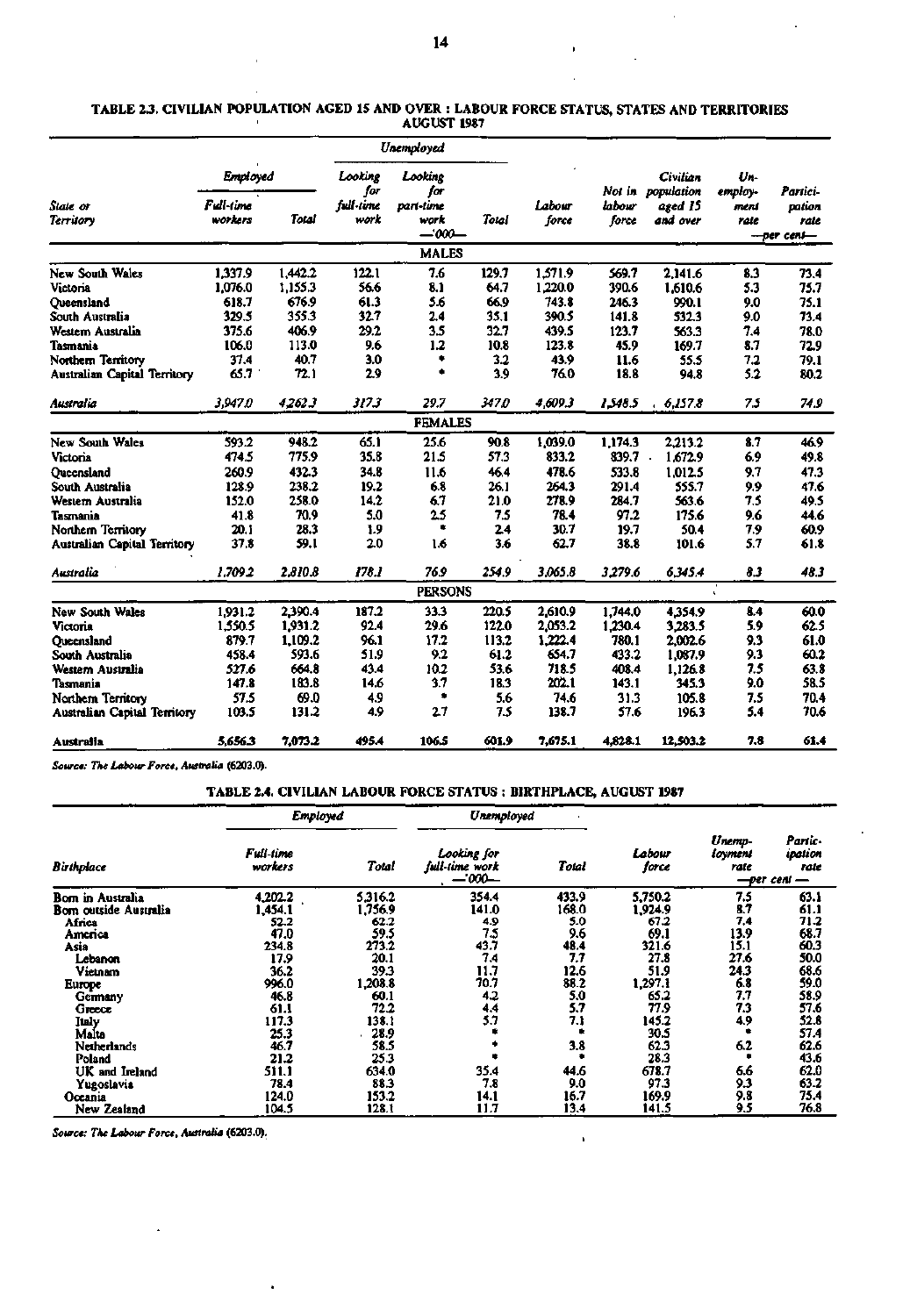#### **TABLE 2.5. CIVILIAN POPULATION AGED 15 AND OVER : PROPORTION WHO PARTICIPATED IN THE** LABOUR FORCE AT **SOME TIME DURING THE REFERENCE PERIOD(a) AND AGE, FEBRUARY 1981 TO FEBRUARY** 1987 **(per cent)**

|                                  |       |       |                | Age group at the time of the survey |       |              |       |             |       |
|----------------------------------|-------|-------|----------------|-------------------------------------|-------|--------------|-------|-------------|-------|
| Survey conducted<br>in February— | 15-19 | 20-24 | 25-34          | 35.44                               | 45.54 | 55-59        | 60-64 | 65 and over | Total |
|                                  |       |       | <b>MALES</b>   |                                     |       |              |       |             |       |
| 1981                             | 78.4  | 97.2  | 98.4           | 97.3                                | 93.3  | 85.6         | 59.8  | 15.7        | 83.2  |
|                                  | 76.8  | 98.0  | 98.2           | 97.5                                | 93.2  | 87.9         | 56.7  | 13.6        | 82.8  |
|                                  | 75.8  | 97.6  | 98.4           | 97.1                                | 94.0  |              | 59.4  | 12.9        | 82.4  |
| 1982<br>1983<br>1984             | 73.8  | 96.3  | 98.1           | 97.7                                | 94.3  | 84.1<br>83.5 | 54.6  | 13.3        | 81.8  |
| 1985                             | 72.3  | 95.9  | 97.6           | 96.9                                | 92.7  | 82.1         | 53.4  | 12.3        | 80.8  |
| 1986                             | 73.8  | 96.6  | 97.2           | 96.6                                | 92.2  | 82.3         | 50.7  | 10.7        | 80.0  |
| 1987                             | 71.9  | 96.1  | 97.5           | 96.3                                | 91.9  | 83.2         | 52.1  | 11.5        | 79.8  |
|                                  |       |       | <b>FEMALES</b> |                                     |       |              |       |             |       |
| 1981                             | 73.5  | 81.8  | 65.9           | 65.8                                | 54.0  | 34.0         | 17.7  | 3.8         | 53.6  |
| 1982                             | 73.7  | 81.8  | 65.5           | 67.9                                | 58.1  | 34.7         | 14.8  | 3.6         | 54.1  |
| 1983                             | 72.4  | 81.7  | 66.8           | 67.7                                | 54.7  | 36.0         | 16.7  | 3.8         | 54.3  |
| 1984                             | 71.1  | 82.2  | 65.9           | 66.7                                | 55.9  | 34.7         | 15.9  | 3.1         | 53.9  |
| 1985                             | 72.0  | 82.4  | 68.4           | 69.3                                | 57.9  | 33.6         | 15.6  | 2.8         | 54.5  |
| 1986                             | 72.6  | 84.1  | 70.9           | 71.6                                | 58.3  | 36.1         | 15.8  | 3.0         | 55.1  |
| 1987                             | 72.0  | 85.0  | <u>71.9</u>    | 72.6                                | 61.7  | 36.7         | 17.4  | 3.5         | 56.1  |
|                                  |       |       | <b>PERSONS</b> |                                     |       |              |       |             |       |
| 1981                             | 76.0  | 89.6  | 82.1           | 81.9                                | 74.1  | 59.7         | 38.1  | 9.0         | 68.2  |
| 1982                             | 75.3  | 89.9  | 81.7           | 83.0                                | 76.0  | 61.4         | 35.2  | 7.9         | 68.3  |
| 1983                             | 74.1  | 89.7  | 82.5           | 82.7                                | 74,9  | 59.9         | 37.2  | 7.8         | 68.2  |
| 1984                             | 72.5  | 89.2  | 82.0           | 82.0                                | 75.7  | 59.3         | 34.4  | 7.7         | 67.7  |
| 1985                             | 72.1  | 89.2  | 83.0           | 83.3                                | 75.6  | 58.0         | 34.0  | 6.9         | 67.5  |
| 1986                             | 73.2  | 90.3  | 84.0           | 84.3                                | 75.6  | 59.4         | 32.8  | 6.2         | 67.4  |
| 1987                             | 71.9  | 90.6  | 84.7           | 84.6                                | 77.1  | 60.1         | 34.5  | 6.9         | 67.8  |

(a) Persons who participated in the labour force at some time during the reference period as a proportion of the civilian population in each group.

*Source: Labour Font Experience, Australia* **(6206.0).** 

### **TABLE 2.6. CIVILIAN POPULATION AGED 15 AND OVER : LABOUR FORCE EXPERIENCE DURING THE YEAR** ENDING **FEBRUARY 1987 AND MARITAL** STATUS ('000)

|                                                     |         | Married |         |         | Not-married   |         |         | Total    |                  |
|-----------------------------------------------------|---------|---------|---------|---------|---------------|---------|---------|----------|------------------|
|                                                     | Males   | Females | Persons |         | Males Females | Persons | Males   | Females  | Persons          |
| Out of the labour force for the whole of the period | 739.8   | 1,682.0 | 2.421.8 | 488.9   | 1,074.1       | 1,563.0 | 1228.7  | 2.756.0  | 3,984.8          |
| In the labour force at some time during the period  | 3,044.9 | 2,096.0 | 5,140.8 | 1,818.6 | 1.427.5       | 3,246.1 | 4.863.5 | 3,523.4  | 8,387.0          |
| Time in the labour force $(weeks)(a)$ —             |         |         |         |         |               |         |         |          |                  |
| and under 4                                         | 7.1     | 61.0    | 68.1    | 49.8    | 50.8          | 100.5   | 56.8    | 111.8    | 168.7            |
| 4 and under 13                                      | 21.0    | 106.4   | 127.3   | 115.5   | 124.9         | 240.3   | 136.4   | 231.2    | 367.7            |
| 13 and under 26                                     | 23.3    | 124.2   | 147.5   | 60.2    | 82.6          | 142.8   | 83.4    | 206.8    | 290.2            |
| 26 and under 39                                     | 48.4    | 157.7   | 206.0   | 68.4    | 68.6          | 137.0   | 116.8   | 226.3    | 343.0            |
| 39 and under 49                                     | 143.9   | 251.5   | 395.4   | 119.3   | 118.4         | 237.7   | 263.2   | $-370.0$ | 633.1            |
| 49 and under 52                                     | 142.4   | 127.8   | 270.2   | 98.3    | 78.0          | 176.3   | 240.7   | 205.8    | 446.5            |
| 52                                                  | 2,649.3 | 1,250.8 | 3,900.1 | 1,293.0 | 890.0         | 2.183.0 | 3,942.2 | 2,140.8  | 6,083.0          |
| Worked at some time during the period               | 2,954.9 | 1,970.0 | 4.924.9 | 1.649.4 | 1.266.3       | 2.915.6 | 4,604.2 | 3,236.3  | 7,840.5          |
| Full-time/part-time status of weeks worked(b)-      |         |         |         |         |               |         |         |          |                  |
| All were full-time                                  | 2.711.9 | 950.2   | 3.662.2 | 1.335.8 | 838.9         | 2,174.7 | 4,047.7 | 1,789.2  | 5,836.9          |
| More full-time than part-time                       | 120.7   | 100.2   | 220.9   | 91.0    | 71.0          | 162.0   | 211.7   | 171.2    | 382.9            |
| More part-time than full-time                       | 19.6    | 59.3    | 79.0    | 37.4    | 40.2          | 77.6    | 57.0    | 99.5     | 156.5            |
| All were part-time                                  | 101.3   | 856.6   | 957.9   | 182.6   | 313.2         | 495.7   | 283.9   | 1,169.7  | 1,453.6          |
| Time worked during the period(weeks) $(c)$ —        |         |         |         |         |               |         |         |          |                  |
| 1 and under 4                                       | 8.7     | 36.3    | 45.0    | 45.7    | 43.4          | 89.1    | 54.4    | 79.7     | 134.1            |
| 4 and under 13                                      | 31.1    | 95.2    | 126.3   | 105.0   | 100.4         | 205.4   | 136.1   | 195.6    | 331.7            |
| 13 and under 26                                     | 50.8    | 131.3   | 182.1   | 85.6    | 85.6          | 171.1   | 136.4   | 216.8    | 353.2            |
| 26 and under 39                                     | 97.5    | 161.9   | 259.5   | 124.0   | 96.6          | 220.6   | 221.5   | 258.6    | 480.1            |
| 39 and under 49                                     | 217.2   | 261.4   | 478.6   | 183.2   | 162.0         | 345.2   | 400.4   | 423.5    | 823.8            |
| 49 and under 52                                     | 149.2   | 120.4   | 269.5   | 90.8    | 73.8          | 164.6   | 240.0   | 194.1    | 434.1            |
| 52                                                  | 2,396.0 | 1,155.3 | 3,551.2 | 1,007.2 | 697.4         | 1,704.7 | 3,403.2 | 1,852.7  | 5,255.9          |
| Looked for work at some time during the period      | 345.3   | 309.4   | 654.7   | 530.7   | 443.6         | 974.3   | 876.0   | 752.9    | 1,629.0          |
| Number of spells of looking for work(d)-            |         |         |         |         |               |         |         |          |                  |
| <b>One</b>                                          | 273.6   | 247.2   | 520.8   | 418.8   | 362.1         | 780.9   | 692.4   | 609.3    | 1.301.7          |
| Two                                                 | 32.0    | 21.1    | 53.1    | 54.2    | 42.1          | 96.3    | 86.2    | 63.2     | 149.4            |
| Three                                               | 14.3    | 11.9    | 26.2    | 23.6    | 13.3          | 37.0    | 37.9    | 25.2     | 63.1             |
| Four or more                                        | 23.4    | 22.8    | 46.2    | 30.8    | 20.1          | 50.9    | 54.2    | 42.9     | 97.1             |
| Total                                               | 3,784.7 | 3,777.9 | 7,562.6 | 2,307.6 | 2,501.6       | 4,809.1 | 6,092.3 |          | 6,279.5 12,371.7 |

(a) Excludes 54,800 persons whose time in the labour force could not be determined, (b) Excludes 10,600 persons whose full-time/part-time status could not be determined, (c) Excludes 27,600 persons whose time worked could not be determined, (d) Excludes 17,700 persons whose number of spells could not be determined.

**15** 

*Source: Labour Force Experience, Australia, During the Year Ending February 1987, Summary* **(6205.0).**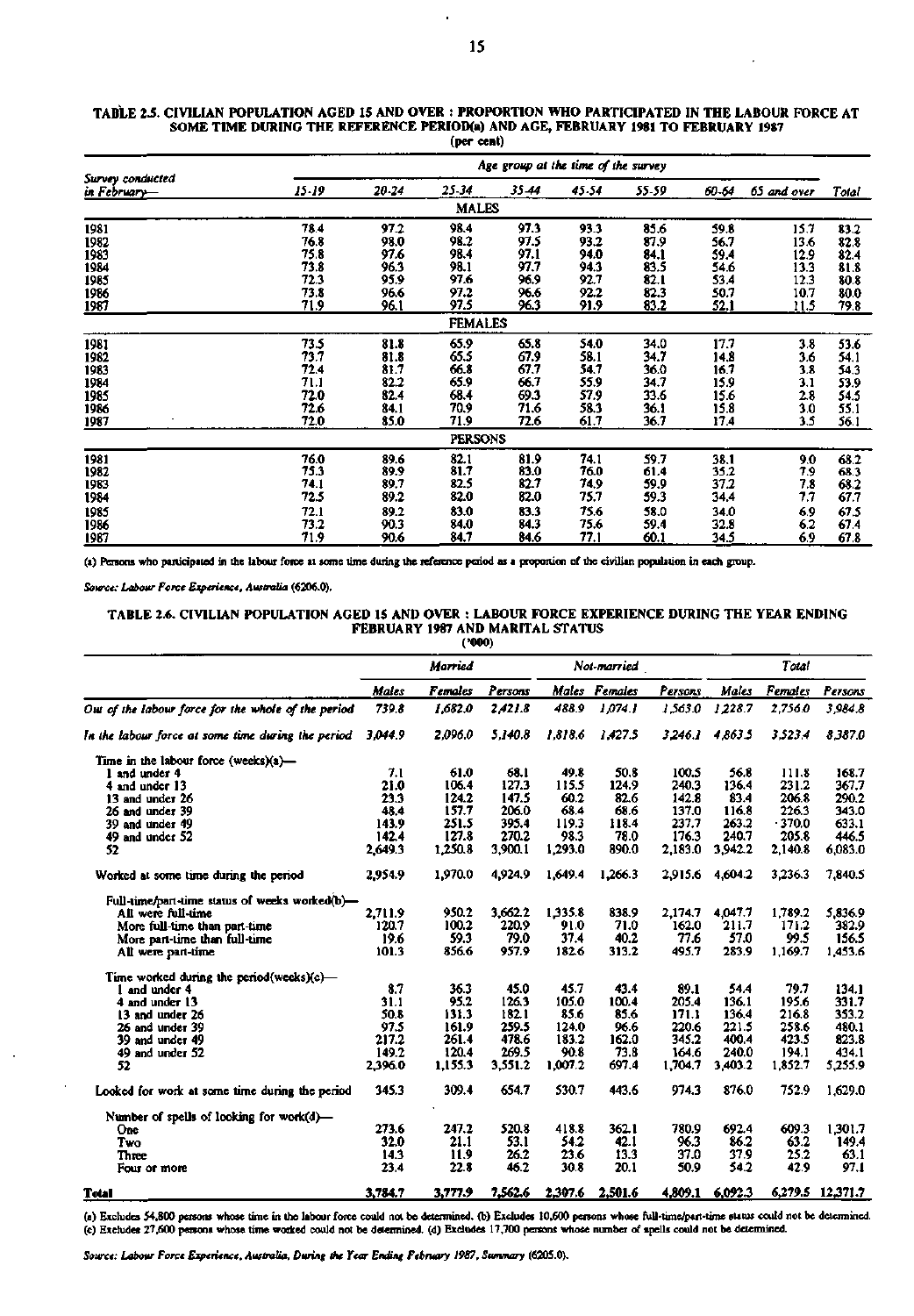l,

 $\ddot{\phantom{a}}$ 

 $\overline{ }$ 

#### **TABLE 2.7. PERSONS AGED IS TO 64 : WHETHER ATTENDED AN EDUCATIONAL INSTITUTION AND TYPE OF ATTENDANCE IN PREVIOUS YEAR, WHETHER CONTINUING FULLTIME EDUCATION, LABOUR FORCE STATUS AND AGE MAY 1982 TO MAY 1987**   $\bar{\mathcal{A}}$

|                                                                                             |                | ('000)               |                |                |                  |                  |
|---------------------------------------------------------------------------------------------|----------------|----------------------|----------------|----------------|------------------|------------------|
|                                                                                             | 1982           | 1983                 | 1984           | 1985           | 1986             | 1987             |
|                                                                                             |                | <b>AGED 15 TO 19</b> |                |                |                  |                  |
|                                                                                             |                |                      |                |                |                  |                  |
| Attended an educational institution in previous year<br>Attended full-time in previous year | 894.2<br>784.7 | 897.9<br>804.2       | 941.3<br>848.4 | 985.1<br>896.2 | 1,020.9<br>941.1 | 1,061.0<br>973.5 |
| Continuing full-time education at May                                                       | 552.2          | 595.2                | 622.5          | 656.2          | 691.6            | 744.8            |
| Leavers                                                                                     | 232.5          | 209.0                | 225.9          | 240.0          | 249.5            | 228.8            |
| Employed                                                                                    | 174.8          | 140.8                | 162.1          | 184.0          | 187.3            | 171.3            |
| Full-time                                                                                   | 155.3          | 115.8                | 140.3          | 159.4          | 165.9            | 143.6            |
| Part-time                                                                                   | 19.5           | 25.0                 | 21.8           | 24.6           | 21.4             | 27.7             |
| Unemployed                                                                                  | 42.3<br>15.4   | 53.5<br>14.7         | 50.6<br>13.2   | 45.4<br>10.7   | 47.7             | 44.3<br>13.1     |
| Not in labour force<br>Attended part-time in previous year                                  | 109.5          | 93.6                 | 92.9           | 89.0           | 14.4<br>79.8     | 87.5             |
| Attending an educational institution at May                                                 | 73.8           | 61.4                 | 55.7           | 55.4           | 47.8             | 57.0             |
| Full-time                                                                                   |                |                      | ۰              |                |                  |                  |
| Part-time                                                                                   | 71.0           | 58.9                 | 53.3           | 54.0           | 44.7             | 53.S             |
| Not attending an educational institution at May                                             | 35.7           | 32.2                 | 37.2           | 33.6           | 32.1             | 30.5             |
| Did not attend an educational institution in previous year                                  | 366.9          | 364.9                | 336.6          | 310.7          | 308.9            | 306.4            |
| Total                                                                                       | 1,261.0        | 1,262.8              | 1,277.9        | 1,295.8        | 1,329.8          | 1,367.4          |
|                                                                                             |                |                      |                |                |                  |                  |
|                                                                                             |                | <b>AGED 20 TO 24</b> |                |                |                  |                  |
| Attended an educational institution in previous year                                        | 285.3          | 296.1                | 316.0          | 319.5          | 307.4            | 308.7            |
| Attended full-time in previous year                                                         | 142.2          | 136.8                | 155.3          | 151.0          | 147.6            | 151.4            |
| Continuing full-time education at May                                                       | 82.8<br>59.4   | 76.6<br>60.2         | 94.2<br>61.1.  | 87.0<br>64.0   | 86.7<br>60.9     | 92.6<br>58.8     |
| <b>Leavers</b><br>Employed                                                                  | 46.9           | 43.8                 | 46.4           | 46.9           | 49.7             | 44.7             |
| Full-time                                                                                   | 40.2           | 37.0                 | 39.3           | 41.3           | 40.3             | 38.4             |
| Part-time                                                                                   | 6.7            | 6.9                  | 7.1            | 5.6            | 9.4              | 6.3              |
| Unemployed                                                                                  | 9.0            | 13.4                 | 12.0           | 13.2           | 8.0              | 9.6              |
| Not in labour force                                                                         | 3.5            |                      | ٠              | 3.9            |                  | 4.5              |
| Attended part-time in previous year                                                         | 143.1          | 159.2                | 160.7          | 168.5          | 159.8            | 157.2            |
| Attending an educational institution at May<br>Full-time                                    | 70.2<br>3.8    | 81.3<br>5.7          | 83.7<br>4.9    | 78.4<br>5.3    | 75.7<br>7.0      | 76.6<br>8.9      |
| Part-time                                                                                   | 66.4           | 75.6                 | 78.8           | 73.1           | 68.7             | 67.8             |
| Not attending an educational institution at May                                             | 72.9           | 77.9                 | 77.0           | 90.1           | 84.1             | 80.6             |
| Did not attend an educational institution in previous year                                  | 1,004.1        | 1,019.6              | 1,003.9        | 978.4          | 993.8            | 995.0            |
|                                                                                             |                |                      |                |                |                  |                  |
| Total                                                                                       | 1,289.4        | 1,315.6              | 1,319.8        | 1,297.9        | 1,301.2          | 1303.6           |
|                                                                                             |                | AGED 25 TO 64        |                |                |                  |                  |
| Attended an educational institution in previous year                                        | 497.4          | 536.8                | 570.8          | 592.6          | 667.7            | 653.1            |
| Auended full-time in previous year                                                          | 58.8           | 61.8                 | 65.7           | 67.8           | 74.7             | 76.0             |
| Continuing full-time education at May                                                       | 23.3           | 22.7                 | 24.6           | 26.5           | 28.7             | 34.3             |
| Leavers                                                                                     | 35.5           | 39.1                 | 41.2           | 41.3           | 46.0             | 41.6             |
| Employed                                                                                    | 25.6           | 28.8                 | 28.6           | 33.2           | 36.2             | 31.6             |
| Full-time                                                                                   | 22.1           | 24.2                 | 23.6           | 27.4           | 29.7             | 25.6             |
| Part-time                                                                                   | 3.5            | 4.6                  | 5.1            | 5.9<br>4.1     | 6.5              | 6.1              |
| <b>Unemployed</b><br>Not in labour force                                                    | 4.0<br>5.8     | 4.2<br>6.2           | 53<br>72       | 4.1            | 4.3<br>5.5       | 5.1<br>4.9       |
| Attended part-time in previous year                                                         | 438.6          | 475.0                | 505.1          | 524.8          | 593.0            | 577.1            |
| Attending an educational institution at May                                                 | 193.4          | 210.9                | 220.6          | 220.7          | 244.1            | 246.3            |
| Full-time                                                                                   | 6.9            | 3.9                  | 6.9            | 9.2            | 7.8              | 93               |
| ran-time                                                                                    | 186.5          | 207.0                | 213.6          | 211.2          | 236.2            | 237.0            |
| Not attending an educational institution at May                                             | 245.3          | 264.2                | 284.5          | 304.0          | 348.9            | 330.8            |
| Did not attend an educational institution in previous year                                  | 6,661.1        | 6,812.2              | 6,943.2        | 7,051.6        | 7,128.3          | 7,328.3          |
| Total                                                                                       | <u>7,158.5</u> | 7,349.0              | 7,514.0        | 7,644.2        | 7,796.0          | 7,981.3          |
|                                                                                             |                |                      |                |                |                  |                  |
|                                                                                             |                | TOTAL                |                |                |                  |                  |
| Attiended an educational institution in previous year                                       | 1,676.9        | 1,730.7              | 1,828.1        | 1,897.1        | 1,995.9          | 2,022.7          |
| Attended full-time in previous year                                                         | 985.6          | 1,002.8              | 1,069.4        | 1,114.9        | 1,163.3          | 1,200.9          |
| Continuing full-time education at May<br>Leavers                                            | 658.3<br>327.3 | 694.5<br>308.3       | 741.3<br>328.1 | 769.6<br>345.3 | 807.0<br>356.3   | 871.7<br>329.2   |
| Employed                                                                                    | 247.3          | 213.4                | 237.2          | 264.1          | 273.3            | 247.7            |
| Full-time                                                                                   | 17.6           | 176.9                | 203.2          | 228.1          | 235.9            | 207.6            |
| Part-time                                                                                   | 29.8           | 36.3                 | 34.0           | 36.0           | 37.4             | 40. I            |
| Unemployed                                                                                  | 55.3           | 71.3                 | 67.8           | 62.6           | 60.0             | 59.1             |
| Not in labour force                                                                         | 24.7           | 23.8                 | 23.1           | 18.6           | 23.1             | 22.4             |
| Attended part-time in previous year                                                         | 691.3          | 727.9                | 758.7          | 782.2          | 832.6            | 821.8            |
| Attending an educational institution at May<br>Full-time                                    | 337.4<br>13.5  | 353.6<br>12.2        | 359.9<br>14.2  | 354.4<br>15.8  | 367.5<br>17.8    | 379.9<br>21.6    |
| Part-time                                                                                   | 323.9          | 341.4                | 345.7          | 338.6          | 349.7            | 358.3            |
| Not attending an educational institution at May                                             | 353.9          | 374.3                | 398.8          | 427.8          | 465.1            | 442.0            |
| Did not attend an educational institution in previous year                                  | 8,032.1        | 8,196.7              | 8,283.6        | 8,340,7        | 8,431.1          | 8,629.7          |
|                                                                                             |                |                      |                |                |                  |                  |
| Total                                                                                       | 9,709.0        | 9,927.4              | 10,111.7       | 10,237.9       | 10,427.0         | 10,652.4         |

*Source: Transition from Education to Work, Australia, May 1987* **(6227.0).** 

 $\overline{\phantom{a}}$ 

 $\ddot{\phantom{a}}$ 

l,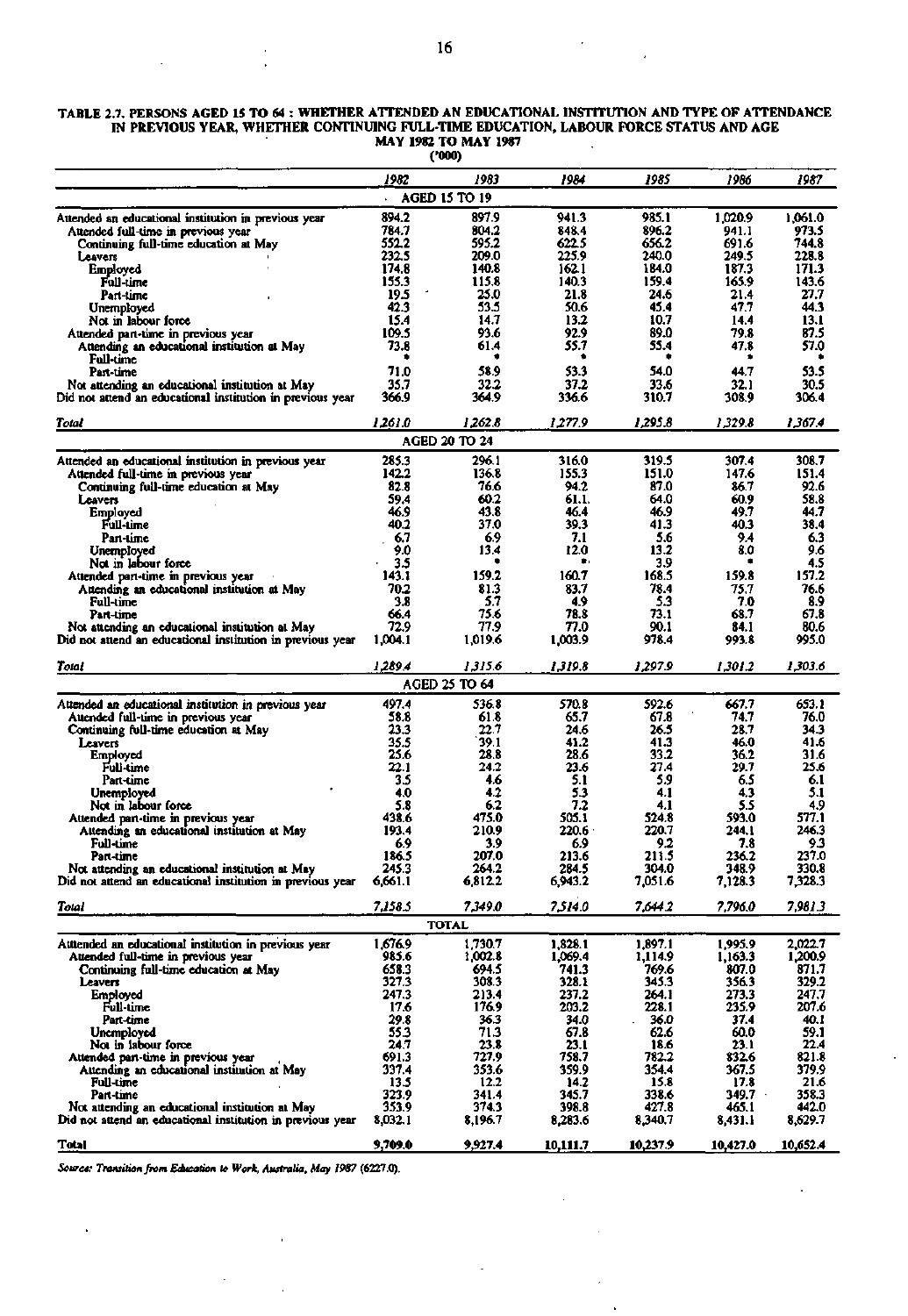| 430832<br>87882<br><b>233224</b><br><b>35538</b><br>35588<br><b>រីភ្នំ និង</b><br>ក្តី និង ក្តី<br>S,<br><b>4884\$</b><br>444<br><b>22322</b><br>22322<br>ភ្ន្រី<br>និងនិងនឹង<br>25218<br>32323<br>$\approx$<br>144558<br>83882<br>83882<br>ទុក្ខកុម្ម<br>និន្តិក្តុម្ភី<br>azana<br>Ë,<br>22235<br>ន្តដូនន័ឌ<br><b>EEEE</b><br>នុងជួន។<br>មិនិងនិដ្ឋ<br><b>SSES3</b><br>ă<br><b>92252825</b><br>89835<br>282122<br>58887<br>ាន។<br>នឹងដឹងនឹ<br>asaata<br>searna<br>តួកូត្ត័ន្ត<br>ຊ<br>ភិន្ត្ <sub>ឆ</sub> ្នួ<br>ភិន្ត្តី ភិន្ត្តី<br><b>28232</b><br>31<br>ATTENDING AN EDUCATIONAL INSTITUTION FULL-TIME<br><b>มี</b> ≌ี่<br>มี ≌ี่ ผี<br>S)<br>23.6<br>TENDING AN EDUCATIONAL INSTITUTION FULL-TIME<br>85235<br>333123<br>22222<br>-per cent-<br>Z,<br>នីនីដន៍និ<br>32528<br>38588<br><b>23332</b><br>asana<br>Bahaa<br>—‱-<br>—000-<br> <br>-- 80<br>--<br>لع<br>-100<br>ATTENDING TERTIARY FULL-TIME<br>ATTENDING SCHOOL FULL-TIME<br>ŗ,<br><b>22132</b><br><b>35335</b><br>1288X<br><b>SSS55</b><br>2022<br><b>ataca</b><br>135<br>Š,<br>TOTAL<br><b>RESER</b><br>32825<br><b>EARES</b><br>2888<br>149.4<br>22222<br>Ľ,<br><b>21255</b><br>2022<br>1254<br>1874<br>145.2<br>142.9<br>82277<br>23288<br>Š,<br><u> វ័ក្ខក្នុមី</u><br><b>22235</b><br><b>EEE</b> se<br><b>ESSE</b><br>NOT AT<br>PROPORTIO<br>Source: Transition from Education to Work, Australia, May 1985 and May 1987 (6227.0)<br>$\tilde{\mathbf{z}}$<br><b>859850</b><br><b>SESSE</b><br><b>SZZ88</b><br><b>35355</b><br><b>33385</b><br><b>ESERE</b><br>Z<br>42.0<br>483<br>នី 3<br>342<br>127.6<br><b>2341</b><br>38.2<br>79.2<br>5852<br>212<br>37.8<br>41.4<br>$\frac{4.8}{520}$<br>₹<br><b>23449</b><br>23449<br>46.0<br>46.0<br>45.6<br>46.6<br>137.0<br>143.5<br>151.6<br>$327 - 28$<br>217<br><b>683</b><br>75.7<br>$\overline{a}$<br>66.1<br>$\overline{5}$<br>8232<br>33333<br>135.8<br>5999<br>$\frac{6}{5}$<br>Ą<br>3888<br>$\overline{a}$<br>At May<br>At May-<br>1983<br>At May-<br>1983<br>At May<br>At May<br><b>1985</b><br>1987<br>1985<br>1987<br>esse<br>1986<br><b>288282</b><br>2882<br><b>1985</b><br><b>1987</b><br>$\overline{93}$<br>881 |  | Males |  |  | Females |  |  | Persons |  |                       |
|-----------------------------------------------------------------------------------------------------------------------------------------------------------------------------------------------------------------------------------------------------------------------------------------------------------------------------------------------------------------------------------------------------------------------------------------------------------------------------------------------------------------------------------------------------------------------------------------------------------------------------------------------------------------------------------------------------------------------------------------------------------------------------------------------------------------------------------------------------------------------------------------------------------------------------------------------------------------------------------------------------------------------------------------------------------------------------------------------------------------------------------------------------------------------------------------------------------------------------------------------------------------------------------------------------------------------------------------------------------------------------------------------------------------------------------------------------------------------------------------------------------------------------------------------------------------------------------------------------------------------------------------------------------------------------------------------------------------------------------------------------------------------------------------------------------------------------------------------------------------------------------------------------------------------------------------------------------------------------------------------------------------------------------------------------------------------------------------------------------------------------------------------|--|-------|--|--|---------|--|--|---------|--|-----------------------|
|                                                                                                                                                                                                                                                                                                                                                                                                                                                                                                                                                                                                                                                                                                                                                                                                                                                                                                                                                                                                                                                                                                                                                                                                                                                                                                                                                                                                                                                                                                                                                                                                                                                                                                                                                                                                                                                                                                                                                                                                                                                                                                                                               |  |       |  |  |         |  |  |         |  | Total                 |
|                                                                                                                                                                                                                                                                                                                                                                                                                                                                                                                                                                                                                                                                                                                                                                                                                                                                                                                                                                                                                                                                                                                                                                                                                                                                                                                                                                                                                                                                                                                                                                                                                                                                                                                                                                                                                                                                                                                                                                                                                                                                                                                                               |  |       |  |  |         |  |  |         |  |                       |
|                                                                                                                                                                                                                                                                                                                                                                                                                                                                                                                                                                                                                                                                                                                                                                                                                                                                                                                                                                                                                                                                                                                                                                                                                                                                                                                                                                                                                                                                                                                                                                                                                                                                                                                                                                                                                                                                                                                                                                                                                                                                                                                                               |  |       |  |  |         |  |  |         |  |                       |
|                                                                                                                                                                                                                                                                                                                                                                                                                                                                                                                                                                                                                                                                                                                                                                                                                                                                                                                                                                                                                                                                                                                                                                                                                                                                                                                                                                                                                                                                                                                                                                                                                                                                                                                                                                                                                                                                                                                                                                                                                                                                                                                                               |  |       |  |  |         |  |  |         |  |                       |
|                                                                                                                                                                                                                                                                                                                                                                                                                                                                                                                                                                                                                                                                                                                                                                                                                                                                                                                                                                                                                                                                                                                                                                                                                                                                                                                                                                                                                                                                                                                                                                                                                                                                                                                                                                                                                                                                                                                                                                                                                                                                                                                                               |  |       |  |  |         |  |  |         |  |                       |
|                                                                                                                                                                                                                                                                                                                                                                                                                                                                                                                                                                                                                                                                                                                                                                                                                                                                                                                                                                                                                                                                                                                                                                                                                                                                                                                                                                                                                                                                                                                                                                                                                                                                                                                                                                                                                                                                                                                                                                                                                                                                                                                                               |  |       |  |  |         |  |  |         |  |                       |
|                                                                                                                                                                                                                                                                                                                                                                                                                                                                                                                                                                                                                                                                                                                                                                                                                                                                                                                                                                                                                                                                                                                                                                                                                                                                                                                                                                                                                                                                                                                                                                                                                                                                                                                                                                                                                                                                                                                                                                                                                                                                                                                                               |  |       |  |  |         |  |  |         |  |                       |
|                                                                                                                                                                                                                                                                                                                                                                                                                                                                                                                                                                                                                                                                                                                                                                                                                                                                                                                                                                                                                                                                                                                                                                                                                                                                                                                                                                                                                                                                                                                                                                                                                                                                                                                                                                                                                                                                                                                                                                                                                                                                                                                                               |  |       |  |  |         |  |  |         |  |                       |
|                                                                                                                                                                                                                                                                                                                                                                                                                                                                                                                                                                                                                                                                                                                                                                                                                                                                                                                                                                                                                                                                                                                                                                                                                                                                                                                                                                                                                                                                                                                                                                                                                                                                                                                                                                                                                                                                                                                                                                                                                                                                                                                                               |  |       |  |  |         |  |  |         |  |                       |
|                                                                                                                                                                                                                                                                                                                                                                                                                                                                                                                                                                                                                                                                                                                                                                                                                                                                                                                                                                                                                                                                                                                                                                                                                                                                                                                                                                                                                                                                                                                                                                                                                                                                                                                                                                                                                                                                                                                                                                                                                                                                                                                                               |  |       |  |  |         |  |  |         |  |                       |
|                                                                                                                                                                                                                                                                                                                                                                                                                                                                                                                                                                                                                                                                                                                                                                                                                                                                                                                                                                                                                                                                                                                                                                                                                                                                                                                                                                                                                                                                                                                                                                                                                                                                                                                                                                                                                                                                                                                                                                                                                                                                                                                                               |  |       |  |  |         |  |  |         |  |                       |
|                                                                                                                                                                                                                                                                                                                                                                                                                                                                                                                                                                                                                                                                                                                                                                                                                                                                                                                                                                                                                                                                                                                                                                                                                                                                                                                                                                                                                                                                                                                                                                                                                                                                                                                                                                                                                                                                                                                                                                                                                                                                                                                                               |  |       |  |  |         |  |  |         |  |                       |
|                                                                                                                                                                                                                                                                                                                                                                                                                                                                                                                                                                                                                                                                                                                                                                                                                                                                                                                                                                                                                                                                                                                                                                                                                                                                                                                                                                                                                                                                                                                                                                                                                                                                                                                                                                                                                                                                                                                                                                                                                                                                                                                                               |  |       |  |  |         |  |  |         |  |                       |
|                                                                                                                                                                                                                                                                                                                                                                                                                                                                                                                                                                                                                                                                                                                                                                                                                                                                                                                                                                                                                                                                                                                                                                                                                                                                                                                                                                                                                                                                                                                                                                                                                                                                                                                                                                                                                                                                                                                                                                                                                                                                                                                                               |  |       |  |  |         |  |  |         |  |                       |
|                                                                                                                                                                                                                                                                                                                                                                                                                                                                                                                                                                                                                                                                                                                                                                                                                                                                                                                                                                                                                                                                                                                                                                                                                                                                                                                                                                                                                                                                                                                                                                                                                                                                                                                                                                                                                                                                                                                                                                                                                                                                                                                                               |  |       |  |  |         |  |  |         |  |                       |
|                                                                                                                                                                                                                                                                                                                                                                                                                                                                                                                                                                                                                                                                                                                                                                                                                                                                                                                                                                                                                                                                                                                                                                                                                                                                                                                                                                                                                                                                                                                                                                                                                                                                                                                                                                                                                                                                                                                                                                                                                                                                                                                                               |  |       |  |  |         |  |  |         |  |                       |
|                                                                                                                                                                                                                                                                                                                                                                                                                                                                                                                                                                                                                                                                                                                                                                                                                                                                                                                                                                                                                                                                                                                                                                                                                                                                                                                                                                                                                                                                                                                                                                                                                                                                                                                                                                                                                                                                                                                                                                                                                                                                                                                                               |  |       |  |  |         |  |  |         |  |                       |
|                                                                                                                                                                                                                                                                                                                                                                                                                                                                                                                                                                                                                                                                                                                                                                                                                                                                                                                                                                                                                                                                                                                                                                                                                                                                                                                                                                                                                                                                                                                                                                                                                                                                                                                                                                                                                                                                                                                                                                                                                                                                                                                                               |  |       |  |  |         |  |  |         |  |                       |
|                                                                                                                                                                                                                                                                                                                                                                                                                                                                                                                                                                                                                                                                                                                                                                                                                                                                                                                                                                                                                                                                                                                                                                                                                                                                                                                                                                                                                                                                                                                                                                                                                                                                                                                                                                                                                                                                                                                                                                                                                                                                                                                                               |  |       |  |  |         |  |  |         |  |                       |
|                                                                                                                                                                                                                                                                                                                                                                                                                                                                                                                                                                                                                                                                                                                                                                                                                                                                                                                                                                                                                                                                                                                                                                                                                                                                                                                                                                                                                                                                                                                                                                                                                                                                                                                                                                                                                                                                                                                                                                                                                                                                                                                                               |  |       |  |  |         |  |  |         |  |                       |
|                                                                                                                                                                                                                                                                                                                                                                                                                                                                                                                                                                                                                                                                                                                                                                                                                                                                                                                                                                                                                                                                                                                                                                                                                                                                                                                                                                                                                                                                                                                                                                                                                                                                                                                                                                                                                                                                                                                                                                                                                                                                                                                                               |  |       |  |  |         |  |  |         |  |                       |
|                                                                                                                                                                                                                                                                                                                                                                                                                                                                                                                                                                                                                                                                                                                                                                                                                                                                                                                                                                                                                                                                                                                                                                                                                                                                                                                                                                                                                                                                                                                                                                                                                                                                                                                                                                                                                                                                                                                                                                                                                                                                                                                                               |  |       |  |  |         |  |  |         |  |                       |
|                                                                                                                                                                                                                                                                                                                                                                                                                                                                                                                                                                                                                                                                                                                                                                                                                                                                                                                                                                                                                                                                                                                                                                                                                                                                                                                                                                                                                                                                                                                                                                                                                                                                                                                                                                                                                                                                                                                                                                                                                                                                                                                                               |  |       |  |  |         |  |  |         |  |                       |
|                                                                                                                                                                                                                                                                                                                                                                                                                                                                                                                                                                                                                                                                                                                                                                                                                                                                                                                                                                                                                                                                                                                                                                                                                                                                                                                                                                                                                                                                                                                                                                                                                                                                                                                                                                                                                                                                                                                                                                                                                                                                                                                                               |  |       |  |  |         |  |  |         |  |                       |
|                                                                                                                                                                                                                                                                                                                                                                                                                                                                                                                                                                                                                                                                                                                                                                                                                                                                                                                                                                                                                                                                                                                                                                                                                                                                                                                                                                                                                                                                                                                                                                                                                                                                                                                                                                                                                                                                                                                                                                                                                                                                                                                                               |  |       |  |  |         |  |  |         |  |                       |
|                                                                                                                                                                                                                                                                                                                                                                                                                                                                                                                                                                                                                                                                                                                                                                                                                                                                                                                                                                                                                                                                                                                                                                                                                                                                                                                                                                                                                                                                                                                                                                                                                                                                                                                                                                                                                                                                                                                                                                                                                                                                                                                                               |  |       |  |  |         |  |  |         |  |                       |
|                                                                                                                                                                                                                                                                                                                                                                                                                                                                                                                                                                                                                                                                                                                                                                                                                                                                                                                                                                                                                                                                                                                                                                                                                                                                                                                                                                                                                                                                                                                                                                                                                                                                                                                                                                                                                                                                                                                                                                                                                                                                                                                                               |  |       |  |  |         |  |  |         |  |                       |
|                                                                                                                                                                                                                                                                                                                                                                                                                                                                                                                                                                                                                                                                                                                                                                                                                                                                                                                                                                                                                                                                                                                                                                                                                                                                                                                                                                                                                                                                                                                                                                                                                                                                                                                                                                                                                                                                                                                                                                                                                                                                                                                                               |  |       |  |  |         |  |  |         |  |                       |
|                                                                                                                                                                                                                                                                                                                                                                                                                                                                                                                                                                                                                                                                                                                                                                                                                                                                                                                                                                                                                                                                                                                                                                                                                                                                                                                                                                                                                                                                                                                                                                                                                                                                                                                                                                                                                                                                                                                                                                                                                                                                                                                                               |  |       |  |  |         |  |  |         |  |                       |
|                                                                                                                                                                                                                                                                                                                                                                                                                                                                                                                                                                                                                                                                                                                                                                                                                                                                                                                                                                                                                                                                                                                                                                                                                                                                                                                                                                                                                                                                                                                                                                                                                                                                                                                                                                                                                                                                                                                                                                                                                                                                                                                                               |  |       |  |  |         |  |  |         |  |                       |
|                                                                                                                                                                                                                                                                                                                                                                                                                                                                                                                                                                                                                                                                                                                                                                                                                                                                                                                                                                                                                                                                                                                                                                                                                                                                                                                                                                                                                                                                                                                                                                                                                                                                                                                                                                                                                                                                                                                                                                                                                                                                                                                                               |  |       |  |  |         |  |  |         |  |                       |
|                                                                                                                                                                                                                                                                                                                                                                                                                                                                                                                                                                                                                                                                                                                                                                                                                                                                                                                                                                                                                                                                                                                                                                                                                                                                                                                                                                                                                                                                                                                                                                                                                                                                                                                                                                                                                                                                                                                                                                                                                                                                                                                                               |  |       |  |  |         |  |  |         |  |                       |
|                                                                                                                                                                                                                                                                                                                                                                                                                                                                                                                                                                                                                                                                                                                                                                                                                                                                                                                                                                                                                                                                                                                                                                                                                                                                                                                                                                                                                                                                                                                                                                                                                                                                                                                                                                                                                                                                                                                                                                                                                                                                                                                                               |  |       |  |  |         |  |  |         |  |                       |
|                                                                                                                                                                                                                                                                                                                                                                                                                                                                                                                                                                                                                                                                                                                                                                                                                                                                                                                                                                                                                                                                                                                                                                                                                                                                                                                                                                                                                                                                                                                                                                                                                                                                                                                                                                                                                                                                                                                                                                                                                                                                                                                                               |  |       |  |  |         |  |  |         |  |                       |
|                                                                                                                                                                                                                                                                                                                                                                                                                                                                                                                                                                                                                                                                                                                                                                                                                                                                                                                                                                                                                                                                                                                                                                                                                                                                                                                                                                                                                                                                                                                                                                                                                                                                                                                                                                                                                                                                                                                                                                                                                                                                                                                                               |  |       |  |  |         |  |  |         |  |                       |
|                                                                                                                                                                                                                                                                                                                                                                                                                                                                                                                                                                                                                                                                                                                                                                                                                                                                                                                                                                                                                                                                                                                                                                                                                                                                                                                                                                                                                                                                                                                                                                                                                                                                                                                                                                                                                                                                                                                                                                                                                                                                                                                                               |  |       |  |  |         |  |  |         |  |                       |
|                                                                                                                                                                                                                                                                                                                                                                                                                                                                                                                                                                                                                                                                                                                                                                                                                                                                                                                                                                                                                                                                                                                                                                                                                                                                                                                                                                                                                                                                                                                                                                                                                                                                                                                                                                                                                                                                                                                                                                                                                                                                                                                                               |  |       |  |  |         |  |  |         |  | <b>83383</b><br>##588 |
|                                                                                                                                                                                                                                                                                                                                                                                                                                                                                                                                                                                                                                                                                                                                                                                                                                                                                                                                                                                                                                                                                                                                                                                                                                                                                                                                                                                                                                                                                                                                                                                                                                                                                                                                                                                                                                                                                                                                                                                                                                                                                                                                               |  |       |  |  |         |  |  |         |  |                       |

 $\ddot{\phantom{0}}$ 

**17** 

 $\ddot{\phantom{0}}$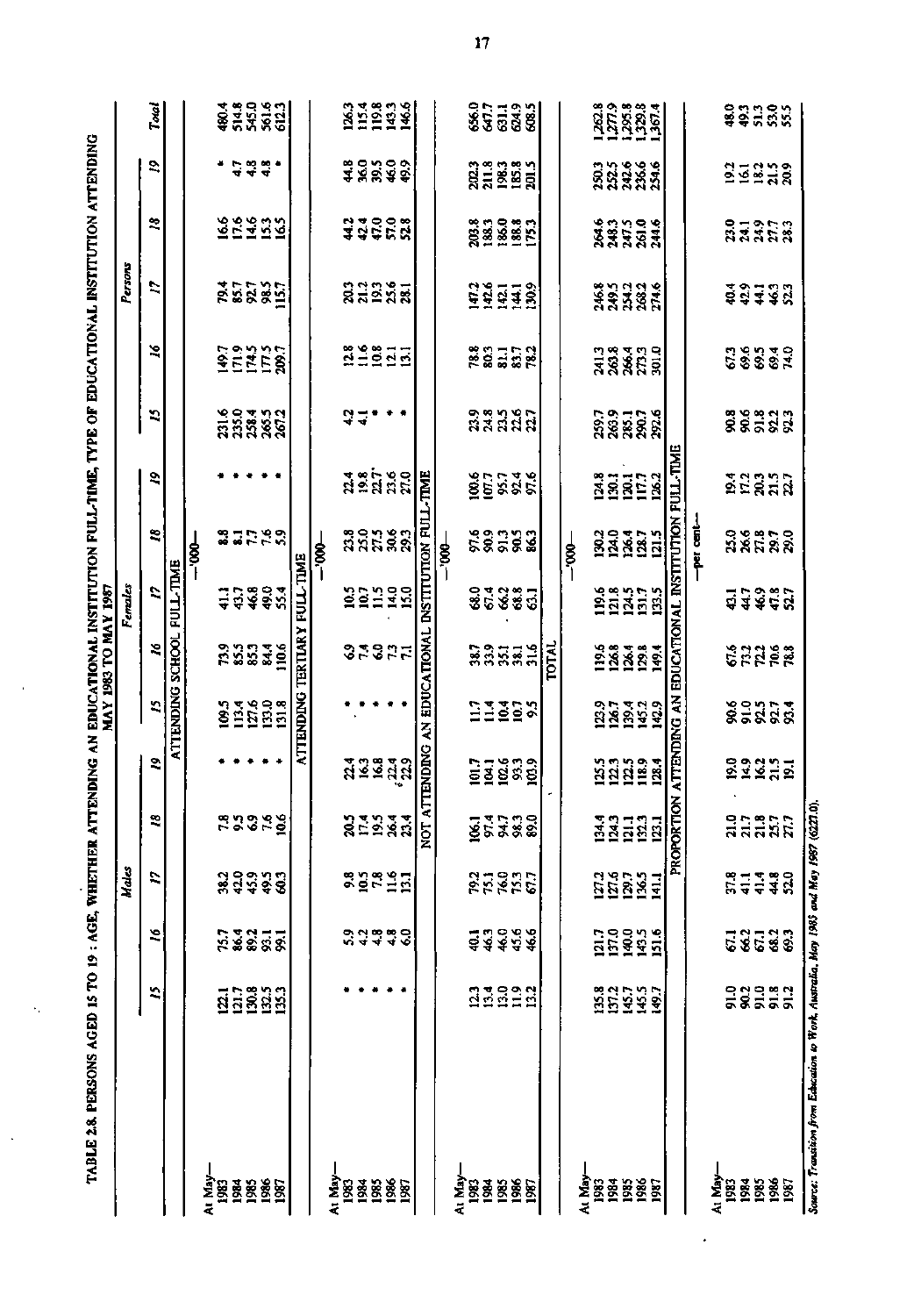#### **CHART 2.3. PERSONS AGED 15 TO 64 WHO ATTENDED AN EDUCATIONAL INSTITUTION IN 1986: TYPE OF EDUCATIONAL INSTITUTION ATTENDED IN 1986, WHETHER ATTENDING AN EDUCATIONAL INSTITUTION, TYPE OF EDUCATIONAL INSTITUTION ATTENDING AND LABOUR FORCE STATUS, MAY 1987 (Source of data: Table 6, 9 and 10)**



**(a) Estimate subject to sampling variability too high for most practical uses.** 

### **TABLE 2.9. LEAVERS AGED 15 TO 64 : TYPE OF EDUCATIONAL INSTITUTION ATTENDED FULL-TIME IN PREVIOUS YEAR AND LABOUR FORCE STATUS, MAY 1982 TO MAY 1987**

| 1982  | 1983                 | 1984                           | 1985                  | 1986                                                                                       | 1987                          |
|-------|----------------------|--------------------------------|-----------------------|--------------------------------------------------------------------------------------------|-------------------------------|
|       |                      |                                |                       |                                                                                            |                               |
| 187.2 | 174.4                | 188.1                          |                       | 212.2                                                                                      | 194.5                         |
| 174.7 | 162.1                | 176.7                          | 190.2                 | 198.8                                                                                      | 181.4                         |
| 140.0 | 116.5                | 133.3                          | 152.2.                |                                                                                            | 141.1                         |
|       | 45.5                 | 43.4                           |                       | 41.4                                                                                       | 40.3                          |
| 12.5  | 12.4                 | 11.4                           | 8.9                   | 13.4                                                                                       | 13.2                          |
|       |                      |                                |                       |                                                                                            |                               |
| 19.8  | 28.1                 | 24.5                           | 20.0                  | 20.8                                                                                       | 22.2                          |
| 93.3  | 92.9                 | 93.9                           | $95.5 -$              | 93.7                                                                                       | 93.2                          |
|       |                      |                                |                       |                                                                                            |                               |
| 140.2 |                      |                                | 146.1                 | 144.2                                                                                      | 134.7                         |
| 128.0 |                      | 128.3                          | 136.5                 | 134.5                                                                                      | 125.4                         |
| 107.3 | 96.8                 | 103.9                          | 111.9                 |                                                                                            | 106.6                         |
| 20.6  | 25.7                 | 24.4                           | 24.5                  | 18.7                                                                                       | 18.8                          |
|       |                      |                                |                       |                                                                                            | 9.3                           |
|       |                      |                                |                       |                                                                                            |                               |
| 16.1  | 21.0                 | 19.1                           | 18.0                  | 13.9                                                                                       | 15.0                          |
|       |                      |                                |                       |                                                                                            | 93.1                          |
|       |                      |                                |                       |                                                                                            |                               |
| 327.3 | 308.3                | 328.1                          | 345.3                 | 356.3                                                                                      | 329.2                         |
|       | 34.7<br>12.2<br>91.3 | 133.9<br>122.5<br>11.4<br>91.5 | 140.0<br>11.7<br>91.7 | $-7000-$<br>199.1<br>38.0<br>-per cent-<br>$-000-$<br>9.7<br>-per cent-<br>93.4<br>$-000-$ | 157.4<br>115.8<br>9.7<br>93.3 |

*Source: Transition from Education to Work, Australia, May 1987* **(6227.0).**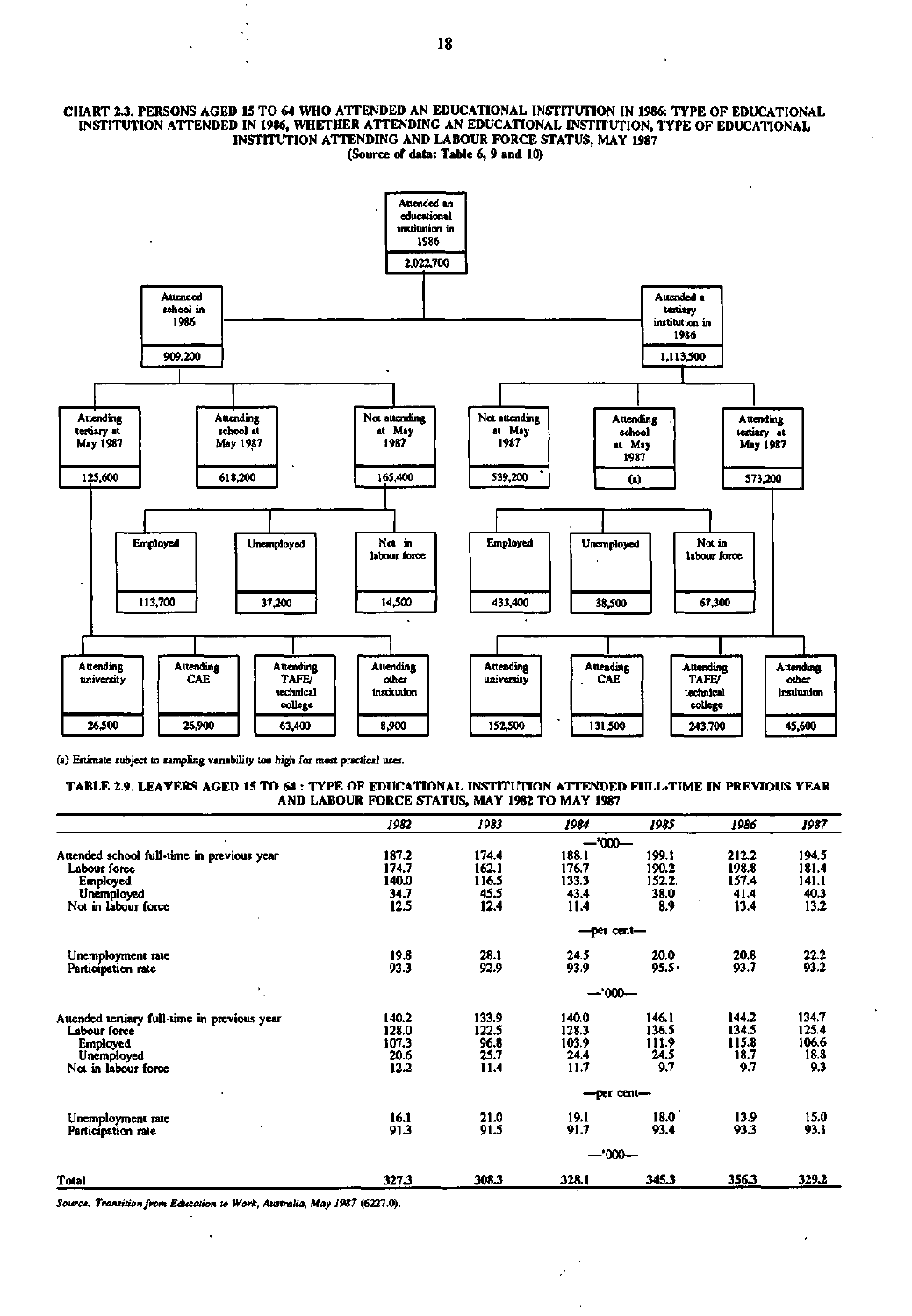|                                 |           | <b>Employed</b>              |       |                            |                 | Not in          |       | Unem-            | Partic-                             |
|---------------------------------|-----------|------------------------------|-------|----------------------------|-----------------|-----------------|-------|------------------|-------------------------------------|
| Type of school<br>iast attended | Full-time | Part-time                    | Total | Unem-<br>ployed<br>$-000-$ | Labour<br>force | labour<br>force | Total | ployment<br>rate | ipation<br>rate<br>$-$ per cent $-$ |
|                                 |           | ATTENDING TERTIARY FULL-TIME |       |                            |                 |                 |       |                  |                                     |
| Males-                          |           |                              |       |                            |                 |                 |       |                  |                                     |
| Government/state                | ٠         | 5.6                          | 5.9   | ٠                          | 8.7             | 16.7            | 25.4  | ٠                | 34.1                                |
| Non-government                  | ٠         | 3.9                          | 4.1   | ۰                          | 5.0             | 8.5             | 13.5  | ۰                | 37.2                                |
| Total                           |           | 9.5                          | 10.0  | 3.7                        | 13.7            | 25.2            | 38.9  | 26.7             | 35.2                                |
| Females-                        |           |                              |       |                            |                 |                 |       |                  |                                     |
| Government/state                | ٠         | 10.4                         | 10.6  | ٠                          | 13.5            | 16.6            | 30.1  | ٠                | 44.9                                |
| Non-government                  | ۰         | 4.4                          | 4.9   | ۰                          | 6.0             | 9.5             | 15.5  | ۰                | 38.7                                |
| Total                           |           | 14.8                         | 15.5  | 4.1                        | 19.5            | 26.1            | 45.6  | 20.8             | 42.8                                |
| Persons-                        |           |                              |       |                            |                 |                 |       |                  |                                     |
| Government/state                | ۰         | 16.0                         | 16.5  | 5.7                        | 22.2            | 33.3            | 55.5  | 25.6             | 40.0                                |
| Non-government                  | ۰         | 8.3                          | 9.0   | ۰                          | 11.0            | 18.0            | 29.0  | ۰                | 38.0                                |
| Total                           | ۰         | 24 3                         | 25.5  | 7.7                        | 33.2            | 513             | 84 S  | 23.3             | 39.3                                |
|                                 |           | ATTENDING TERTIARY PART-TIME |       |                            |                 |                 |       |                  |                                     |
| Males--<br>Government/state     | 15.6      | ۰                            | 17.4  | ۰                          | 18.9            | ۰               | 19.3  | ۰                | 98.0                                |
| Non-government                  | 4.6       | ۰                            | 5.0   | ۰                          | 5.2             | ۰               | 5.2   | ۰                | 100.0                               |
| Total                           | 20.2      | ۰                            | 22.4  | ۰                          | 24.1            | ٠               | 24.5  | ٠                | 98.4                                |
| Females—                        |           |                              |       |                            |                 |                 |       |                  |                                     |
| Government/state                | 8.6       | ۰                            | 10.3  |                            | 11.7            | ٠               | 12.2  | ۰                | 95.8                                |
| Non-government                  |           |                              |       | ٠                          |                 | ۰               |       | ٠                |                                     |
| Total                           | 11.2      | ۰                            | 13.2  | ۰                          | 14.8            | ٠               | 15.3  | ۰                | 96.7                                |
| Persons-                        |           |                              |       |                            |                 |                 |       |                  |                                     |
| Government/state                | 24.3      | ۰                            | 27.6  | ٠                          | 30.6            | ٠               | 31.5  | ۰                | 97.2                                |
| Non-government                  | 7.2       | ۰                            | 8.0   |                            | 8.4             | ٠               | 8.4   | ۰                | 100.0                               |
| Total                           | 31.4      | 42                           | 35.6  | ٠                          | 39.0            | ٠               | 39.8  | ۰                | 97.8                                |
| Males-                          |           | NOT ATTENDING TERTIARY       |       |                            |                 |                 |       |                  |                                     |
| Government/state                | 41.9      | 5.0                          | 47.0  | 19.8                       | 66.8            | 4.9             | 71.7  | 29.7             | 93.2                                |
| Non-government                  | 8.3       | ۰                            | 9.7   | ۰                          | 11.9            | ٠               | 12.5  | ۰                | 95.2                                |
| Total                           | 50.2      | 6.5                          | 56.7  | 22.0                       | 78.7            | 5.5             | 84.2  | 27.9             | 93.4                                |
| Females-                        |           |                              |       |                            |                 |                 |       |                  |                                     |
| Government/state                | 31.5      | 10.4                         | 41.9  | 13.7                       | 55.5            | 5.5             | 61.0  | 24.6             | 91.0                                |
| Non-government                  | 7.0       | ٠                            | 8.9   | ۰                          | 10.3            | ۰               | 11.9  | ۰                | 86.3                                |
| Total                           | 38.5      | 12.3                         | 50.8  | 15.0                       | 65.8            | 7.1             | 72.9  | 22.8             | 90.3                                |
| Persons---                      |           |                              |       |                            |                 |                 |       |                  |                                     |
| Government/state                | 73.4      | 15.4                         | 88.8  | 33.5                       | 122.4           | 10.4            | 132.7 | 27.4             | 92.2                                |
| Non-government                  | 15.3      | ۰                            | 18.6  | 3.5                        | 22.1            | ٠               | 24.4  | 15.8             | 90.8                                |
| Total                           | 88.7      | 18.8                         | 107.5 | 37.O                       | 144.5           | 12.6            | 157.1 | 25.6             | 92.0                                |
|                                 |           | <b>TOTAL</b>                 |       |                            |                 |                 |       |                  |                                     |
| Males-<br>Government/state      | 57.9      | 12.4                         | 70.3  | 24.1                       | 94.4            | 22.0            | 116.4 | 25.6             | 81.1                                |
| Non-government                  | 13.1      | 5.8                          | 18.9  | ۰                          | 22.1            | 9.1             | 31.2  |                  | 70.8                                |
| Total                           | 71.0      | 18.2                         | 89.2  | 27.3                       | 116.5           | 31.1            | 147.6 | 23.5             | 78.9                                |
| Females-                        |           |                              |       |                            |                 |                 |       |                  |                                     |
| Government/state                | 40.3      | 22.4                         | 62.7  | 18.0                       | 80.7            | 22.6            | 103.3 | 22.3             | 78.1                                |
| Non-government                  | 10.0      | 6.7                          | 16.7  | ۰                          | 19.5            | $11.1 - 1$      | 30.6  |                  | 63.6                                |
| Total                           | 50.3      | 29.1                         | 79.5  | 20.7                       | 100.2           | 33.7            | 133.9 | 20.7             | 74.8                                |
| Persons-                        |           |                              |       | ٠                          |                 |                 |       |                  |                                     |
| Government/state                | 98.2      | 34.8                         | 133.0 | 42.1                       | 175.1           | 44.6            | 219.7 | 24.0             | 79.7                                |
| Non-government                  | 23.1      | 12.5                         | 35.6  | 5.9                        | 41.6            | 20.2            | 61.8  | 14.3             | 67.2                                |
| <b>Total</b>                    | 121.3     | 47.3                         | 168.6 | 48.0                       | 216.7           | 64.8            | 281.5 | 22.2             | 77.0                                |

#### **TABLE 2.10. PERSONS AGED 15 TO 24 WHO ATTENDED SCHOOL IN 1986 BUT WERE NOT ATTENDING SCHOOL** AT **MAY 1987 : TYPE OF SCHOOL LAST ATTENDED, LABOUR FORCE STATUS, WHETHER ATTENDING A TERTIARY INSTITUTION AND TYPE OF ATTENDANCE, MAY 1987**

*Source: Transition from Education to Work, Australia, May 1987* **(6227.0).**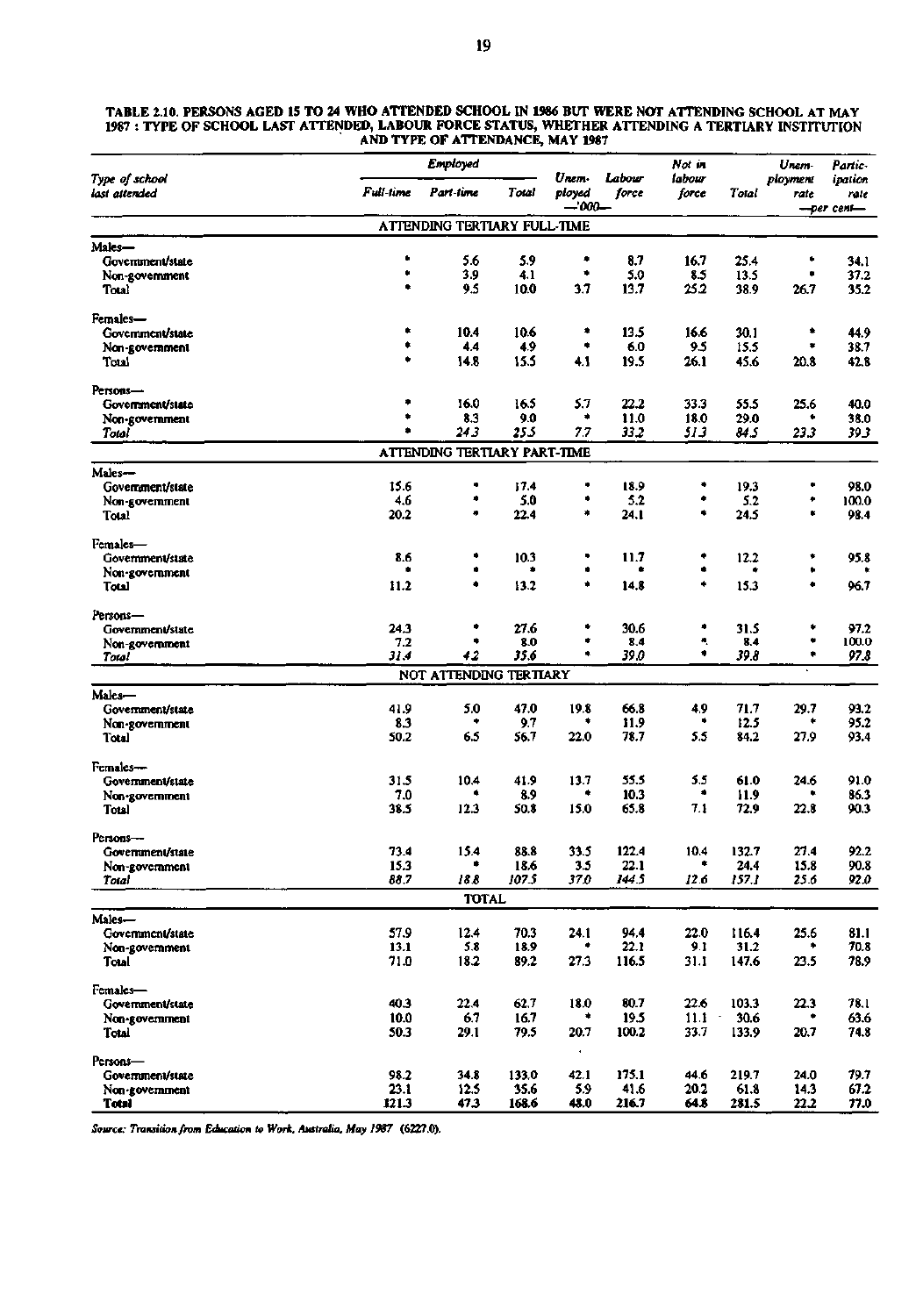$\bar{1}$ 

| TABLE 2.11. CIVILIAN POPULATION AGED 15 AND OVER: EDUCATIONAL ATTAINMENT AND LABOUR FORCE STATUS |  |                      |  |  |
|--------------------------------------------------------------------------------------------------|--|----------------------|--|--|
|                                                                                                  |  | <b>FEBRUARY 1987</b> |  |  |

 $\hat{\mathcal{A}}$ 

|                                                                              | Full-time        | Employed<br>Part-time | Total            | Unem-<br>ployed | Labour<br>force    | Not in<br>Labour<br>force | Total              | Unem-<br>ployment<br>rate | Partici-<br>pation<br>rale |
|------------------------------------------------------------------------------|------------------|-----------------------|------------------|-----------------|--------------------|---------------------------|--------------------|---------------------------|----------------------------|
| Educational attainment                                                       |                  | <b>MALES</b>          |                  | '000--          |                    |                           |                    |                           | —per cent—                 |
| With post-school qualifications                                              | 2.006.1          | 85.8                  | 2,091.9          | 97.6            | 2,189.5            | 433.5                     | 2,623.0            | 4.5                       | 83.5                       |
| Degree                                                                       | 436.7            | 20.1                  | 456.8            | 14.5            | 471.3              | 60.4                      | 531.7              | 3.1                       | 88.6                       |
| Trade qualification or                                                       |                  |                       |                  |                 |                    |                           |                    |                           |                            |
| apprenticeship<br>Certificate or diploma                                     | 1.089.5<br>470.9 | 40.3<br>24.3          | 1,129.8<br>495.2 | 59.9<br>21.9    | 1.189.7<br>517.1   | 277.7<br>93.6             | 1,467.4<br>610.7   | 5.0<br>4.2                | 81.1<br>84.7               |
| Other                                                                        | 9.0              | ۰                     | 10.1             | ٠               | 11.3               |                           | 13.2               | 11.0<br>,                 | 85.9                       |
| Without post-school qualifications(a)                                        | 1,951.6          | 134.8                 | 2,086.3          | 279.6           | 2,365.9            | 819.2                     | 3,185.1            | 11.8                      | 74.3                       |
| Attended highest level of secondary<br>school available                      | 462.0            | 54.5                  | 516.5            | 61.0            | 577.5              | 119.2                     | 696.8              | 10.6                      | 82.9                       |
| Did not attend highest level of                                              |                  |                       |                  |                 |                    |                           |                    |                           |                            |
| secondary school available                                                   | 1,485.7          | 80.0                  | 1,565.7          | 216.9           | 1,782.6            | 686.8                     | 2,469.3            | 12.2                      | 72.2                       |
| Left at $age$ —                                                              |                  | ۰                     |                  |                 |                    |                           |                    |                           |                            |
| 18 and over<br>16 or 17                                                      | 30.3<br>536.8    | 30.5                  | 32.6<br>567.3    | 5.6<br>77.6     | 38.2<br>644.9      | 8.6<br>90.3               | 46.8<br>735.3      | 14.7<br>12.0              | 81.6<br>87.7               |
| 14 or 15                                                                     | 779.2            | 37.9                  | 817.2            | 117.7           | 934.8              | 409.6                     | 1,344.4            | 12.6                      | 69.5                       |
| 13 and under                                                                 | 139.4            | 9.2                   | 148.6            | 16.0            | 164.6              | 178.2                     | 342.9              | 9.7                       | 48.0                       |
| Never attended school                                                        |                  |                       |                  |                 | 5.6                | 12.6                      | 18.2               | 30.8                      | 30.6                       |
| Still at school                                                              | ۰                | 50.8                  | 52.7             | 18.2            | 70.8               | 213.3                     | 284.1              | 25.7                      | 24.9                       |
| Total                                                                        | 3,959.5          | 271.4                 | 4,230.9          | 395.4           | 4,626.3            | 1,466.0                   | 6,092.3            | 85                        | 75.9                       |
|                                                                              |                  | <b>FEMALES</b>        |                  |                 |                    |                           |                    |                           |                            |
| With post-school qualifications<br>Degree                                    | 767.5<br>178.4   | 380.2<br>52.0         | 1,147.7<br>230.4 | 83.2<br>11.1    | 1,230.9<br>241.6   | 673.4<br>77.8             | 1.904.3<br>319.4   | 6.8<br>4.6                | 64.6<br>75.6               |
| Trade qualification or<br>apprenticeship                                     | 53.5             | 34.6                  | 88.1             | 5.7             | 93.9               | 90.3                      | 184.2              | 6.1                       | 51.0                       |
| Certificate or diploma                                                       | 526.7            | 287.1                 | 813.8            | 64.3            | 878.1              | 492.3                     | 1,370.4            | 7.3                       | 64.1                       |
| Other                                                                        | 8.9              | 6.5                   | 15.3             |                 | 17.3               | 12.9                      | 30.3               | 11.7                      | 57.3                       |
| Without post-school qualifications(a)<br>Attended highest level of secondary | 948.6            | 604.9                 | 1,553.5          | 197.3           | 1,750.9            | 2,352.3                   | 4,103.2            | 11.3                      | 42.7                       |
| school available<br>Did not attend highest level of                          | 249.0            | 121.8                 | 370.8            | 49.7            | 420.5              | 278.3                     | 698.9              | 11.8                      | 60.2                       |
| secondary school available<br>Left at age-                                   | 696.8            | 481.9                 | 1,178.8          | 147.3           | 1,326.1            | 2,048.0                   | 3,374.0            | 11.1                      | 39.3                       |
| 18 and over                                                                  | 11.1             | ۰                     | 15.1             | ٠               | 18.4               | 21.8                      | 40.3               | 18.3                      | 45.8                       |
| 16 or 17                                                                     | 298.3            | 158.6                 | 456.9            | 60.5            | 517.4              | 407.1                     | 924.5              | 11.7                      | 56.0                       |
| 14 or 15                                                                     | 341.0            | 291.4                 | 632.4            | 75.5            | 707.8              | 1,272.2                   | 1,980.0            | 10.7                      | 35.7                       |
| 13 and under<br>Never attended school                                        | 46.5             | 27.9                  | 74.4             | 8.0             | 82.4               | 346.9<br>25.8             | 429.2<br>30.0      | 9.7<br>7.0                | 19.2<br>14.2               |
|                                                                              |                  |                       |                  |                 |                    |                           |                    |                           |                            |
| Still at school                                                              |                  | 65.8                  | 66.1             | 23.7            | 89.8               | 182.2                     | 272.0              | 26.4                      | 33.0                       |
| Total                                                                        | 1,716.4          | 1,050.9               | 2,767.3          | 304.2           | 3,071.5            | 3,207.9                   | 6,279.5            | 9.9                       | 48.9                       |
|                                                                              |                  | <b>PERSONS</b>        |                  |                 |                    |                           |                    |                           |                            |
| With post-school qualifications<br>Degree                                    | 2,773.5<br>615.1 | 466.0<br>72.1         | 3,239.6<br>687.3 | 180.8<br>25.6   | 3,420.4<br>712.9   | 1,106.9<br>138.2          | 4,527.3<br>851.1   | 5.3<br>3.6                | 75.6<br>83.8               |
| Trade qualification or                                                       |                  |                       | 1.217.9          |                 |                    |                           |                    |                           |                            |
| apprenticeship<br>Certificate or diploma                                     | 1,143.0<br>997.6 | 75.0<br>311.4         | 1,309.0          | 65.7<br>86.2    | 1,283.6<br>1,395.2 | 368.0<br>585.9            | 1,651.6<br>1.981.1 | 5.1<br>6.2                | 77.7<br>70.4               |
| Other                                                                        | 17.8             | 7.6                   | 25.4             |                 | 28.7               | 14.8                      | 43.4               | 11.4                      | 66.0                       |
| Without post-school qualifications(a)<br>Attended highest level of secondary | 2,900.2          | 739.7                 | 3,639.9          | 476.9           | 4,116.8            |                           | 3,171.5 7,288.3    | 11.6                      | 56.5                       |
| school available<br>Did not attend highest level of                          | 711.1            | 176.3                 | 887.4            | 110.7           | 998.1              |                           | 397.5 1,395.6      | 11.1                      | 71.5                       |
| secondary school available<br>Left at age-                                   | 2,182.5          | 561.9                 | 2,744.4          | 364.2           | 3,108.6            |                           | 2,734.7 5,843.3    | 11.7                      | 53.2                       |
| 18 and over                                                                  | 41.3             | 6.3                   | 47.6             | 9.0             | 56.6               | 30.4                      | 87.0               | 15.9                      | 65.0                       |
| 16 or 17                                                                     | 835.1            | 189.2                 | 1.024.2          | 138.1           | 1,162.4            | 497.4                     | 1,659.8            | 11.9                      | 70.0                       |
| 14 or 15                                                                     | 1.120.2          | 329.3                 | 1,449.5          | 193.1           | 1,642.7            | 1,681.8                   | 3,324.5            | 11.8                      | 49.4                       |
| 13 and under<br>Never attended school                                        | 185.9<br>6.3     | 37.1<br>۰             | 223.0<br>7.8     | 23.9<br>٠       | 247.0<br>9.8       | 525.1<br>38.4             | 772.1<br>48.2      | 9.7<br>20.4               | 32.0<br>20.4               |
| Still at school                                                              | ٠                |                       | 118.8            |                 | 160.7              |                           |                    |                           |                            |
|                                                                              |                  | 116.6                 |                  | 41.9            |                    | 395.5                     | 556.2              | 26.1                      | 28.9                       |
| Total                                                                        | 5,675.9          | 1,322.3               | 6,998.2          | 699.6           | 7,697.8            |                           | 4,673.9 12,371.7   | 9.1                       | 62.2                       |

ł,

**(a) Includes persons far whom secondary school qualifications could not be determined.** 

*Source: Labour Force Status and Educational Attainment, Australia, February 1987* **(623S.0).**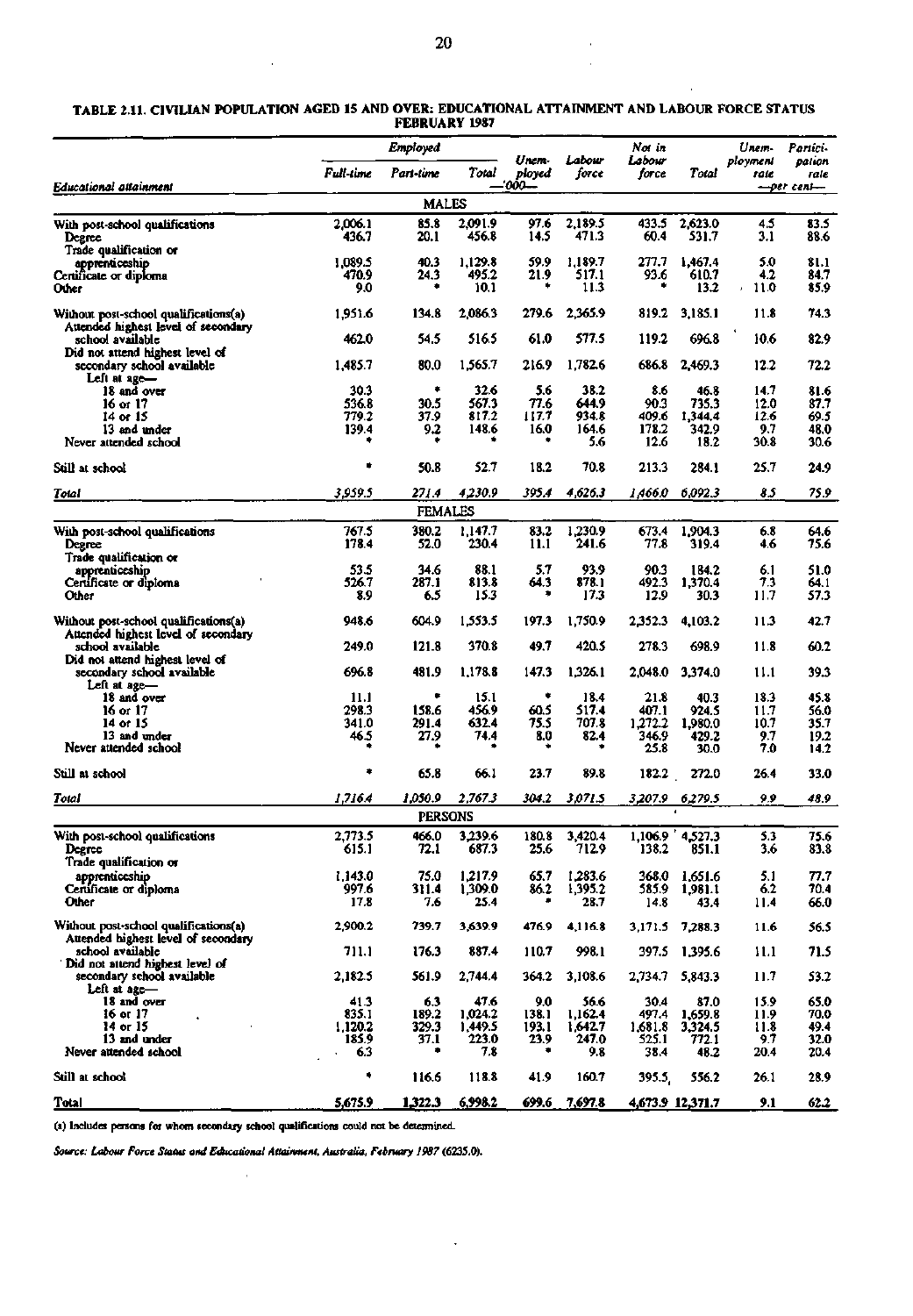### **CHART 2.4. CIVILIAN POPULATION AGED 15 AND OVER: LABOUR FORCE STATUS AND EDUCATIONAL ATTAINMENTS(a) FEBRUARY 1987**

WITH POST-SCHOOL QUALIFICATIONS



WITHOUT POST-SCHOOL QUALIFICATIONS



(a) Excludes persons in institutions and boarding school pupils from whom details of educational attainment were not obtained and persons.<br>aged 15 to 20 still at school.

Source: Labour Force Status and Educational Attainment, Australia, February 1987 (623S.0).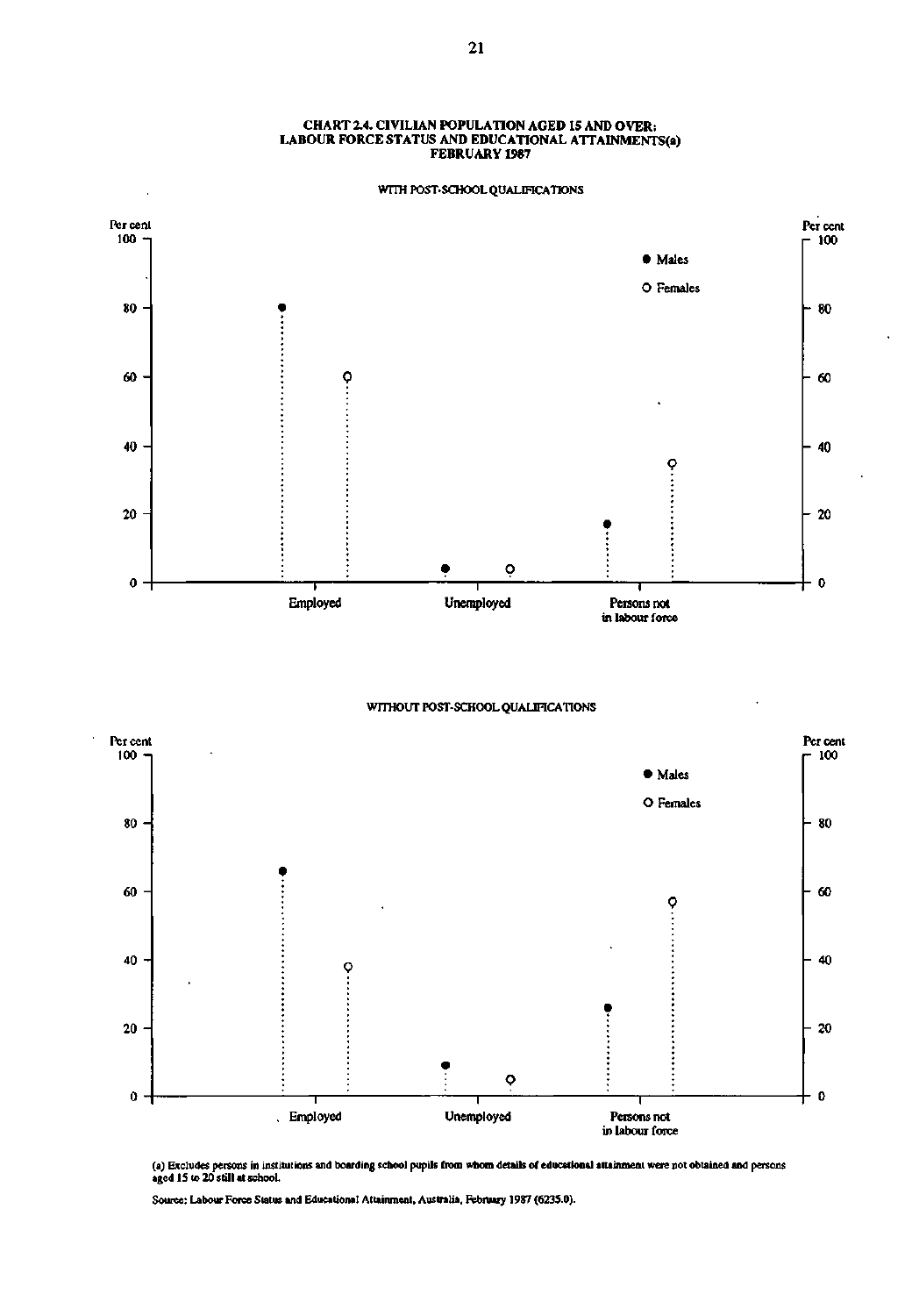**CHART 2.5. LABOUR FORCE STATUS OF HUSBAND, WIFE OR FAMILY HEAD, JUNE 1987** 



MARRIED-COUPLE FAMILIES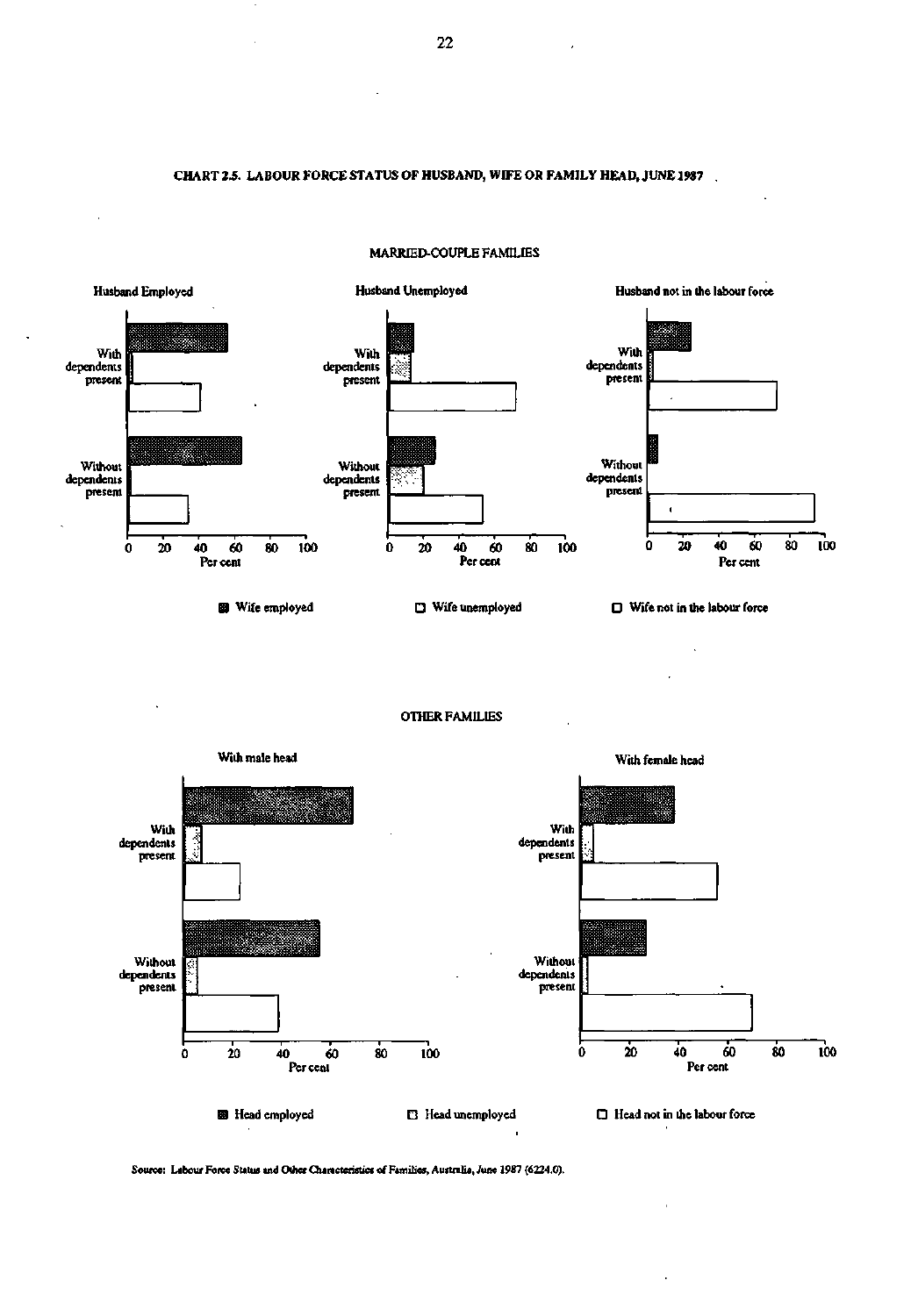$\bar{\mathbf{r}}$ 

# **TABLE 2.12. FAMILY STATUS AND LABOUR FORCE STATUS OF PERSONS AGED 15 AND OVER(a), JUNE 1987**

|                                                       |                    |                |                    | Unemployed              |               |                    |                  |                    |                 |              |
|-------------------------------------------------------|--------------------|----------------|--------------------|-------------------------|---------------|--------------------|------------------|--------------------|-----------------|--------------|
|                                                       |                    | Employed       |                    | Looking                 |               |                    |                  |                    |                 |              |
|                                                       | Full-              | Part-          |                    | for<br>full-            |               |                    | Not<br>iл        |                    | Unemp- Partici- |              |
|                                                       | time               | line           |                    | time                    |               | Labour             | labour           |                    | loyment         | pation       |
|                                                       | workers            | workers        | Total              | work                    | Total         | force              | force            | Total              | rale            | rate         |
|                                                       |                    |                |                    |                         | :000-         |                    |                  |                    | --per cent-     |              |
|                                                       |                    |                |                    | <b>MALES</b>            |               |                    |                  |                    |                 |              |
| Member of a family                                    | 3,276.2            | 246.3          | 3,522.6            | 247.0                   | 269.4         | 3.792.0            | 1.135.8          | 4,927.8            | 7.1             | 77.0         |
| Husband                                               | 2,587.0            | 112.4          | 2,699.3            | 129.1                   | 133.4         | 2,832.8            | 763.2            | 3,596.0            | 4.7             | 78.8         |
| With dependents present                               | 1,663.5            | 51.6           | 1,715.1            | 87.8                    | 89.6          | 1,804.7            | 108.6            | 1,913.3            | 5.0             | 94.3         |
| Without dependents present                            | 923.5              | 60.7           | 984.2              | 41.3                    | 43.8          | 1,028.1            | 654.6            | 1,682.7            | 4.3             | 61.1         |
| Not-married family head                               | 61.7               | 4.5            | 66.1               | 6.8<br>۰                | 7.0<br>۰      | 73.1               | 35.3             | 108.4              | 9.5<br>۰        | 67.4         |
| With dependents present<br>Without dependents present | 27.4<br>34.3       | ٠              | 29.1<br>37.0       | 3.8                     | 3.8           | 32.3<br>40.8       | 9.7<br>25.6      | 42.0<br>66.4       | 9.4             | 76.9<br>61.4 |
| Full-time student aged 15-24(b)                       | 5.1                | 83.9           | 88.9               | 4.1                     | 20.9          | 109.8              | 256.2            | 366 1              | 19.0            | 30.0         |
| Other child(c) of family head                         | 578.2              | 42.8           | 621.0              | 98.9                    | 100.0         | 721.0              | 50.8             | 771.9              | 13.9            | 93.4         |
| Other relative                                        | 44.4               | ۰              | 47.2               | 8.1                     | 8.1           | 55.3               | 30.2             | 85.5               | 14.7            | 64.7         |
| Not a member of a family                              | 537.3              | 41.3           | 578.6              | 55.3                    | 58.6          | 637.2              | 196.5            | 833.7              | 9.2             | 76.4         |
|                                                       |                    |                |                    |                         |               |                    |                  |                    |                 |              |
| Living alone<br>Not living alone                      | 255.8<br>281.5     | 16.1<br>25.1   | 271.9<br>306.6     | 21.2<br>34.1            | 21.7<br>36.9  | 293.6<br>343.5     | 144.8<br>51.7    | 438.5<br>395.2     | 7.4<br>10.7     | 67.0<br>86.9 |
| Total                                                 | 3,813.5            | 287.6          | 4,101.1            | 302.2                   | 328.0         | 4,429.2            | 1,332.3          | 5,761.5            | 7,4             | 76.9         |
|                                                       |                    |                |                    | <b>FEMALES</b>          |               |                    |                  |                    |                 |              |
| Member of a family                                    | 1,310.6            | 1,005.8        | 23164              | 135.3                   | 198.9         | 2,515.3            | 2,442.0          | 4,957.3            | 7.9             | 50.7         |
| Wife                                                  | 860.4              | 789.7          | 1,650.1            | 57.6                    | 95.4          | 1,745.5            | 1.791.1          | 3,536.6            | 5.5             | 49.4         |
| With dependents present                               | 416.4              | 562.6          | 979.1              | 32.6                    | 65.0          | 1,044.1            | 827.5            | 1,871.5            | 6.2             | 55.8         |
| Without dependents present                            | 444.0              | 227.0          | 671.0              | 25.0                    | 30.4          | 701.5              | 963.7            | 1,665.1            | 4.3             | 42.1         |
| Not-married family head                               | 100.9              | 61.5           | 162.4              | 17.5                    | 22.3          | 184.6              | 286.0            | 470.7              | 12.1            | 39.2         |
| With dependents present                               | 71.4               | 46.7           | 118.1<br>44.3      | 12.6                    | 17.4<br>4.9   | 135.5<br>49.1      | 171.6<br>114.5   | 307.1              | 12.8            | 44.1         |
| Without dependents present                            | 29.5               | 14.8           |                    | 4.9                     |               |                    |                  | 163.6              | 9,9             | 30.0         |
| Full-time student aged 15-24(b)                       | ۰                  | 103.2          | 104.9              | 4.0                     | 23.2          | 128.1              | 241.2            | 369.3              | 18.1            | 34.7         |
| Other child(c) of family head                         | 321.2              | 46.3           | 367.5              | 50.8                    | 52.4          | 419.9              | 41.0             | 460.9              | 12.5            | 91.1         |
| Other relative                                        | 26.4               | 5.1            | 31.5               | 5.4                     | 5.7           | 37.1               | 82.6             | 119.8              | 15.3            | 31.0         |
| Not a member of a family                              | 316.8              | 66.9           | 383.8              | 31.4                    | 36.2          | 420.0              | 482.3            | 902.3              | 8.6             | 46.5         |
| Living alone                                          | 131.9              | 29.2           | 161.1              | 7.7                     | 9.2           | 170.2              | 429.6            | 599.8              | 5.4             | 28.4         |
| Not living alone                                      | 185.0              | 37.8           | 222.7              | 23.7                    | 27.0          | 249.7              | 52.8             | 302.5              | 10.8            | 82.6         |
| Total                                                 | 1,627.4            | 1,072.7        | 2,700.2            | 166.7                   | 235.1         | 2,935.3            | 2,924.3          | 5,859.6            | 8.0             | 50.I         |
| Member of a family                                    | 4,586.8            | 1,252.1        | 5,838.9            | <b>PERSONS</b><br>382.3 | 468.4         | 6,307.3            | 3,577.8          | 9,885.1            | 7.4             | 63.8         |
|                                                       |                    |                |                    |                         |               |                    |                  |                    |                 |              |
| Husband or wife                                       | 3,447.4            | 902.0          | 4,349.4            | 186.7                   | 228.8         | 4,578.3            | 2.554.3          | 7,132.6            | 5.0             | 64.2         |
| With dependents present<br>Without dependents present | 2,079.9<br>1,367.5 | 614.3<br>287.8 | 2,694.2<br>1,655.3 | 120.4<br>66.3           | 154.6<br>74.3 | 2,848.8<br>1,729.5 | 936.0<br>1,618.3 | 3,784.8<br>3,347.8 | 5.4<br>4.3      | 75.3<br>51.7 |
| Not-married family head                               | 162.5              | 66.0           | 228.5              | 24.2                    | 29.3          | 257.7              | 321.3            | 579.1              | 11.3            | 44.5         |
| With dependents present                               | 98.8               | 48.5           | 147.2              | 15.5                    | 20.5          | 167.8              | 181.2            | 349.0              | 12.2            | 48.1         |
| Without dependents present                            | 63.7               | 17.5           | 81.2               | 8.7                     | 8.7           | 90.0               | 140.1            | 230.1              | 9.7             | 39.1         |
| Full-time student aged 15-24(b)                       | 6.8                | 187.0          | 193.9              | 8.1                     | 44.1          | 237.9              | 497.4            | 735.4              | 18.5            | 32.4         |
| Other child(c) of family head                         | 899.4              | 89.2           | 988.5              | 149.6                   | 152.4         | 1,140.9            | 91.9             | 1,232.8            | 13.4            | 92.5         |
| Other relative                                        | 70.7               | 7.9            | 78.6               | 13.6                    | 13.8          | 92.4               | 112.8            | 205.3              | 14.9            | 45.0         |
| Nos a member of a family                              | 854.1              | 108.2          | 962.4              | 86.7                    | 94.8          | 1,057.I            | 678.8            | 1,736.0            | 9.0             | 60.9         |
| Living alone<br>Not living alone                      | 387.7<br>466.4     | 45.3<br>62.9   | 433.0<br>529.4     | 28.9<br>57.8            | 30.9<br>63.9  | 463.9<br>593.3     | 574.4<br>104.4   | 1,038.3<br>697.7   | 6.7<br>10.8     | 44.7<br>85.0 |
| Total                                                 | 5,441.0            | 1,360.3        | 6,801.3            | 468.9                   | 563.1         | 7,364.4            | 4,256.6          | 11,621.1           | 7.6             | 63.4         |

**(a) Civilians who were residents of private dwellings where family status was determined, (b) Excludes persons age 20 to 24 attending school, (c) Aged 15 and over.**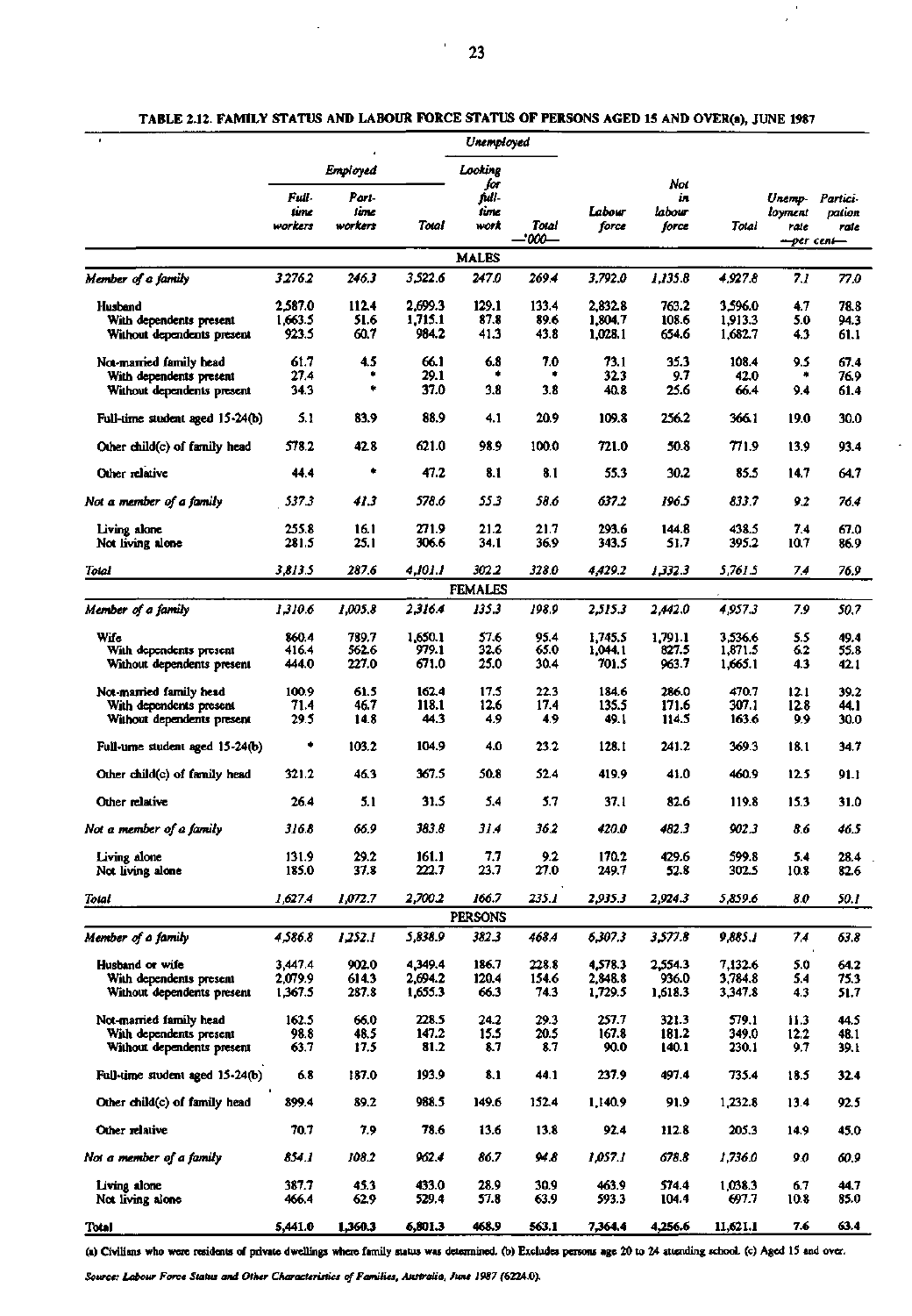l,

 $\overline{1}$ 

l.

 $\ddot{\phantom{0}}$ 

# **TABLE 2.13. FAMILY STATUS OF FULL-TIME AND PART-TIME WORKERS, JUNE 1987**

# **(•000)**

|                                                       | Part-time worker   |                      |                     |                | Average weekly hours worked |                    |                 |                                      |              |
|-------------------------------------------------------|--------------------|----------------------|---------------------|----------------|-----------------------------|--------------------|-----------------|--------------------------------------|--------------|
|                                                       | Full-time          |                      | Weekly hours worked |                |                             |                    | Bу              | Bу                                   |              |
|                                                       | workers            | 0(a)                 | 1-14                | 15-34          | Total                       |                    | workers workers | Total full-time part-time<br>workers | Total        |
|                                                       | 3,276.2            | <b>MALES</b><br>10.4 | 116.5               | 119.4          | 246.3                       | 3,522.6            | 40.7            | 15.1                                 | 38.9         |
| Member of a family                                    |                    |                      |                     |                |                             |                    |                 |                                      |              |
| Husband                                               | 2,587.0            | 5.9                  | 32.2                | 74.3           | 112.4                       | 2,699.3            | 41.5            | 10.3                                 | 40.5         |
| With dependents present<br>Without dependents present | 1,663.5<br>923.5   | ۰<br>۰               | 13.0<br>19.1        | 35.7<br>38.6   | 51.6<br>60.7                | 1,715.1<br>984.2   | 42.1<br>40.4    | 18.7<br>17.9                         | 41.4<br>39.0 |
|                                                       |                    |                      |                     |                |                             |                    |                 |                                      |              |
| Not-married family head                               | 61.7               | ۰                    | ۰                   | ٠              | 4.5                         | 66.1               | 39.8            | 17.2                                 | 38.3         |
| With dependents present                               | 27.4               | ۰                    | 4                   | ٠              | ٠                           | 29.1               | 41.1            | 14.9                                 | 39.5         |
| Without dependents present                            | 34.3               | ۰                    | ۰                   | ۰              | ۰                           | 37.0               | 38.8            | 18.6                                 | 37.3         |
| Full-time student aged 15-24(b)                       | 5.1                | 3.6                  | 71.3                | 8.9            | 83.9                        | 88.9               | 30.1            | 8.0                                  | 9.2          |
| Other child(c) of family head                         | 578.2              | ۰                    | 11.4                | 31.0           | 42.8                        | 621.0              | 37.6            | 19.9                                 | 36.4         |
| Other relative of family head                         | 44.4               | ۰                    | ۰                   | ۰              | ۰                           | 47.2               | 38.1            | 22.2                                 | 37.1         |
| Not a member of a family                              | 537.3              | ۰                    | 15.8                | 22.9           | 413                         | 578.6              | 40.1            | 163                                  | 38.4         |
| Living alone                                          | 255.8              | ۰                    | 5.6                 | 8.7            | 16.1                        | 271.9              | 40.8            | 15.2                                 | 39.3         |
| Not living alone                                      | 281.5              | ۰                    | 10.1                | 14.2           | 25.1                        | 306.6              | 39.5            | 17.0                                 | 37.7         |
| Total                                                 | 3,813.5            | 13.1                 | 132.3               | 142.2          | 287.6                       | 4,101.1            | 40.6            | 153                                  | 38.8         |
|                                                       |                    | <b>FEMALES</b>       |                     |                |                             |                    |                 |                                      |              |
| Member of a family                                    | 1,310.6            | 49.1                 | 442.1               | 514.6          | 1,005.8                     | 2,316.4            | 36.7            | 14.9                                 | 27.2         |
| Wife                                                  | 860.4              | 39.8                 | 312.8               | 437.2          | 789.7                       | 1,650.1            | 37.3            | 15.5                                 | 26.9         |
| With dependents present                               | 416.4              | 26.7                 | 235.4               | 300.6          | 562.6                       | 979.1              | 37.7            | 15.1                                 | 24.7         |
| Without dependents present                            | 444.0              | 13.1                 | 77.4                | 136.6          | 227.0                       | 671.0              | 36.9            | 16.6                                 | 30.0         |
| Not-married family head                               | 100.9              | ٠                    | 26.1                | 32.7           | 61.5                        | 162.4              | 36.6            | 15.7                                 | 28.7         |
| With dependents present                               | 71.4               | ٠                    | 20.6                | 24.2           | 46.7                        | 118.1              | 36.7            | 15.3                                 | 28.3         |
| Without dependents present                            | 29.5               | ٠                    | 55                  | 8.4            | 14.8                        | 44.3               | 36.3            | 16.7                                 | 29.7         |
| Full-time student aged 15-24(b)                       | ٠                  | 4.1                  | 90.4                | 8.7            | 103.2                       | 104.9              | 39.4            | 7.4                                  | 7.9          |
| Other child(c) of family head                         | 321.2              | ۰                    | 11.3                | 32.7           | 46.3                        | 367.5              | 35.1            | 19.3                                 | 33.1         |
| Other relative of family head                         | 26.4               | ٠                    | ٠                   |                | 5.1                         | 31.5               | 35.5            | 17.8                                 | 32.7         |
| Not a member of a family                              | 316.8              | 4.8                  | 21.6                | 40.6           | 66.9                        | 383.8              | 36.4            | 17.5                                 | 33.1         |
| Living alone                                          | 131.9              | ٠                    | 10.6                | 16.4           | 29.2                        | 161.1              | 36.9            | 16.7                                 | 33.2         |
| Not living alone                                      | 185.0              | ٠                    | 11.0                | 24.1           | 37.8                        | 222.7              | 36.0            | 18.0                                 | 33.0         |
| Total                                                 | 1,627.4            | 53.9                 | 463.7               | 555.2          | 1,072.7                     | 2,700.2            | 36.6            | 15 J                                 | 28.O         |
|                                                       |                    | <b>PERSONS</b>       |                     |                |                             |                    |                 |                                      |              |
| τ<br>Member of a family                               | 4,586.8            | 59.5                 | 558.6               | 634.0          | 1,252.1                     | 5,838.9            | 39.5            | 14.9                                 | 34 J         |
|                                                       |                    |                      |                     |                |                             |                    |                 |                                      |              |
| Husband or wife                                       | 3,447.4            | 45.7                 | 344.9               | 511.4          | 902.0                       | 4,349.4            | 40.4            | 15.9                                 | 35.3         |
| With dependents present                               | 2,079.9<br>1,367.5 | 29.6<br>16.1         | 248.4<br>96.5       | 336.3<br>175.2 | 614.3<br>287.8              | 2,694.2<br>1,655.3 | 41.2<br>39.3    | 15.4<br>16.9                         | 35.3<br>35.4 |
| Without dependents present                            |                    |                      |                     |                |                             |                    |                 |                                      |              |
| Not-married family head                               | 162.5              | ٠                    | 27.5                | 35.4           | 66.0                        | 228.5              | 37.8            | 15.8                                 | 31.5         |
| With dependents present                               | 98.8               | ۰<br>٠               | 21.3                | 25.0           | 48.5                        | 147.2              | 37.9            | 15.3                                 | 30.5         |
| Without dependents present                            | 63.7               |                      | 6.1                 | 10.3           | 17.5                        | 81.2               | 37.6            | 17.0                                 | 33.2         |
| Full-time student aged 15-24(b)                       | 6.8                | 7.7                  | 161.7               | 17.6           | 187.0                       | 193.9              | 32.5            | 7.6                                  | 8.5          |
| Other child(c) of family head                         | 899.4              | ۰                    | 22.7                | 63.8           | 89.2                        | 988.5              | 36.7            | 19.6                                 | 35.2         |
| Other relative of family head                         | 70.7               | ۰                    | ٠                   | 5.8            | 7.9                         | 78.6               | 37.1            | 19.4                                 | 35.3         |
| Not a member of a family                              | 854.1              | 74                   | 37.3                | 63.4           | 108.2                       | 962.4              | 38.7            | 17.0                                 | 363          |
| Living alone<br>Not living alone                      | 387.7<br>466.4     | 4.0                  | 16.2<br>21.1        | 25.1<br>38.3   | 45.3<br>62.9                | 433.0<br>529.4     | 39.5<br>38.1    | 16.2<br>17.6                         | 37.0<br>35.7 |
| Total                                                 | 5,441.0            | 67.0                 | 596.0               | 697.4          | 1,360.3                     | 6,801.3            | 39.4            | 15.1                                 | 34.6         |
|                                                       |                    |                      |                     |                |                             |                    |                 |                                      |              |

(a) Persons who had a job in which they usually worked part-tirne, i.e. less than 35 hours per week, but were not at work during the survey week. (b) Excludes persons<br>aged 20-24 attending school. (c) Aged 15 and over.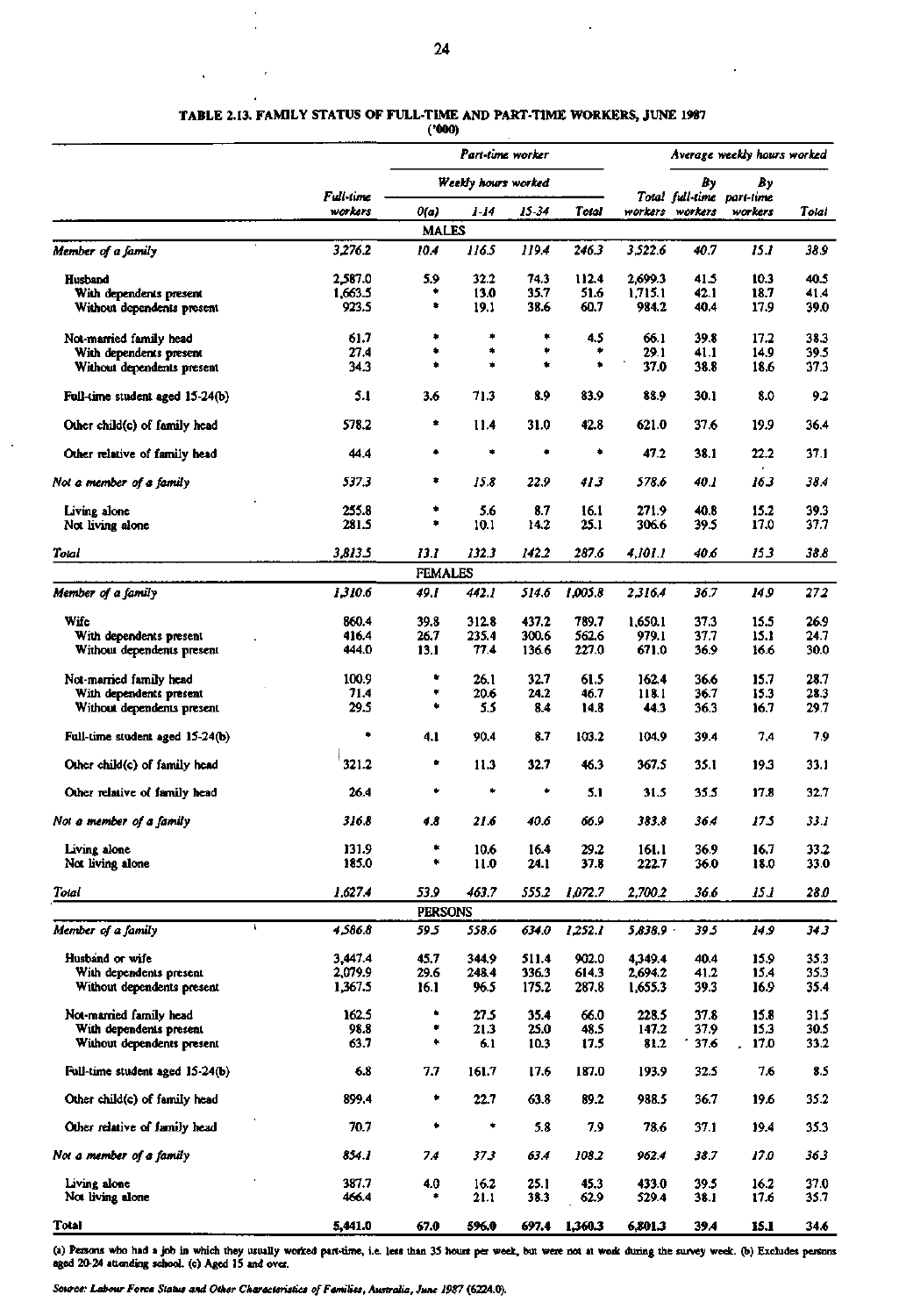| --     |  |  |
|--------|--|--|
| ч<br>- |  |  |
|        |  |  |
|        |  |  |
|        |  |  |
|        |  |  |

 $\mathbf{r}$ 

|                      |       |                        | (7000)                         |                                   |         |                        |                                 |         |  |
|----------------------|-------|------------------------|--------------------------------|-----------------------------------|---------|------------------------|---------------------------------|---------|--|
| Number of dependents |       | None employed          |                                | $One$ employed $\cdot$            |         | Two or more employed   | Total<br>June 1986 June 1987(b) |         |  |
| present              |       | June 1986 June 1987(b) |                                | June 1986 June 1987(b)            |         | June 1986 June 1987(b) |                                 |         |  |
|                      |       |                        | <b>MARRIED-COUPLE FAMILIES</b> |                                   |         |                        |                                 |         |  |
| None                 | 556.8 | 564.8                  | 352.5                          | 353.5                             | 741.7   | 758.9                  | 1,651.0                         | 1,677.3 |  |
| One or more          | 116.5 | 129.3                  | 710.5                          | 680.4                             | 1,046.9 | 1,077.0                | 1,873.9                         | 1,886.7 |  |
| One                  | 38.4  | 46.8                   | 200.2                          | 198.1                             | 357.2   | 371.5                  | 595.9                           | 616.4   |  |
| Two                  | 37.3  | 39.4                   | 312.3                          | 293.4                             | 438.8   | 451.1                  | 788.4                           | 783.9   |  |
| Three                | 25.1  | 26.2                   | 146.0                          | 139.0                             | 189.0   | 195.8                  | 360.1                           | 361.0   |  |
| Four or more         | 15.7  | 16.9                   | 52.0                           | 50.0                              | 62.0    | 58.6                   | 129.6                           | 125.4   |  |
| Total                | 673.4 | 694.1                  | 1.063.0                        | 1,034.2                           | 1,788.5 | 1,836.0                | 3,524.9                         | 3,564.3 |  |
|                      |       |                        |                                | OTHER FAMILIES WITH MALE HEAD     |         |                        |                                 |         |  |
| None                 | 12.1  | 12.8                   | 215                            | 22.3                              | 312     | 31.6                   | 64.9                            | 66.8    |  |
| One or more          | 11.9  | 10.0                   | 23.1                           | 24.9                              | 52      | 6.7                    | 40 J                            | 41.6    |  |
| One                  | 8.2   | 6.4                    | 15.6                           | 16.0                              | 4.1     | 4.8                    | 27.9                            | 27.3    |  |
| Two                  |       |                        | 5.8                            | 7.2                               |         | ۰                      | 8.9                             | 11.2    |  |
| Three                | ۰     |                        | ٠                              |                                   | ٠       | ۰                      | ٠                               | ۰       |  |
| Four or more         | ۰     |                        | ٠                              | à                                 |         | ٠                      | ÷                               | ۰       |  |
| Total                | 24.0  | 22.9                   | 44.6                           | 472                               | 365     | 38.3                   | 105.1                           | 108.3   |  |
|                      |       |                        |                                | OTHER FAMILIES WITH A FEMALE HEAD |         |                        |                                 |         |  |
| None                 | 433   | 46.1                   | 79.8                           | 69.4                              | 54.3    | 50.7                   | 177.5                           | 166.1   |  |
| One or more          | 146.0 | 163.3                  | 103.0                          | 113.5                             | 30.6    | 29.9                   | 279.6                           | 306.7   |  |
| Oпс                  | 68.1  | 80.5                   | 58.5                           | 65.1                              | 19.0    | 19.6                   | 145.7                           | 165.2   |  |
| Two                  | 47.5  | 52.2                   | 35.5                           | 34.7                              | 9.0     | 6.9                    | 91.6                            | 93.9    |  |
| Three                | 22.1  | 21.3                   | 7.3                            | 11.1                              | ź,      | ۰                      | 31.4                            | 34.9    |  |
| Four or more         | 8.1   | 9.3                    |                                |                                   |         | ٠                      | 11.0                            | 12.7    |  |
| Total                | 189.3 | 209.4                  | 182.8                          | 182.9                             | 84.9    | 80.6                   | 457.1                           | 472.8   |  |
|                      |       |                        | <b>OTHER FAMILIES: TOTAL</b>   |                                   |         |                        |                                 |         |  |
| None                 | 555   | 58.9                   | 101.3                          | 91.7                              | 85.5    | 823                    | 242.3                           | 232.9   |  |
| One or more          | 157.9 | 173.4                  | 126.I                          | 138.4                             | 35.9    | 36.6                   | 319.9                           | 348.3   |  |
| One                  | 76.4  | 87.0                   | 74.1                           | 81.1                              | 23.1    | 24.4                   | 173.6                           | 192.5   |  |
| Two                  | 49.9  | 54.6                   | 40.9                           | 41.9                              | 9.8     | 8.5                    | 100.5                           | 105.1   |  |
| Three                | 23.3  | 22.0                   | 8.7                            | 12.2                              | ٠       | ۰                      | 34.3                            | 37.1    |  |
| Four or more         | 8.3   | 9.7                    |                                |                                   |         | ٠                      | 11.5                            | 13.6    |  |
| Total                | 213.3 | 232.3                  | 227.4                          | 230.0                             | 121.4   | 118.9                  | 562.2                           | 581.2   |  |
|                      |       |                        | <b>ALL FAMILIES</b>            |                                   |         |                        |                                 |         |  |
| None                 | 612.3 | 623.7                  | 453.7                          | 445.2                             | 827.2   | 841.2                  | 1,893.3                         | 1,910.2 |  |
| One or more          | 274.4 | 302.6                  | 836.7                          | 818.8                             | 1,082.8 | 1,113.5                | 2,193.8                         | 2,235.0 |  |
| Oпе                  | 114.8 | 133.8                  | 274.4                          | 279.2                             | 380.4   | 395.9                  | 769.5                           | 808.9   |  |
| Two                  | 87.2  | 94.1                   | 353.1                          | 335.3                             | 448.5   | 459.6                  | 888.9                           | 889.0   |  |
| Three                | 48.4  | 48.2                   | 154.7                          | 151.2                             | 191.3   | 198.6                  | 394.4                           | 398.0   |  |
| Four or more         | 24.0  | 26.6                   | 54.4                           | 53.0                              | 62.6    | 59.4                   | 141.1                           | 139.0   |  |
| Total                | 886.7 | 926.4                  | 1,290.4                        | 1,264.2                           | 1,910.0 | 1,954.8                | 4.087.1                         | 4.145.5 |  |

#### **TABLE 2.14. ALL FAMILIES TYPE OF FAMILY, NUMBER** OF DEPENDENTS PRESENT, AND NUMBER OF FAMILY MEMBERS **EMPLOYED(a), JUNE 1986 AND** JUNE **1987**

(a) Employment status refers to persons aged 15 and over only, (b) Estimates from June 1986 **are** based on a revised definition introduced in April 1986. See paragraph 25 of Appendix 3 for further information.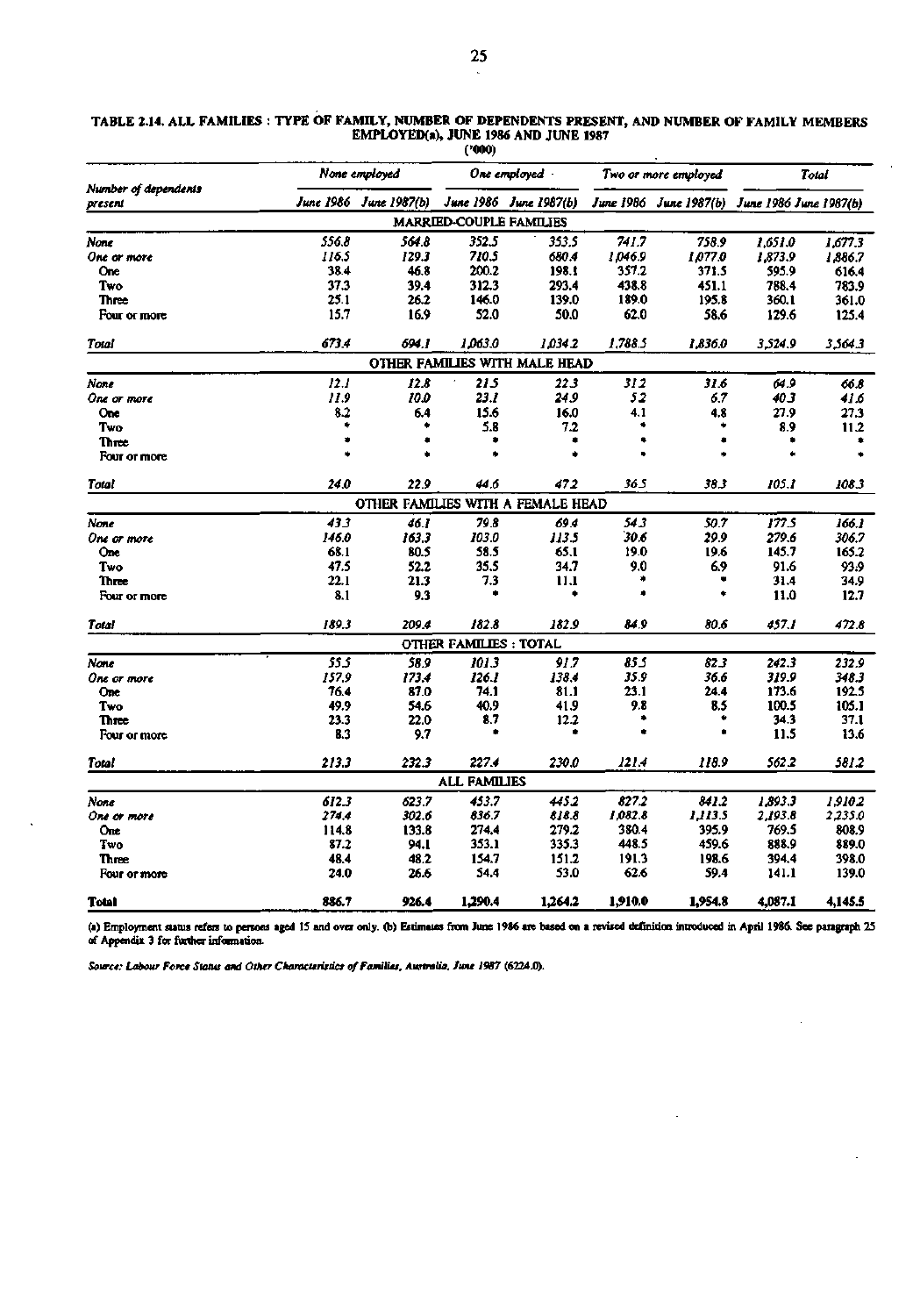# **26**

#### **TABLE 2.15. MARRIED-COUPLE FAMILIES : LABOUR FORCE STATUS OF HUSBAND AND WIFE, AND AGE OF YOUNGEST DEPENDENT PRESENT, JUNE 1987 (\*000)**

|                                     |                             | Wife employed |         | Wife             | Wife in<br>the labour | Wife not<br>in the<br>labour |         |
|-------------------------------------|-----------------------------|---------------|---------|------------------|-----------------------|------------------------------|---------|
|                                     | <b>Full-time</b>            | Part-time     |         | Total unemployed | force                 | force                        | Total   |
|                                     | HUSBAND EMPLOYED FULL-TIME  |               |         |                  |                       |                              |         |
| Families with dependents present    | 383.8                       | 538.1         | 922.0   | 48.I             | 970.0                 | 670.3                        | 1.640.4 |
| Age of youngest dependent           |                             |               |         |                  |                       |                              |         |
| $0-4$                               | 95.5                        | 201.0         | 296.4   | 20.3             | 316.8                 | 373.9                        | 690.7   |
| 5.9                                 | 92.5                        | 147.9         | 240.3   | .15.5            | 255.8                 | 127.9                        | 383.8   |
| 10-14                               | 123.2                       | 129.7         | 252.8   | 8.2              | 261.0                 | 110.9                        | 371.9   |
| 15-24                               | 72.8                        | 59.6          | 132.4   | 4.0              | 136.4                 | 57.6                         | 194.0   |
| Families without dependents present | 404.6                       | 194.2         | 598.8   | 18.1             | 616.9                 | 303.7                        | 920.6   |
| Total                               | 788.4                       | 732.4         | 1,520.8 | 662              | 1,586.9               | 974.0                        | 2.560.9 |
|                                     | HUSBAND EMPLOYED: TOTAL     |               |         |                  |                       |                              |         |
| Families with dependents present    | 396.6                       | 551.5         | 948.1   | 50.8             | 998.9                 | 692.5                        | 1.691.4 |
| Age of youngest dependent           |                             |               |         |                  |                       |                              |         |
| $0 - 4$                             | 99.1                        | 206.5         | 305.6   | 21.9             | 327.6                 | 383.5                        | 711.1   |
| 5-9                                 | 95.5                        | 150.7         | 246.2   | 16.2             | 262.4                 | 132.6                        | 394.9   |
| $10-14$                             | 126.9                       | 132.5         | 259.4   | 8.5              | 267.9                 | 115.3                        | 383.2   |
| 15-24                               | 75.1                        | 61.8          | 136.9   | 4.2              | 141.1                 | 61.1                         | 202.2   |
| Families without dependents present | 418.0                       | 210.2         | 628.2   | 19.3             | 647.5                 | 333.7                        | 981.2   |
| Total                               | 814.6                       | 761.7         | 1,576.3 | 70.I             | 1.646.3               | 1,026.2                      | 2,672.5 |
|                                     | HUSBAND IN THE LABOUR FORCE |               |         |                  |                       |                              |         |
| Families with dependents present    | 403,7                       | 557.5         | 9612    | 62.2             | 1,023.3               | 756.4                        | 1,779.8 |
| Age of youngest dependent           |                             |               |         |                  |                       |                              |         |
| $0-4$                               | 101.2                       | 209.2         | 310.4   | 26.8             | 337.1                 | 421.7                        | 758.8   |
| 5.9                                 | 97.4                        | 152.3         | 249.6   | 18.2             | 267.8                 | 146.1                        | 413.9   |
| $10 - 14$                           | 128.9                       | 133.6         | 262.5   | 11.2             | 273.8                 | 124.2                        | 397.9   |
| 15-24                               | 76.2                        | 62.4          | 138.6   | 6.0              | 144.6                 | 64.5                         | 209.1   |
| Families without dependents present | 425.6                       | 2142          | 639.8   | 28.2             | 667.9                 | 357.1                        | 1.025.1 |
| Total                               | 829.3                       | 771.6         | 1,600.9 | 90.3             | 1,691.3               | 1,113.6                      | 2,804.8 |
| $\mathbf{r}$                        |                             | <b>TOTAL</b>  |         |                  |                       |                              |         |
| Families with dependents present    | 419.9                       | 567.3         | 987.2   | 65.5             | 1,052.7               | 834.3                        | 1,887.0 |
| Age of youngest dependent           |                             |               |         |                  |                       |                              |         |
| 0-4                                 | 105.3                       | 210.0         | 315.4   | 28.2             | 343.6                 | 445.1                        | 788.7   |
| 5-9                                 | 101.2                       | 154.7         | 255.9   | 18.9             | 274.8                 | 160.3                        | 435.1   |
| 10-14                               | 133.0                       | 137.0         | 270.0   | 12.2             | 282.2                 | 143.9                        | 426.2   |
| 15-24                               | 80.4                        | 65.5          | 145.9   | 6.2              | 152.2                 | 85.0                         | 237.1   |
| Families without dependents present | 446.6                       | 229.8         | 676.3   | 30.6             | 706.9                 | 970.4                        | 1.677.3 |
| Total                               | 866.5                       | 797.1         | 1,663.5 | 96.1             | 1,759.6               | 1,804.7                      | 3,564.3 |

*Source: Labour Force Status and Other Characteristics of Families, Australia. June 1987* **(6224.0).** 

# **TABLE 2.16. OTHER FAMILIES: LABOUR FORCE STATUS OF FAMILY HEAD AND AGE OF YOUNGEST DEPENDENT PRESENT, JUNE 1987 ('000)**

l,

| ٠<br>П<br>ı<br>i. |
|-------------------|
|-------------------|

|                                     |                  | Family head employed |       | Family<br>head   | Family<br>head in<br>the labour | Family<br>head not<br>in the<br>labour |       |
|-------------------------------------|------------------|----------------------|-------|------------------|---------------------------------|----------------------------------------|-------|
|                                     | <b>Full-time</b> | Part-time            |       | Total unemployed | force                           | force                                  | Total |
| Families with dependents present    | 98.6             | 482                  | 146.8 | 20.4             | 167.2                           | 181.1                                  | 348.3 |
| Age of youngest dependent           |                  |                      |       |                  |                                 |                                        |       |
| 0-4                                 | 12.2             | 10.2                 | 22.4  | 4.9              | 27.3                            | 76.4                                   | 103.7 |
| 5.9                                 | 22.4             | 15.3                 | 37.7  | 7.2              | 44.9                            | 40.7                                   | 85.6  |
| $10 - 14$                           | 34.7             | 15.2                 | 49.9  | 5.3              | 55.2                            | 39.2                                   | 94.4  |
| $15 - 24$                           | 29.3             | 7.6                  | 36.9  |                  | 39.8                            | 24.9                                   | 64.7  |
| Families without dependents present | 642              | 17.9                 | 82.0  | 9.0              | 91.0                            | 141.9                                  | 232.9 |
| <b>Total</b>                        | 162.8            | 66.0                 | 228.8 | 29.4             | 258.2                           | 323.0                                  | 581.2 |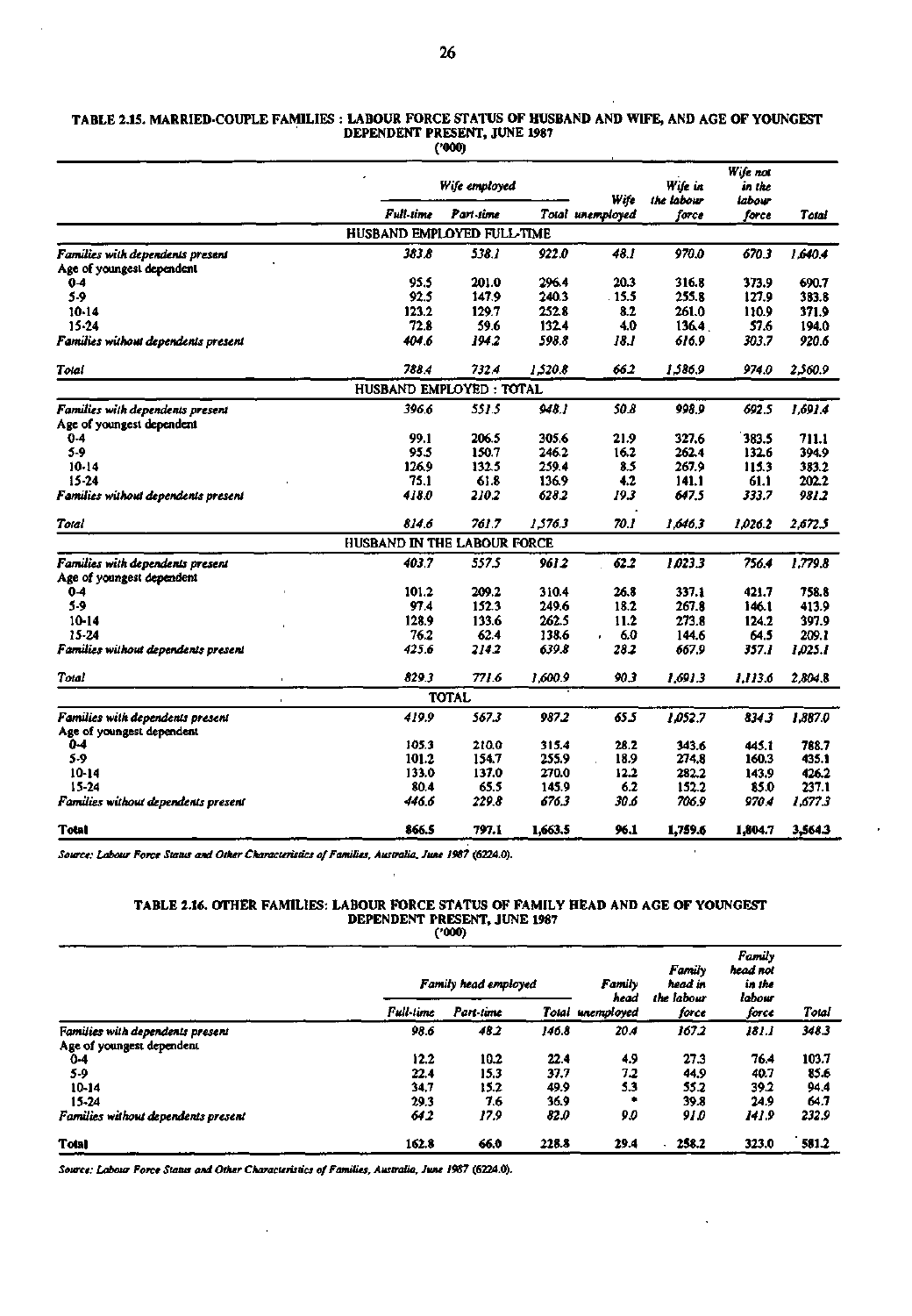|                                             | (200)   |         |          |  |  |  |  |  |  |
|---------------------------------------------|---------|---------|----------|--|--|--|--|--|--|
| Whether in the labour force and whether     |         |         |          |  |  |  |  |  |  |
| had re-entered the labour force             | Maies   | Females | Persons  |  |  |  |  |  |  |
| Persons aged 15 and over                    | 5,871.3 | 6.056.1 | 11.927.4 |  |  |  |  |  |  |
| Out of the labour force                     | 1,402.2 | 3,205.6 | 4,607.8  |  |  |  |  |  |  |
| In the labour force                         | 4,469.1 | 2,850.5 | 7.319.5  |  |  |  |  |  |  |
| Persons who had re-entered the labour force | 20.3    | 136.5   | 156.8    |  |  |  |  |  |  |
| Working                                     | 14.6    | 97.3    | 111.8    |  |  |  |  |  |  |
| Looking for work                            | 5.7     | 39.3    | 45.0     |  |  |  |  |  |  |
| Other                                       | 4,448.7 | 2,714.0 | 7.162.7  |  |  |  |  |  |  |

### **TABLE 2.17. CIVILIAN POPULATION AGED IS AND OVER : WHETHER IN THE LABOUR FORCE AND WHETHER HAD RE-ENTERED THE LABOUR FORCE, MAY 1985**

*Source: Persons Who Had He-entered the Labour Force, Australia, May 1985* **(6264.0).** 

#### **TABLE 2.18. PERSONS WHO HAD RE-ENTERED THE LABOUR FORCE: SUMMARY OF CHARACTERISTICS AND WHETHER WORKING OR LOOKING FOR WORK, MAY 1985 (•000)**

|                                 | <b>Working</b> |                |                  |        | Looking for Work |           |           | Total           |           |  |
|---------------------------------|----------------|----------------|------------------|--------|------------------|-----------|-----------|-----------------|-----------|--|
|                                 | <b>Maies</b>   | <b>Females</b> | Persons          |        | Males Females    | Persons   | Males     | Females Persons |           |  |
| Age group (years)-              |                |                |                  |        |                  |           |           |                 |           |  |
| 15-24                           | ٠              | 7.1            | 9.6              | ٠      | 4.1              | 4.6       | ۰         | 11.2            | 14.2      |  |
| 25-34                           | 5.5            | 51.6           | 57.1             | }3.5 { | 21.4             | 23.5      | 7.6       | 73.0            | 80.6      |  |
| 35-44                           | 4.0            | 29.8           | 32.1             |        | 10.4             | 11.8      | 3.7       | 40.2            | 43.9      |  |
| 45-54                           |                | 7.2            | 8.8              |        |                  |           |           | 9.7             | 12.2      |  |
| 55 and over                     |                | ٠              | 4.2              |        | $\bullet$        | }<br>5.1  | 3.6       | ۰               | 6.0       |  |
| Family status-                  |                |                |                  |        |                  |           |           |                 |           |  |
| Member of a family              | 9.7            | 90.0           | 99.7             | 3.7    | 35.6             | 39.3      | 13.4      | 125.7           | 139.1     |  |
| Husband or wife                 | 7.2            | 80.6           | 87.8             | ۰      | 29.0             | 32.0      | $10.2 -$  | 109.6           | 119.8     |  |
| With children aged 0-14         |                |                |                  |        |                  |           |           |                 |           |  |
| present                         | ٠              | 70.2           | 73.3             | ۰      | 26.8             | 28.3      | 4.5       | 97.1            | 101.6     |  |
| Without children aged           | $\Lambda$      |                |                  |        |                  |           |           |                 |           |  |
| 0-14 present                    | 4.2            | 10.3           | 14.5             | ٠      | ٠                | 3.7       | 5.7       | 12.5            | 18.2      |  |
| Not married family head         |                | 7.4            | 7.8              | ۰      | 6.0              | 6.4       | ۰         | 13.4            | 14.2      |  |
| Child of family head            | ۰              | ۰              | 3.7              | ۰      | ۰                | ۰         | ۰         | ۰               | 4.3       |  |
| Other relative of family head   | ۰              | ۰              | ۰                | ٠      |                  |           | $\bullet$ | ۰               | $\bullet$ |  |
| Not a member of a family        | 4.5            | $\bullet$      | 7.6              | ۰      | ٠                | ۰         | 5.9       | 4.4             | 10.2      |  |
| Not family coded                | ٠              | 4.2            | 4.5 <sub>3</sub> | ٠      | $\bullet$        | $\bullet$ | ٠         | 6.5             | 7.5       |  |
| Birthplace and year of arrival- |                |                |                  |        |                  |           |           |                 |           |  |
| Born in Australia               | 10.9           | 73.1           | 84.0             |        | 29.1             | 32.1      | 13.8      | 102.2           | 116.0     |  |
| Born outside Australia          | 3.7            | 24.1           | 27.9             | ۰      | 10.2             | 12.9      | 6.5       | 34.3            | 40.8      |  |
| Arrived before 1971             | ٠              | 14.5           | 16.6             | ۰.     | 6.2              | 8.2       | 4.1       | 20.7            | 24.8      |  |
| Arrived 1971-1985               | ٠              | 9.7            | 11.3             | ۰      | 3.9              | 4.7       | ۰         | 13.6            | 16.0      |  |
| Born in Main English speaking   |                |                |                  |        |                  |           |           |                 |           |  |
| countries(a)                    | ٠              | 14.4           | 16.3             |        | 5.7              | 7.5       | 3.6       | 20.1            | 23.8      |  |
| Bom in other countries          | ۰              | 9.7            | 11.6             | ۰      | 4.5              | 5.5       | ۰         | 14.2            | 17.0      |  |
| <b>Total</b>                    | 14.6           | 97.3           | 111.8            | 5.7    | 39.3             | 45.0      | 20.3      | 136.5           | 156.8     |  |

**(a) Comprises UK, Ireland, Canada, South Africa, USA and New Zealand.** 

 $\mathcal{A}$ 

 $\sim$  1  $\ddot{\phantom{a}}$ 

 $\ddot{\phantom{a}}$ 

*Source: Persons Who Had Re-entered the Labour Force. Australia, May 1985* **(6264.0).** 

 $\overline{1}$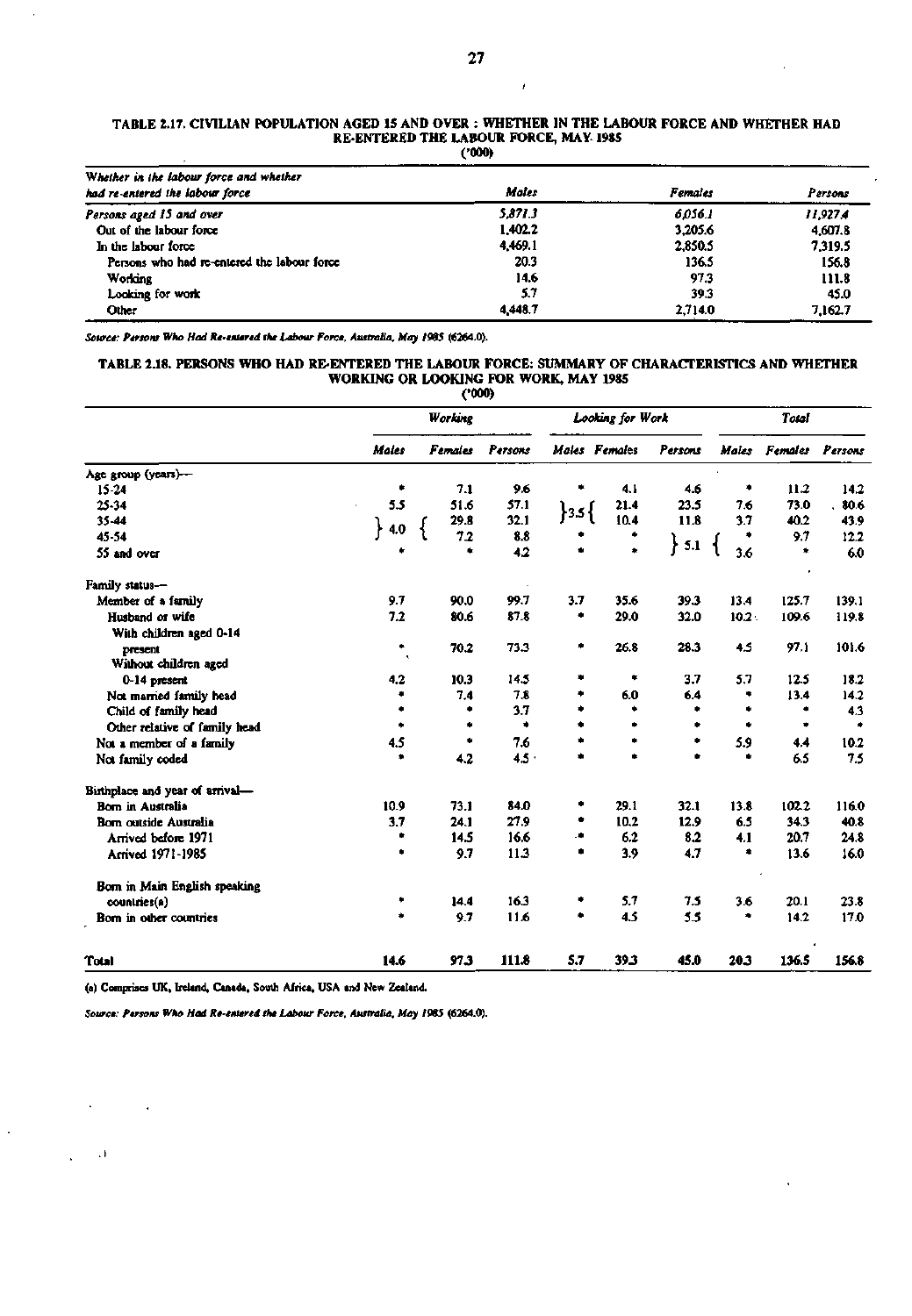$\blacksquare$ 

|                                     |              | <b>Working</b> |         |        | Looking for Work |         |        | <b>Total</b>          |           |  |
|-------------------------------------|--------------|----------------|---------|--------|------------------|---------|--------|-----------------------|-----------|--|
|                                     | <b>Males</b> | Females        | Persons |        | Males Females    | Persons |        | Maies Females Persons |           |  |
| Full-time or part-time status in    |              |                |         |        |                  |         |        |                       |           |  |
| previous job                        |              |                |         |        |                  |         |        |                       |           |  |
| Previous job less than 20 years ago |              |                |         |        |                  |         |        |                       |           |  |
| Full-time                           | 13.8         | 74.3           | 88.1    | 5.7    | 33.0             | 38.8    | 19.5   | 107.4                 | 126.9     |  |
| Part-time                           | ۰            | 16.5           | 17.2    | ۰      | 4.5              | 4.5     | ۰      | 21.0                  | 21.7      |  |
| Total(a)                            | 14.6         | 92.8           | 107.4   | 5.7    | 37.8             | 435     | 20.3   | 130.6                 | 150.9     |  |
| Previous job 20 or more years       |              |                |         |        |                  |         |        |                       |           |  |
| 820                                 | ۰            | 4.4            | 4.4     | ۰      | ۰.               | ۰       | ٠      | 5.9                   | 5.9       |  |
| Time in previous job (years)-       |              |                |         |        |                  |         |        |                       |           |  |
| $1 - 2$                             | 4.5          | 28.0           | 32.5    | ۰      | 10.9             | 12.9    | 6.4    | 38.9                  | 45.3      |  |
| $3-4$                               | $\}$ 4.5     | 19.8           | 22.3    | ٠      | 8.3              | 8.6     | 6.2    | 28.0                  | 31.0      |  |
| $5-9$                               |              | 33.2           | 35.2    | ۰      | 15.1             | 16.4    |        | 48.3                  | 51.6      |  |
| 10-19                               | 5.7          | 15.6           | 18.9    | ۰      | 4.8              | 5.5     | 3.9    | <b>20.5</b>           | 24.4      |  |
| 20 or more                          |              | ٠              | ٠       | ٠      | ٠                | ۰       | 3.8    | ٠                     | 4.6       |  |
| Reason left previous job-           |              |                |         |        |                  |         |        |                       |           |  |
| Retrenched/made redundant/          |              |                |         |        |                  |         |        |                       |           |  |
| lost job                            |              | 4.8            | 7.2     |        |                  | 4.6     | 3.6    | 8.1                   | 11.8      |  |
| Returned to studies                 | 5.0          | 3.6            | 8.6     |        |                  |         | 5.3    | 4.5                   | 9.8       |  |
| Retired/did not want to             |              |                |         |        |                  |         |        |                       |           |  |
| work any longer                     | ۰            | 3.8            | 5.1     | ٠      |                  | ۰       | ۰      | 4.6                   | 6.2       |  |
| Unsatisfactory work                 |              |                |         |        |                  |         |        |                       |           |  |
| arrangements                        |              | ٠              | ۰       |        |                  | ۰       | ٠      | 4.2                   | 4.7       |  |
| Own ill health or injury            | ۰            | 4.5            | 7.7     | ٠      | ٠<br>N           | 4.0     | 5.5    | 6.1                   | 11.6      |  |
| To get married                      | ۰            | 7.3            | 7.3     | ۰      | 3.9              | 3.9     | ۰      | 11.2                  | 11.2      |  |
| Pregnancy/to have children          |              | 51.7           | 51.7    |        | 19.1             | 19.1    | ۰      | 70.8                  | 70.8      |  |
| To look after family, house or      |              |                |         |        |                  |         |        |                       |           |  |
| someone else                        |              | 4.5            | 4.7     | ۰      | ۰                | ٠       | ٠      | 7.4                   | 7.6       |  |
| Moved house/spouse transferred      |              | 7.0            | 7.3     | ٠      | ۰                | 3.6     |        | 10.4                  | 10.9      |  |
| Travel                              |              | 4.5            | 5.5     | ۰      | ٠                | ۰       |        | 5.6                   | 7.0       |  |
| Other                               |              | ۰              | 4.1     |        | ٠                | ٠       |        | 3.7                   | 5.3       |  |
| Educational attainment when left    |              |                |         |        |                  |         |        |                       |           |  |
| previous job-                       |              |                |         |        |                  |         |        |                       |           |  |
| With post-school                    |              |                |         |        |                  |         |        |                       |           |  |
| qualifications                      | 5.4          | 38.1           | 43.5    | ٠      | 11.8             | 13.9    | 7.6    | 49.8                  | 57.4      |  |
| Degree                              | ۰            | 8.4            | 10.0    |        |                  |         | ٠      | 10.4                  | 12.7      |  |
| Trade, technical or other           |              |                |         |        |                  |         |        |                       |           |  |
| certificate                         | 3.5          | 28.0           | 31.5    | ۰      | 9.5              | 10.9    | 4.9    | 37.5                  | 42.4      |  |
| Without post-school                 |              |                |         |        |                  |         |        |                       |           |  |
| qualifications(b)                   | 9.2          | 59.2           | 68.4    | 3.6    | 27.5             | 31.1    | 12.8   | 86.7                  | 99.4      |  |
| Attended highest level              |              |                |         |        |                  |         |        |                       |           |  |
| of secondary school                 |              |                |         |        |                  |         |        |                       |           |  |
| available                           | 4.7          | 12.0           | 16.7    | ٠      | 4.2              | 4.7     | 5.1    | 16.2                  | 21.3      |  |
| Did not attend highest<br>¥         |              |                |         |        |                  |         |        |                       |           |  |
| level of secondary                  |              |                |         |        |                  |         |        |                       |           |  |
| school available                    | 4.5          | 47.2           | 51.7    | ۰      | 23.3             | 26.4    | 7.6    | 70.5                  | 78.1      |  |
| Left at age-                        |              |                |         |        |                  |         |        |                       |           |  |
| 16 or over                          | ۰            | 19.7           | 21.1    | ۰      | 9.0              | 10.0    | ۰      | 28.6                  | 31.1      |  |
| 15 or under                         | ٠            | 27.5           | 30.6    | ۰<br>٠ | 14.3             | 16.4    | 5.2    | 41.8                  | 47.0      |  |
| Never attended school               | ٠<br>٠       | ۰<br>۰         | ۰       |        | ٠                | ٠       | ٠<br>٠ | ۰                     | $\bullet$ |  |
| Still at school                     |              |                | ٠       | ٠      | ٠                | ٠       |        | ٠                     |           |  |
| Time since previous job (years)-    |              |                |         |        |                  |         |        |                       |           |  |
| $1-2$                               | 8.7          | 28.9           | 37.6    | 3,7    | 9.2              | 12.9    | 12.4   | 38.1                  | 50.5      |  |
| $3-4$                               | 3.9          | 21.5           | 25.4    | ٠      | 5.5              | 6.4     | 4.9    | 26.9                  | 31.8      |  |
| 5-9                                 | ٠            | 25.1           | 26.7    | ۰      | 14.6             | 15.4    | ۰      | 39.7                  | 42.1      |  |
| 10-19                               | *            | 17.3           | 17.7    | ٠      | 8.6              | 8.8     | ۰      | 25.9                  | 26.5      |  |
| 20 or more                          | ٠            | 4.4            | 4.4     | ٠      | ۰                | ۰       | ٠      | 5.9                   | 5.9       |  |
| Total                               | 14.6         | 97.3           | 111.8   | 5.7    | 39.3             | 45.0    | 20.3   | 136.5                 | 156.8     |  |

**TABLE 2.19. PERSONS WHO HAD RE-ENTERED THE LABOUR FORCE : DETAILS OF PREVIOUS JOB AND WHETHER WORKING OR LOOKING FOR WORK, MAY 1985 (•000)** 

(a) Includes varied/did not know, (b) Includes other.

*Source: Persons Who Had Re-entered the Labour Force, Australia, May 1985* **(6264.0).**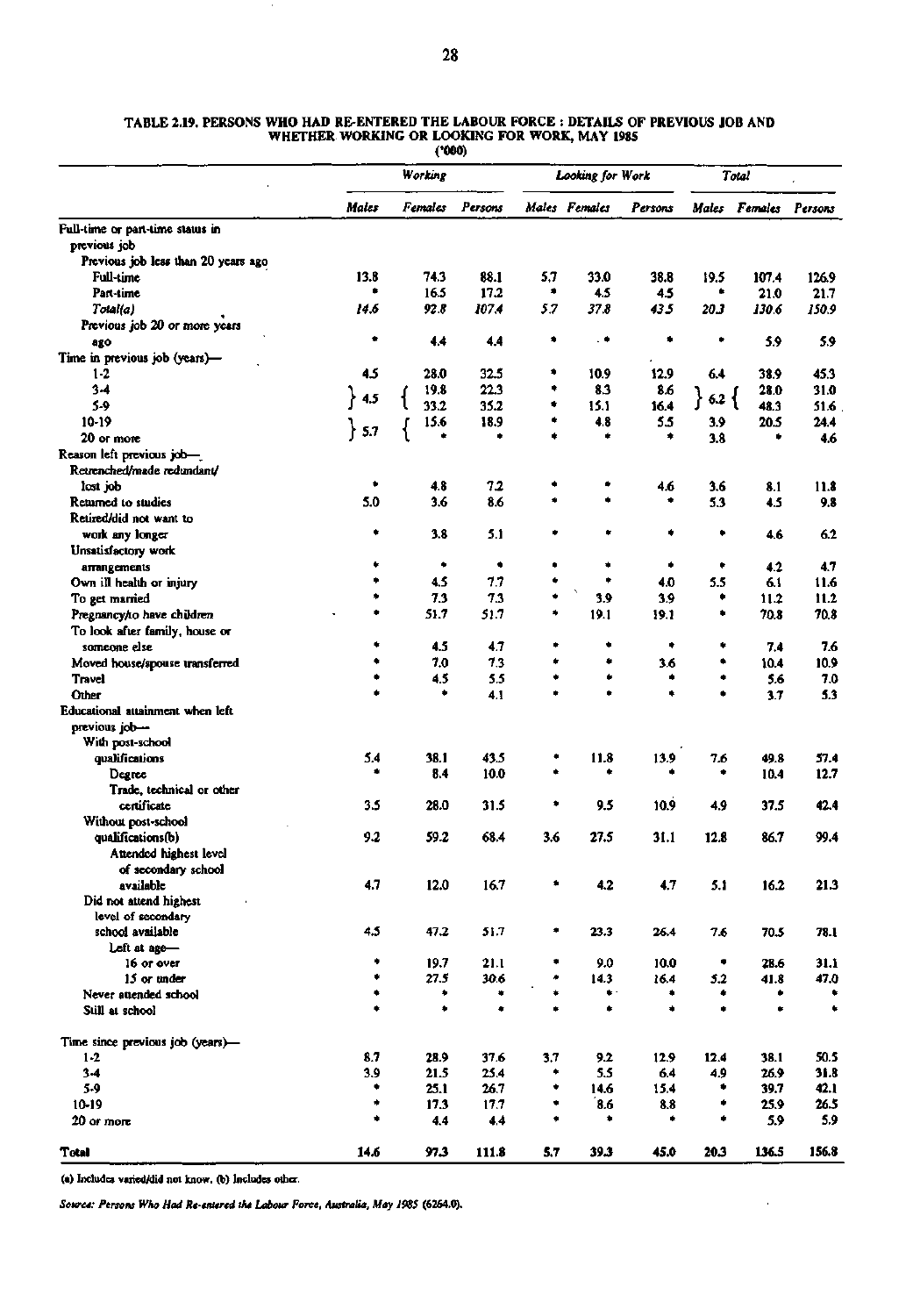# **29**

 $\overline{a}$ 

#### TABLE 2.20. PERSONS WHO HAVE LEFT THE LABOUR FORCE WITHIN THE LAST TWELVE MONTHS : DURATION OF CONTINUOUS PERIOD IN THE LABOUR FORCE BEFORE LEAVING, WHETHER INTENDED TO RETURN TO THE LABOUR FORCE AND AGE, NOVEMBER 1985

(•000)

|                                                                                 | $15 - 24$ | 25.44     | 45.59 | 60 and<br>over | Total |
|---------------------------------------------------------------------------------|-----------|-----------|-------|----------------|-------|
| <b>MALES</b>                                                                    |           |           |       |                |       |
| Continuous period of at least twelve months in the labour force before leaving  | 11.7      | 18.1      | 17.1  | 31.1           | 78.0  |
| Intended to return to the labour force                                          | 10.6      | 12.4      | 5.9   |                | 31.1  |
| Did not intend to return to the labour force                                    |           |           | 6.9   | 25.3           | 34.7  |
| Undecided about whether would return to the labour force                        |           | 4.4       | 4.3   | ٠              | 12.2  |
| Continuous period of less than twelve months in the labour force before leaving | 35.9      | 12.8      | 4.8   | 6.3            | 59.9  |
| Intended to return to the labour force                                          | 32.2      | 9.2       |       | ۰              | 45.3  |
| Did not intend to return to the labour force                                    |           | ۰         | ۰     | 4.1            | 8.7   |
| Undecided about whether would return to the labour force                        | é.        | $\bullet$ | ۰     | ٠              | 5.8   |
| Total                                                                           | 47.6      | 31 0      | 21.9  | 37.4           | 137.9 |
| Intended to return to the labour force                                          | 42.8      | 21.6      | 8.6   |                | 76.4  |
| Did not intend to return to the labour force                                    |           | 6.0       | 8.0   | 29.4           | 43.5  |
| Undecided about whether would return to the labour force                        | ۰         | 5.8       | 5.3   | 4.4            | 18.0  |
| <b>FEMALES</b>                                                                  |           |           |       |                |       |
| Continuous period of at least twelve months in the labour force before leaving  | 30.5      | 82.3      | 27.7  | 12.6           | 153.0 |
| Intended to return to the labour force                                          | 17.1      | 43.9      | 6.1   |                | 67.8  |
| Did not intend to return to the labour force                                    | 8.1       | 20.8      | 17.6  | 11.0           | 57.5  |
| Undecided about whether would return to the labour force                        | 5.3       | 17.5      | 4.0   |                | 27.8  |
| Continuous period of less than twelve months in the labour force before leaving | 53.4      | 95.0      | 18.5  | ٠              | 170.3 |
| Intended to return to the labour force                                          | 41.0      | 48.3      | 9.0   | ۰              | 99.1  |
| Did not intend to return to the labour force                                    | 8.2       | 24.7      | 7.2   | ۰              | 41.8  |
| Undecided about whether would return to the labour force                        | 4.3       | 21.9      |       |                | 29.5  |
| Total                                                                           | 839       | 177.3     | 46.2  | 16.0           | 323.4 |
| Intended to return to the labour force                                          | 58.0      | 92.3      | 15.1  |                | 166.8 |
| Did not intend to return to the labour force                                    | 16.3      | 45.5      | 24.8  | 12.7           | 99.2  |
| Undecided about whether would return to the labour force                        | 9.6       | 39.5      | 6.3   |                | 57.3  |
| PERSONS                                                                         |           |           |       |                |       |
| Continuous period of at least twelve months in the labour force before leaving  | 42.2      | 100.4     | 44.8  | 43.7           | 231.1 |
| Intended to return to the labour force                                          | 27.6      | 56.3      | 12.0  |                | 98.9  |
| Did not intend to return to the labour force                                    | 8.6       | 22.8      | 24.5  | 36.3           | 92.2  |
| Undecided about whether would return to the labour force                        | 5.9       | 21.3      | 8.3   | 4.4            | 40.0  |
| Continuous period of less than twelve months in the labour force before leaving | 89.4      | 107.8     | 23.3  | 9.7            | 230.2 |
| Intended to return to the labour force                                          | 73.2      | 57.6      | 11.7  | ٠              | 144.4 |
| Did not intend to return to the labour force                                    | 10.0      | 26.3      | 8.3   | 5.8            | 50.5  |
| Undecided about whether would return to the labour force                        | 6.1       | 23.9      |       | 5.2            | 35.3  |
| Total                                                                           | 131.5     | 208.2     | 68.2  | 53.4           | 461.3 |
| Intended to return to the labour force                                          | 100.8     | 113.9     | 23.7  | 4.9            | 243.3 |
| Did not intend to return to the labour force                                    | 18.6      | 49.1      | 32.9  | 42.1           | 142.7 |
| Undecided about whether would return to the labour force                        | 12.1      | 45.3      | 11.6  | 6.4            | 75.3  |

 $\bar{\mathbf{v}}$ 

*Source: Persons Who Have Left the Labour Force, Australia, November 1985* **(6267.0).** 

l.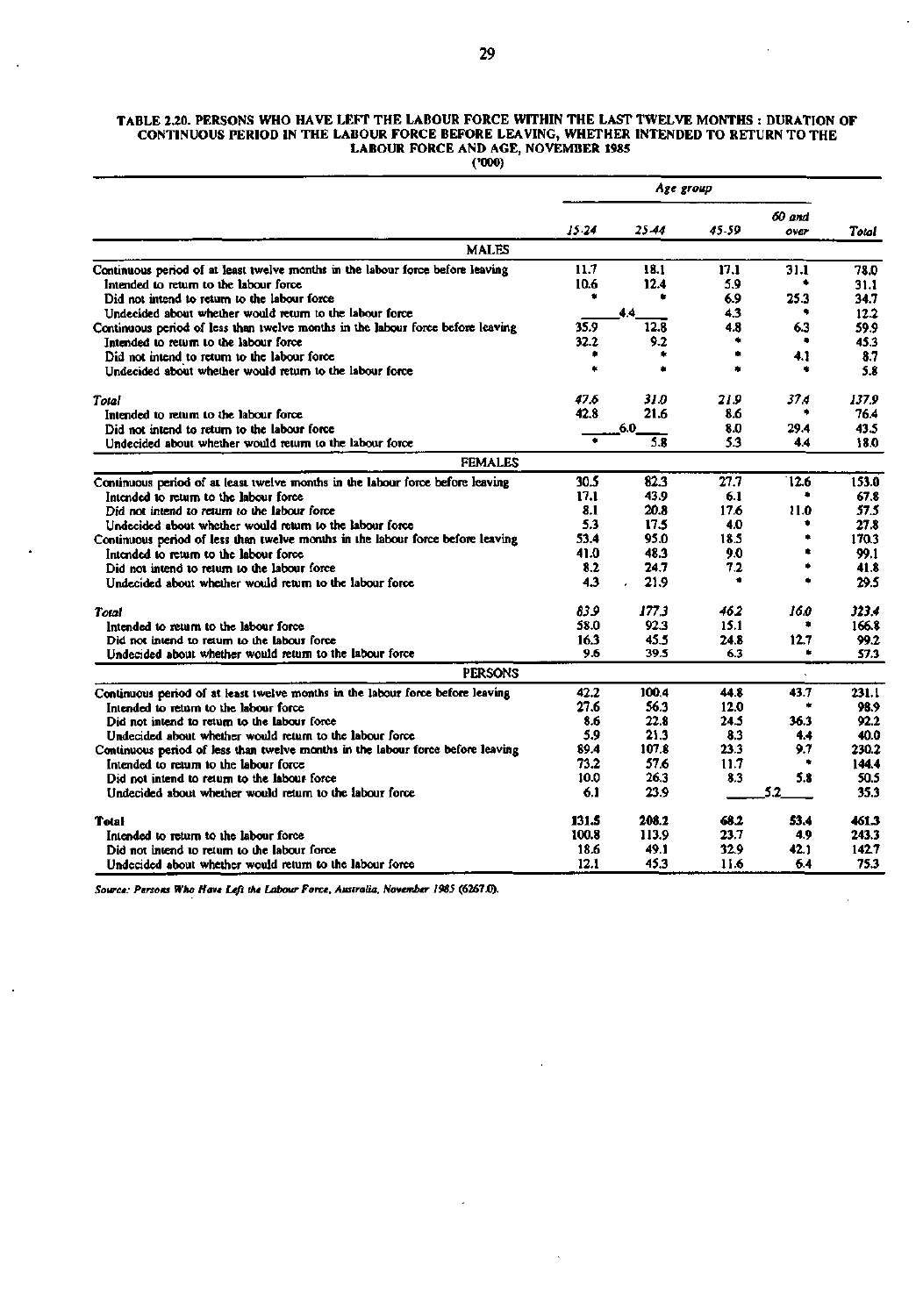| TABLE 2.21. PERSONS WHO HAVE LEFT THE LABOUR FORCE WITHIN THE LAST TWELVE MONTHS: WHETHER<br>INTENDED TO RETURN TO THE LABOUR FORCE AND SUMMARY OF CHARACTERISTICS, NOVEMBER 1985<br>('000) |
|---------------------------------------------------------------------------------------------------------------------------------------------------------------------------------------------|
| Whether intended to return to the labour force                                                                                                                                              |

|                                                         |       | Intended to return |                 |      | Did not intend to return |           |                | Total                           |       |                 |
|---------------------------------------------------------|-------|--------------------|-----------------|------|--------------------------|-----------|----------------|---------------------------------|-------|-----------------|
|                                                         | Males |                    | Females Persons |      | Males Females            | Persons   | Un-<br>decided | Males                           |       | Females Persons |
| Family status-                                          |       |                    |                 |      |                          |           |                |                                 |       |                 |
| Member of a family                                      | 58.9  | 141.2              | 200.1           | 34.8 | 88.7                     | 123.5     | 63.9           | 106.6                           | 280.9 | 387.5           |
| Husband or wife                                         | 20.0  | 97.6               | 117.6           | 31.5 | 77.6                     | 109.1     | 52.3           | 60.1                            | 218.8 | 278.9           |
| With children aged 0-14 present                         | 9.7   | 74.0               | 83.7            | ۰    | 43.0                     | 45.8      | 35.2           | 16.5                            | 148.2 | 164.7           |
| Without children aged 0-14 present                      | 10.3  | 23.5               | 33.8            | 28.7 | 34.6                     | 63.3      | 17.1           | 43.6                            | 70.6  | 114.3           |
| Not married family head                                 | ۰     | 17.2               | 19.3            |      | 6.3                      | 6.9       | 6.8            |                                 | 29.4  | 33.0            |
| With children aged 0-14 present                         | ۰     | 14.4               | 15.7            | ۰    | 4.2                      | 4.4       | 5.0            | ۰                               | 23.2  | 25.1            |
| Without children aged 0-14 present                      | ۰     | ۰                  | ۰               | ۰    | ۰                        | ۰         | ۰              | ۰                               | 6.2   | 7.9             |
| Child of family head                                    | 35.0  | 25.2               | 60.2            | ۰    | 4.1                      | 6.1       | 4.1            | 39.5                            | 30.8  | 70.3            |
| Other relative of family head                           | ۰     |                    | ٠               | ۰    | ۰                        | ۰         | ۰              |                                 | ۰     | 5.3             |
| Not a member of a family                                | 11.3  | 11.1               | 22.4            | 6.4  | 5.7                      | 12.1      | 7.5            | 22.1                            | 19.8  | 41.9            |
| Living alone                                            | 4.1   | ۰                  | 6.8             | 4.6  | ۰                        | 8.4       | 5.1            | 12.3                            | 8.0   | 20.3            |
| Not living alone                                        | 7.1   | 8.4                | 15.6            | ۰    | ٠                        | ٠         | ٠              | 9.8                             | 11.9  | 21.7            |
| Not family coded                                        | 6.3   | 14.5               | 20.8            | ۰    | 4.8                      | 7.1       | ٠              | 9.2                             | 22.6  | 31.8            |
|                                                         |       |                    |                 |      |                          |           |                |                                 |       |                 |
| Birthplace—                                             |       |                    |                 |      |                          |           |                |                                 |       |                 |
| Bom in Australia                                        | 58.9  | 130.1              | 188.9           | 29.3 | 73.8                     | 103.1     | 54.0           | 99.7                            | 246.3 | 346.0           |
| Born outside Australia                                  | 17.6  | 36.8               | 54.3            | 14.2 | 25.4                     | 39.6      | 21.3           | 38.2                            | 77.0  | 115.3           |
| Area—                                                   |       |                    |                 |      |                          |           |                |                                 |       |                 |
| Metropolitan                                            | 53.3  | 106.4              | 159.7           | 29.0 | 57.5                     | 86.4      | 43.8           | 94.4                            | 195.5 | 289.9           |
| Non-metropolitan                                        | 23.1  | 60.5               | 83.6            | 14.5 | 41.8                     | 56.3      | 31.5           | 43.5                            | 127.9 | 171.4           |
| Duration of continuous period in the labour force       |       |                    |                 |      |                          |           |                |                                 |       |                 |
| before leaving (years)-                                 |       |                    |                 |      |                          |           |                |                                 |       |                 |
| Less than 1                                             | 45.3  | 99.1               | 144.4           | 8.7  | 41.8                     | 50.5      | 35.3           | 59.9                            | 170.3 | 230.2           |
| 1 and under 3                                           | 11.2  | 27.2               | 38.5            | ۰    | 12.5                     | 15.2      | 8.7            | 15.5                            | 46.8  | 62.4            |
| 3 and under 5                                           | 5.0   | 11.5               | 16.5            | ۰    | 7.9                      | 9.8       | 7.3            | 8.7<br>$\overline{\phantom{a}}$ | 24.8  | 33.5            |
| 5 and under 10                                          | 5.3   | 16.5               | 21.8            | ۰    | 12.7                     | 13.9      | 11.0           | 8.3                             | 38.4  | 46.7            |
| 10 and under 20                                         | ٠     | 11.0               | 14.4            | 5.2  | 16.8                     | 22.0      | 7.1            | 10.6                            | 32.8  | 43.4            |
| 20 or more                                              | 6.2   |                    | 7.8             | 23.7 | 7.6                      | 31.3      | 5.9            | 34.9                            | 10.2  | 45.0            |
| Time since last left the labour force (weeks)-          |       |                    |                 |      |                          |           |                |                                 |       |                 |
| 1 and under 4                                           | 11.7  | 22.2               | 33.9            | ۰    | 10.1                     | 13.5      | 7.5            | 16.1                            | 38.8  | 54.9            |
| 4 and under 8                                           | 11.4  | 25.3               | 36.8            | ۰    | 10.3                     | 13.0      | 7.2            | 15.3                            | 41.6  | 56.9            |
| 8 and under 13                                          | 10.1  | 26.3               | 36.3            | 5.2  | 9.6                      | 14.8      | 10.1           | 18.0                            | 43.2  | 61.2            |
| 13 and under 26                                         | 11.9  | 35.6               | 47.5            | 13.5 | 21.8                     | 35.3      | 16.2           | 29.2                            | 69.8  | 99.0            |
| 26 and under 39                                         | 12.1  | 24.3               | 36.3            | 9.9  | 22.3                     | 32,2      | 17.6           | 26.3                            | 59.9  | 86.2            |
| 39 and under 52                                         | 19.3  | 33.1               | 52.4            | 8.8  | 25.1                     | 33.9      | 16.7           | 33.0                            | 70.1  | 103.1           |
| Main source of income-                                  |       |                    |                 |      |                          |           |                |                                 |       |                 |
|                                                         | 15.9  | 9.8                | 25.6            | 8.2  | 6.3                      | 14.5      | 5.0            | 26.2                            | 18.9  | 45.1            |
| Investments/savings                                     | ۰     |                    | ۰               | 8.6  | ۰                        | 10.7      | ۰              | 10.4                            | ۰     | 13.7            |
| Superannuation                                          | 9.6   | 6.2                | 15.8            | ۰    | ۰                        | ٠         | ۰              | 10.7                            | 6.7   | 17.4            |
| TEAS(a)                                                 |       |                    |                 |      | ۰                        |           |                |                                 |       |                 |
| Unemployment/sickness benefit<br>Invalid/age/supporting | 13.0  | 8.7                | 21.7            |      |                          | $\bf 7.3$ | 4.9            | 20.1                            | 13.8  | 33.9            |
| parent's/widow's pension                                | ٠     | 16.5               | 18.8            | 12.5 | 14.2                     | 26.7      | 9.9            | 17.4                            | 37.9  | 55.3            |
| War disability/repatriation/service/war                 |       |                    |                 |      |                          |           |                |                                 |       |                 |
| widow's pension                                         | ٠     | ۰                  | ٠               | 5.1  | ۰                        | 7.1       | ۰              | 6.3                             | ٠     | 8.9             |
| Someone else's income                                   | 28.0  | 120.0              | 148.0           | ۰    | 68.1                     | 70.4      | 43.6           | 32.7                            | 229.4 | 262.1           |
| Other(b)                                                | 5.9   | 4.6                | 10.6            | ۰    |                          | 5.4       | 9.0            | 14.2                            | 10.8  | 24.9            |
| Total                                                   | 76.4  | 166.8              | 243.3           | 43.5 | 99.2                     | 142.7     | 75.3           | 137.9                           | 323.4 | 461.3           |

**(a) Tertiary Education Assistance Scheme, (b) Includes life assurance, other retirement schemes; and persons permanently unable to woik who were not asked their main source of income.** 

*Source: Persons Who Hate Left the Labour Force, Australia, November 1985* **(6267.0).**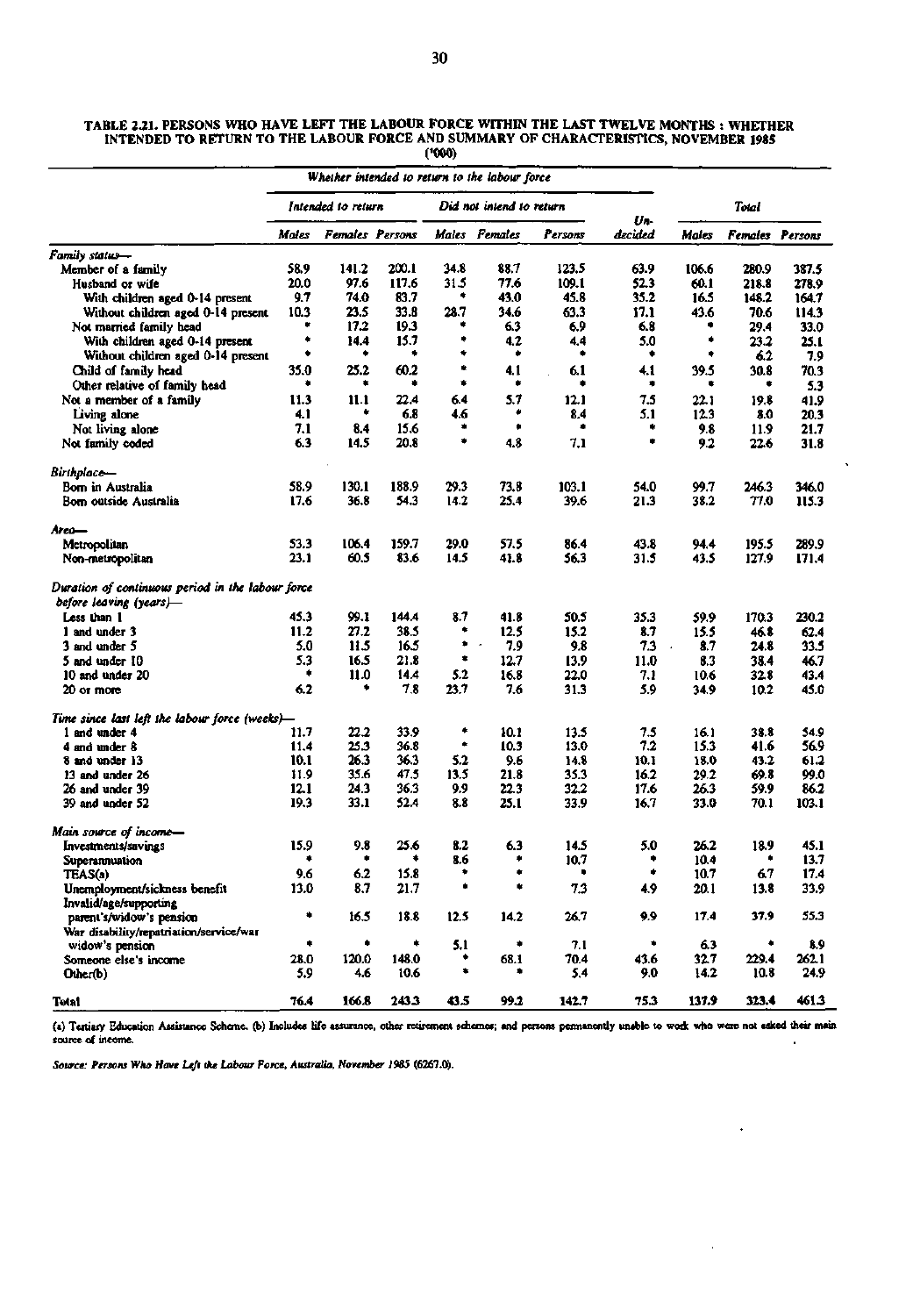|                      |                | .                                                             |                                |                                                                             |         |  |  |
|----------------------|----------------|---------------------------------------------------------------|--------------------------------|-----------------------------------------------------------------------------|---------|--|--|
| Age at November 1986 |                | Whether had retired or intended to retire from full-time work |                                |                                                                             |         |  |  |
|                      | Hod<br>retired | Intended to<br>retire                                         | Did not<br>intend to<br>retire | Had never had a<br>full-time job and<br>did not intend to<br>work full-time | Total   |  |  |
| 45-49                | 212.4          | 543.1                                                         | 42.2                           | 41.9                                                                        | 839.5   |  |  |
| 50-54                | 233.6          | 419.7                                                         | 34.9                           | 45.8                                                                        | 734.0   |  |  |
| 55-59                | 313.3          | 332.8                                                         | 32.3<br>٠                      | 51.4                                                                        | 729.7   |  |  |
| 60-64                | 452.9          | 157.0                                                         | 23.2                           | 77.2                                                                        | 710.3   |  |  |
| 65-69                | 451.6          | 18.8                                                          | 13.8                           | 79.6                                                                        | 563.8   |  |  |
| 70 and over          | 731.3          | 5.5                                                           | 13.3                           | 193.5                                                                       | 943.6   |  |  |
| ٠<br><b>Total</b>    | 2,395.0        | 1,476.9                                                       | 159.7                          | 489.4                                                                       | 4,521.1 |  |  |
| Males                | 936.6          | 1.099.5                                                       | 122.5                          | 17.3                                                                        | 2,175.9 |  |  |
| Females              | 1,458.4        | 377.5                                                         | 37.2                           | 472.0                                                                       | 2,345.1 |  |  |

#### **TABLE 2.22. PERSONS AGED 45 AND OVER : AGE AT NOVEMBER 1986 AND WHETHER HAD RETIRED OR INTENDED TO RETIRE FROM FULL-TIME WORK, NOVEMBER 1986 (•000)**

*Source: Retirement and Retirement Intentions, Australia, November 1986* **(6238.0).** 

 $\begin{array}{c} \hline \end{array}$ 

 $\frac{1}{1}$  $\overline{1}$  $\overline{1}$ 

J

 $\overline{1}$ 

 $\overline{1}$ 

### **TABLE 2.23. PERSONS WHO HAD RETIRED FROM FULL-TIME WORK : AGE AT RETIREMENT AND AGE AT NOVEMBER 1986 ('000)**

 $\bar{\mathbf{v}}$ 

|                   | Age at November 1986 |                      |                      |                      |                      |             |              |
|-------------------|----------------------|----------------------|----------------------|----------------------|----------------------|-------------|--------------|
| Age at retirement | 45-49                | 50-54                | 55.59                | 60-64                | 65-69                | 70 and over | <b>Total</b> |
|                   |                      |                      | <b>MALES</b>         |                      |                      |             |              |
| Less than 45      | 16.8                 | 13.7                 | 7.9                  | 4.8                  |                      | ۰           | 49.0         |
| 45-49             | 7.3                  | 12.6                 | 8.7                  | 4.1                  |                      | ٠           | 36.7         |
| 50-54             | $\ddot{\phantom{1}}$ | 12.2                 | 25.3                 | 22.1                 | 6.7                  | 6.7         | 73.0         |
| 55-59             | . .                  | $\ddot{\phantom{1}}$ | 33.7                 | 71.1                 | 36.2                 | 20.0        | 160.9        |
| 60-64             | $\ddot{\phantom{1}}$ | $\ddot{\phantom{0}}$ | $\ddot{\phantom{1}}$ | 84.7                 | 119.4                | 114.9       | 319.1        |
| 65-69             | $\ddot{\phantom{0}}$ | $\ddot{\phantom{0}}$ | $\cdot$              | ٠.                   | 62.1                 | 199.8       | 261.9        |
| 70 and over       | $\ddot{\phantom{1}}$ | $\ddot{\phantom{1}}$ | $\ddot{\phantom{1}}$ | $\ddot{\phantom{1}}$ | . .                  | 36.0        | 36.0         |
| Total             | 24.1                 | 38.5                 | 75.7                 | 186.8                | 229.4                | 382.1       | 936.6        |
|                   |                      |                      | <b>FEMALES</b>       |                      |                      |             |              |
| Less than 45      | 169.6                | 138.8                | 140.2                | 136.2                | 108.3                | 185.5       | 878.6        |
| 45-49             | 18.7                 | 34.1                 | 24.9                 | 17.6                 | 13.8                 | 9.7         | 118.9        |
| 50-54             | $\bullet$ $\bullet$  | 22.1                 | 47.2                 | 38.4                 | 22.4                 | 22.0        | 152.1        |
| 55-59             | $\ddot{\phantom{1}}$ | $\ddot{\phantom{1}}$ | 25.2                 | 47.0                 | 31.4                 | 28.1        | 131.8        |
| 60-64             | $\ddot{\phantom{1}}$ | $\ddot{\phantom{1}}$ | . .                  | 26.9                 | 38.4                 | 64.1        | 129.3        |
| 65-69             | $\ddot{\phantom{0}}$ | $\ddot{\phantom{0}}$ | . .                  | $\ddot{\phantom{1}}$ | 7.9                  | 29.9        | 37.7         |
| 70 and over       | $\ddot{\phantom{0}}$ | $\bullet$            | $\ddot{\phantom{1}}$ | . .                  | $\ddot{\phantom{1}}$ | 9.9         | 9.9          |
| <b>Total</b>      | 188.3                | 195.1                | 237.5                | 266.1                | 222.2                | 349.2       | 1,458.4      |
|                   |                      |                      | <b>PERSONS</b>       |                      |                      |             |              |
| Less than 45      | 186.4                | 152.5                | 148.2                | 141.0                | 111.2                | 188.3       | 927.6        |
| 45-49             | 26.0                 | 46.7                 | 33.6                 | 21.7                 | 15.9                 | 11.6        | 155.6        |
| 50-54             | $\ddot{\phantom{1}}$ | 34.3                 | 72.5                 | 60.5                 | 29.1                 | 28.7        | 225.1        |
| 55-59             | ۰.                   | $\ddot{\phantom{1}}$ | 58.9                 | 118.1                | 67.6                 | 48.1        | 292.8        |
| 60-64             | . .                  | $\ddot{\phantom{1}}$ | . .                  | 111.6                | 157.8                | 179.0       | 448.4        |
| 65-69             | $\bullet\ \bullet$   | $\bullet$            | . .                  | $\ddot{\phantom{1}}$ | 70.0                 | 229.6       | 299.6        |
| 70 and over       | ۰,۰                  | $\ddot{\phantom{1}}$ | $\ddot{\phantom{1}}$ | $\ddot{\phantom{1}}$ | $\ddot{\phantom{1}}$ | 45.9        | 45.9         |
| <b>Total</b>      | 212.4                | 233.6                | 313.3                | 452.9                | 451.6                | 731.3       | 2,395.0      |

*Source: Retirement and Retirement Intentions, Australia, November 1986* **(6238.0).**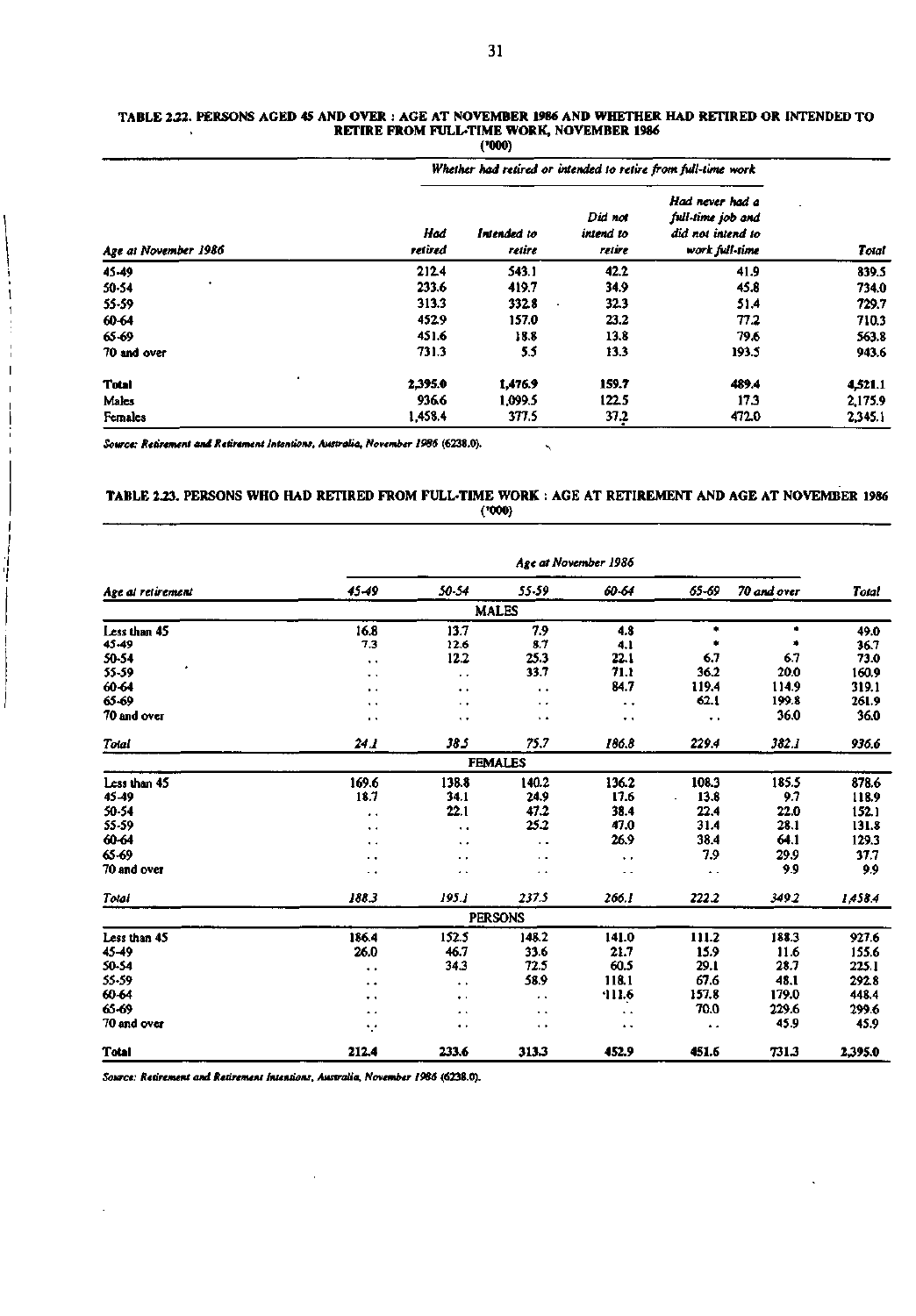|                                                                                                     | Males          | Females        | Persons        | Males        | Females      | Person       |
|-----------------------------------------------------------------------------------------------------|----------------|----------------|----------------|--------------|--------------|--------------|
|                                                                                                     |                | --'000--       |                |              | -per cent—   |              |
| Reason for ceasing last full-time job—                                                              |                |                |                |              |              |              |
| Job loser<br>Retrenched                                                                             | 287.2<br>48.5  | 164.0<br>46.5  | 451.2<br>95.0  | 32.4<br>5.5  | 28.3<br>8.0  | 30.7<br>65   |
| Job was temporary or seasonal and did not leave to                                                  |                |                |                |              |              |              |
| return to studies                                                                                   | ٠              | 4.8            | 6.3            | ۰            | 0.8          | 0.4          |
| Own ill health or injury                                                                            | 224.8<br>12.5  | 98.1<br>14.7   | 322.8<br>27.1  | 25.3<br>1.4  | 16.9<br>25   | 22.0<br>1.8  |
| Business closed down for economic reasons<br>Job leaver                                             | 600.4          | 415.8          | 1.016.2        | 67.6         | 71.7         | 69.3         |
| Unsatisfactory work arrangements                                                                    | 5.4            | 13.9           | 19.3           | 0.6          | 2.4          | 1.3          |
| Retired                                                                                             | 489.9          | 152.1          | 642.0          | 55.2         | 26.2         | 43.8         |
| Did not want to work any longer<br>Too old                                                          | 22.6<br>26.8   | 82.1<br>18.7   | 104.7<br>45.5  | 2.5<br>3.0   | 14.2<br>3.2  | 7.1<br>3.1   |
| Reached compulsory retirement age                                                                   |                | 26.7           | 7.8            | 34.S         | 3.0          | 13           |
| To get married                                                                                      | ۰              | 12.0           | 12.2           | ۰            | 2.1          | 0.8          |
| To look after family, house or someone else                                                         | 5.9            | 57.9           | 63.8           | 0.7          | 10.0         | 4.3          |
| To have holiday/to move house/spouse transferred<br>Business closed down or sold for other reasons  | 4.6<br>11.9    | 30.7<br>19.5   | 35.3<br>31.4   | 0.5<br>1.3   | 5.3<br>3.4   | 2.4<br>2.1   |
| Other(a)                                                                                            | 6.4            | 21.1           | 27.5           | 0.7          | 3.6          | 1.9          |
| Retirement scheme membership—                                                                       |                |                |                |              |              |              |
| Belonged to a retirement scheme<br>Had superannuation cover                                         | 448.4<br>404.7 | 123.2<br>108.8 | 571.6<br>513.5 | 50.5<br>45.6 | 21.2<br>18.8 | 39.0<br>35.0 |
| In last full-time job                                                                               | 396.7          | 103.1          | 499.8          | 44.7         | 17.8         | 34.1         |
| In some previous job                                                                                | 8.0            | 57             | 13.7           | 0.9          | 1.0          | 0.9          |
| Had life assurance or other schemes(b)                                                              | 43.7           | 14.4           | 58.I           | 4.9          | 2.5          | 4.0          |
| Did not belong to a retirement scheme                                                               | 439.2          | 456.6          | 895.8          | 49.5         | 78.8         | 61.0         |
| Type of payment from retirement scheme—                                                             | 448.4          | 123.2          | 571.6          | 50.5         | 21.2         | 39.0         |
| Belonged to a retirement scheme<br>Lump sum only                                                    | 260.7          | 78.7           | 339.4          | 29.4         | 13.6         | 23.1         |
| Regular payments only                                                                               | 80.6           | 17.9           | 98.5           | 9.1          | 3.1          | 6.7          |
| Lump sum and regular payments                                                                       | 81.5           | 15.7           | 97.1           | 9.2          | 27           | 6.6          |
| No lump sum or regular payments                                                                     | 17.0           | 7.0<br>3.9     | 23.9           | 1.9<br>1.0   | 1.2<br>0.7   | I.6<br>0.9   |
| Did not know type of payments<br>Did not belong to a retirement scheme                              | 8.7<br>439.2   | 456.6          | 12.6<br>895.8  | 49.5         | 78.8         | 61.0         |
| Main source of income at retirement—                                                                |                |                |                |              |              |              |
| Superannuation                                                                                      | 128.8          | 18.8           | 147.6          | 14.5         | 3.2          | 10.1         |
| Life assurance, other retirement schemes                                                            | 4.9<br>352.3   | 184.8          | 6.1<br>537.0   | 0.5<br>39.7  | ٠<br>31.9    | 0.4          |
| Invalid/age/supporting parent's/widow's pension<br>War disability/repat/service/war widow's pension | 117.8          | 26.1           | 144.0          | 13.3         | 4.5          | 36.6<br>9.8  |
| Investments/interest/stocks/debentures, etc.                                                        | 119.9          | 40.0           | 159.9          | 13.5         | 6.9          | 10.9         |
| Savings/sale of assets                                                                              | 75.1           | 36.9           | 112.1          | 8.5          | 6.4          | 7.6          |
| Part-time work<br>Someone else's income                                                             | 29.5<br>21.8   | 26.9<br>232.0  | 56.3<br>253.8  | 3.3<br>2.5   | 4.6<br>40.0  | 3.8<br>17.3  |
| Other                                                                                               | 37.5           | 13.0           | 50.5           | 4.2          | 2.2          | 3.4          |
| Main source of income at November 1986—                                                             |                |                |                |              |              |              |
| Superanmuation<br>Life assurance, other retirement schemes                                          | 104.3          | 19.0           | 123.3          | 11.7         | 3.3<br>٠     | 8.4          |
| Invalid/age/supporting parent s/widow's pension                                                     | 462.6          | 316.8          | 779.4          | 52.1         | 54.6         | 53.1         |
| War disability/repat/service/war widow's pension                                                    | 145.2          | 44.8           | 190.0          | 16.4         | 7.7          | 12.9         |
| Investments/interest/stocks/debentures, etc.                                                        | 121.0          | 48.0           | 169.0          | 13.6         | 8.3          | 11.5         |
| Savings/sales of assets<br>Part-time work                                                           | 12.6<br>16.3   | 6.6<br>23.4    | 19.2<br>39.7   | 1.4<br>1.8   | IJ<br>4.0    | 1.3<br>2.7   |
| Someone else's income                                                                               | 12.2           | 113.4          | 125.5          | 1.4          | 19.6         | 8.6          |
| Other                                                                                               | 11.7           | 7.0            | 18.8           | 1.3          | 1.2          | 1.3          |
| Labour force status and hours worked—                                                               |                |                |                |              |              |              |
| Employed part-time<br>Worked less than 16 hours                                                     | 43.9<br>21.3   | 50.4<br>18.9   | 94.3<br>40.2   | 4.9<br>2.4   | 8.7<br>3.3   | 6.4<br>2.7   |
| Worked 16-34 hours                                                                                  | 19.5           | 27.9           | 47.4           | 2.2          | 4.8          | 3.2          |
| Not at work                                                                                         | ٠              |                | 6.7            | ٠            | ٠            | 0.5          |
| Unemployed and looking for part-time work<br>Not in the labour force                                | 3.6<br>840.1   | 527.1          | 5.9<br>1,367.2 | 0.4<br>94.7  | ٠<br>90.9    | 0.4<br>93.2  |
| Time since retirement(years)—                                                                       |                |                |                |              |              |              |
| Less than 2                                                                                         | 103.4          | 57.2           | 160.7          | 11.7         | 9.9          | 10.9         |
| 2 and less than 5                                                                                   | 212.1          | 112.6          | 324.7          | 23.9         | 19.4         | 22.1         |
| 5 and less than 10<br>10 and less than 15                                                           | 294.5<br>179.5 | 163.6<br>129.9 | 458.1<br>309.5 | 33.2<br>20.2 | 28.2<br>22.4 | 31.2<br>21.1 |
| 15 and less than 20                                                                                 | 57.2           | 58.5           | 115.7          | 6.4          | 10.1         | 7.9          |
| 20 or more                                                                                          | 40.8           | 57.9           | 98.8           | 4.6          | 10.0         | 6.7          |
| <b>Total</b>                                                                                        | 887.6          | 579.8          | 1,467.4        | 100.0        | 100.0        | 100.0        |

**TABLE** *224.* **PERSONS WHO HAD RETIRED FROM FULLTIME WORK AT AGE 45 OR MORE : CHARACTERISTICS, NOVEMBER 1986**  SUMMARY OF

(a) Includes returned to studies, pregnancy/to have children; and job was temporary or seasonal and left to return to studies. (b) Excludes persons who had superannuation cover.

*Source: Retirement and Retirement Intentions, Australia, November 1986* **(6238.0).** 

J.

 $\bar{t}$ 

 $\cdot$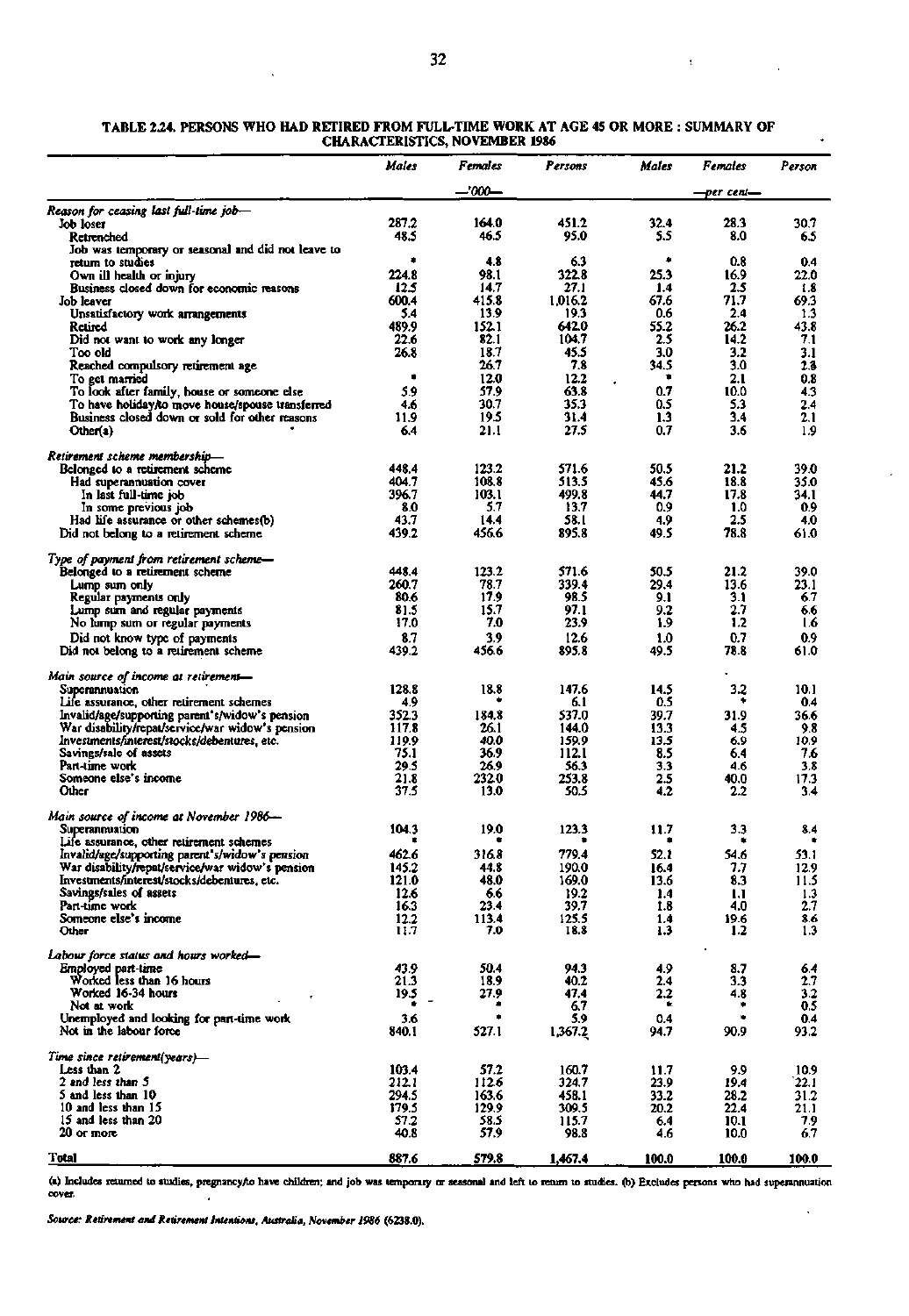

### **CHART 2.6. PERSONS WHO HAD RETIRED FROM FULL-TIME WORK AT AGE 45 OR MORE: MAIN SOURCE OF INCOME AT RETIREMENT, NOVEMBER 1986**

**(a) Includes Life assurance and similar schemes, part-time work and other.** 

**Source: Retirement and Retirement Intentions, Australia, November 1986 (6238.0).** 



 $\cdot$ 

### **CHART 2.7. PERSONS AGED 45 AND OVER: WHETHER INTENDED TO RETIRE FROM FULL-TIME WORK AND AGE INTENDED TO RETIRE, NOVEMBER 1986**

**(a) Estimate subject to sampling variability too high for most practical uses.** 

**Source: Retirement and Retirement Intentions, Australia, November 1986 (6238.0).**